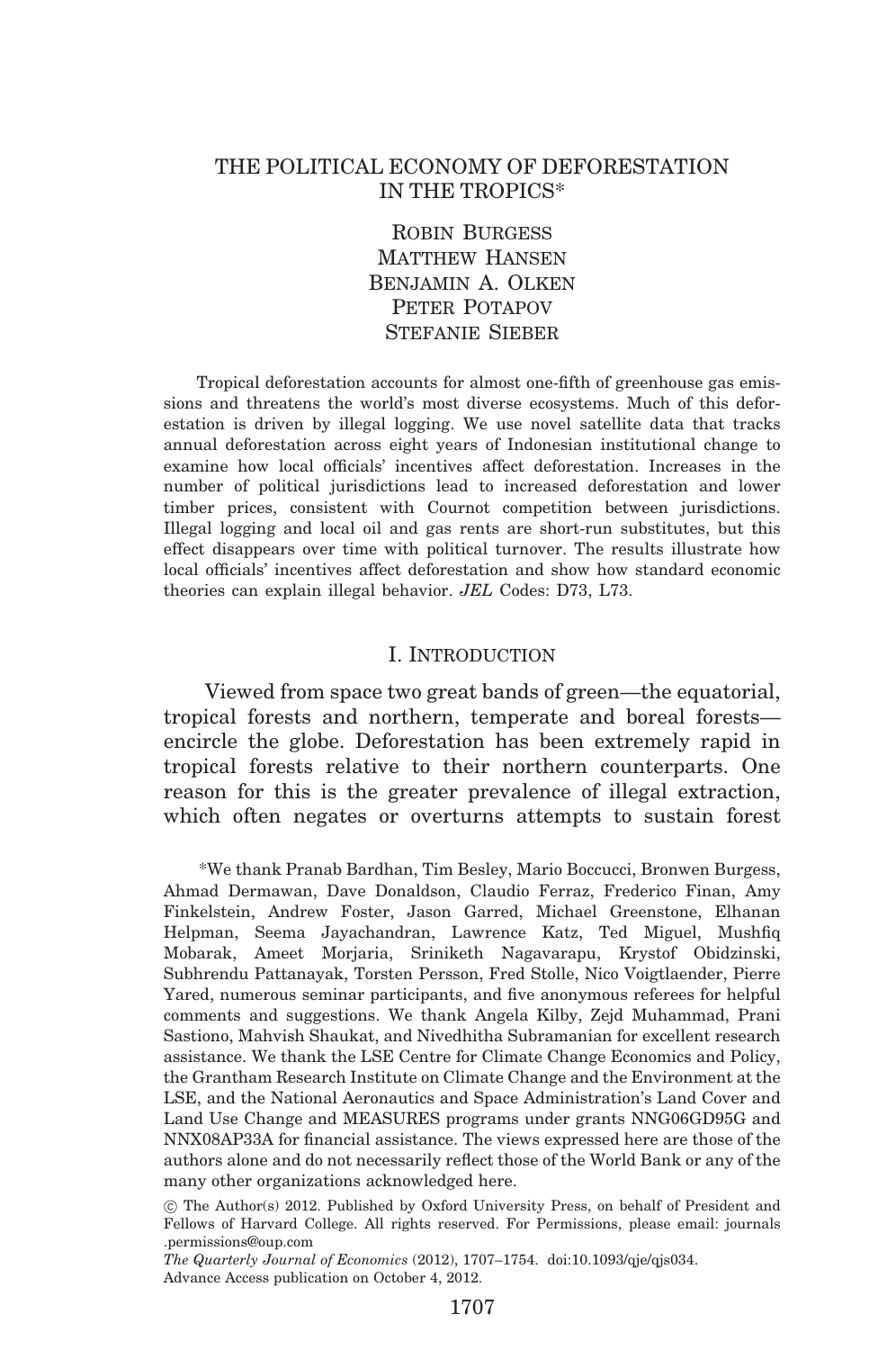cover in tropical areas. Understanding why illegal extraction is often sanctioned or facilitated is therefore likely to be central to countering tropical deforestation.

The current importance attached to understanding the determinants of tropical deforestation stems from a growing realization that the disappearance of these forests will have impacts that extend beyond national boundaries. Globally, deforestation accounts for almost one-fifth of annual emissions of greenhouse gases, with the bulk of this coming from tropical forests. To put this in perspective, deforestation contributes more to greenhouse gas emissions than the global transportation sector and roughly the same amount of emissions as the entire United States. Tropical forests are also the most biodiverse environments on the planet, and their disappearance brings a mass extinction of species, which deprives future generations of the value associated with this genetic diversity. These dual concerns of climate change and biodiversity have served to put tropical deforestation, particularly understanding how to counter illegal extraction, toward the top of the current global policy agenda ([Hansen and DeFries](#page-46-0) [2004](#page-46-0); [Stern 2006; Nabuurs et al. 2007;](#page-47-0) [IPCC 2007; Kindermann](#page-46-0) [et al. 2008\)](#page-46-0).

The vast majority of tropical forests are owned and managed by national governments, which in turn rely on local bureaucrats and politicians to enforce national logging rules. Central monitoring of these local officials is imperfect, and these officials can (and do) allow deforestation above and beyond the amount officially sanctioned by the central government. As a result, it is not uncommon in tropical areas for the majority of the wood extracted to involve some illegal action. In Indonesia, for example, up to 60% to 80% of wood yield may involve some illegal action—much of which may be condoned in some form by these local officials ([CIFOR 2004\)](#page-46-0).

This article uses Indonesian data to examine the incentives faced by local bureaucrats and politicians to allow more or less logging in their jurisdictions. To guide the empirical analysis we present a simple model in which firms decide where to log, but their activities are contingent on obtaining permits (legal or otherwise) from the local district governments that enforce forest policy. In determining how many such permits to issue, districts are engaged in Cournot competition with one another within a provincial wood market. As the number of districts in a wood market increases, the Cournot framework suggests that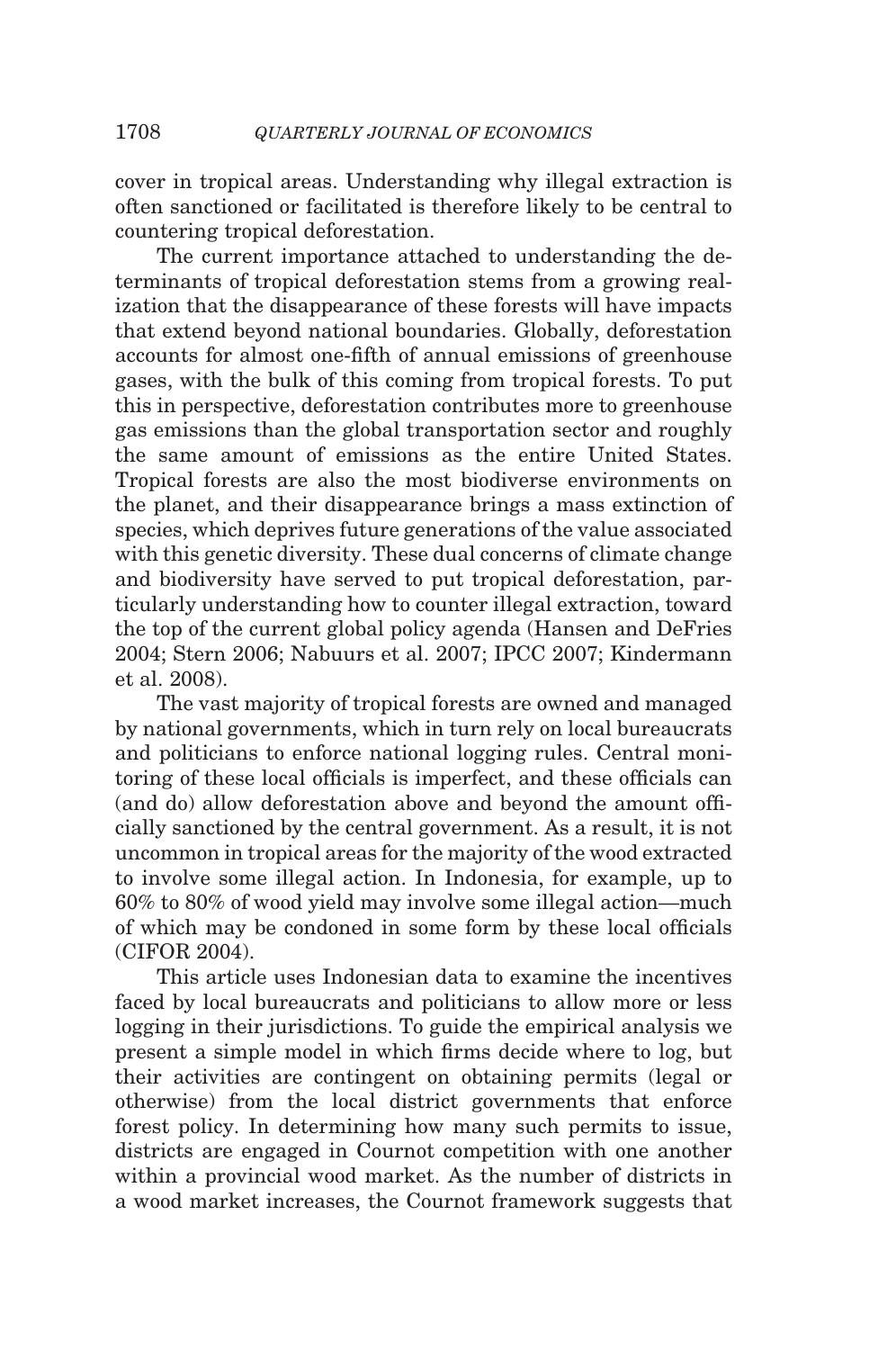the amount of wood extracted should rise and the price of wood should fall. Augmenting this simple model with a probability that district governments are punished for allowing illegal logging beyond the legal quota yields the prediction that the presence of alternative sources of rents for district governments should reduce forest extraction.

The key predictions from the model are then taken to a rich data set for Indonesia. Indonesia is, in many ways, an ideal context for such a study. Along with the Amazon and Congo basins, it contains one of the three largest stands of tropical forest in the world. Rapid deforestation places it just behind the United States and China as the third largest producer of greenhouse gases worldwide. And the unique features of post-Suharto institutions and institutional change generate plausibly exogenous variation in the incentives affecting the decision of district bureaucrats and politicians to allow more or less logging within their jurisdictions.

Since so much deforestation in Indonesia is a result of illegal logging, we cannot rely on official production statistics to capture deforestation. Instead, we use a novel data set that we constructed from Moderate Resolution Imaging Spectroradiometer (MODIS) satellite imagery which allows us to capture deforestation across the entire country. Using these data, we can detect deforestation at a 250-meter by 250-meter resolution annually for all of Indonesia from 2001 to 2008 [\(Hansen et al. 2009\)](#page-46-0). We combine the pixel-level data on deforestation from our MODIS data with Geographic Information Systems (GIS) data on district boundaries and land-use classifications to construct a data set that captures deforestation across localities and across four land-use zones—the Production and Conversion zones where some amount of logging is legal (for specific amounts within specific concessions), and the Conservation and Protection zones (where all logging is strictly illegal).

To test the impact of the number of political jurisdictions on deforestation, we take advantage of the fact that Indonesia has experienced a remarkable increase in the number of administrative divisions over the past decade. Between 2000 and 2008, the number of districts in the main forest islands of Indonesia almost doubled, from 189 in 2000 to 312 in 2008. Exploiting the differential timing of these district splits, we estimate that subdividing a province by adding one more district increases the overall deforestation rate in that province by 8.2%. The increase appears in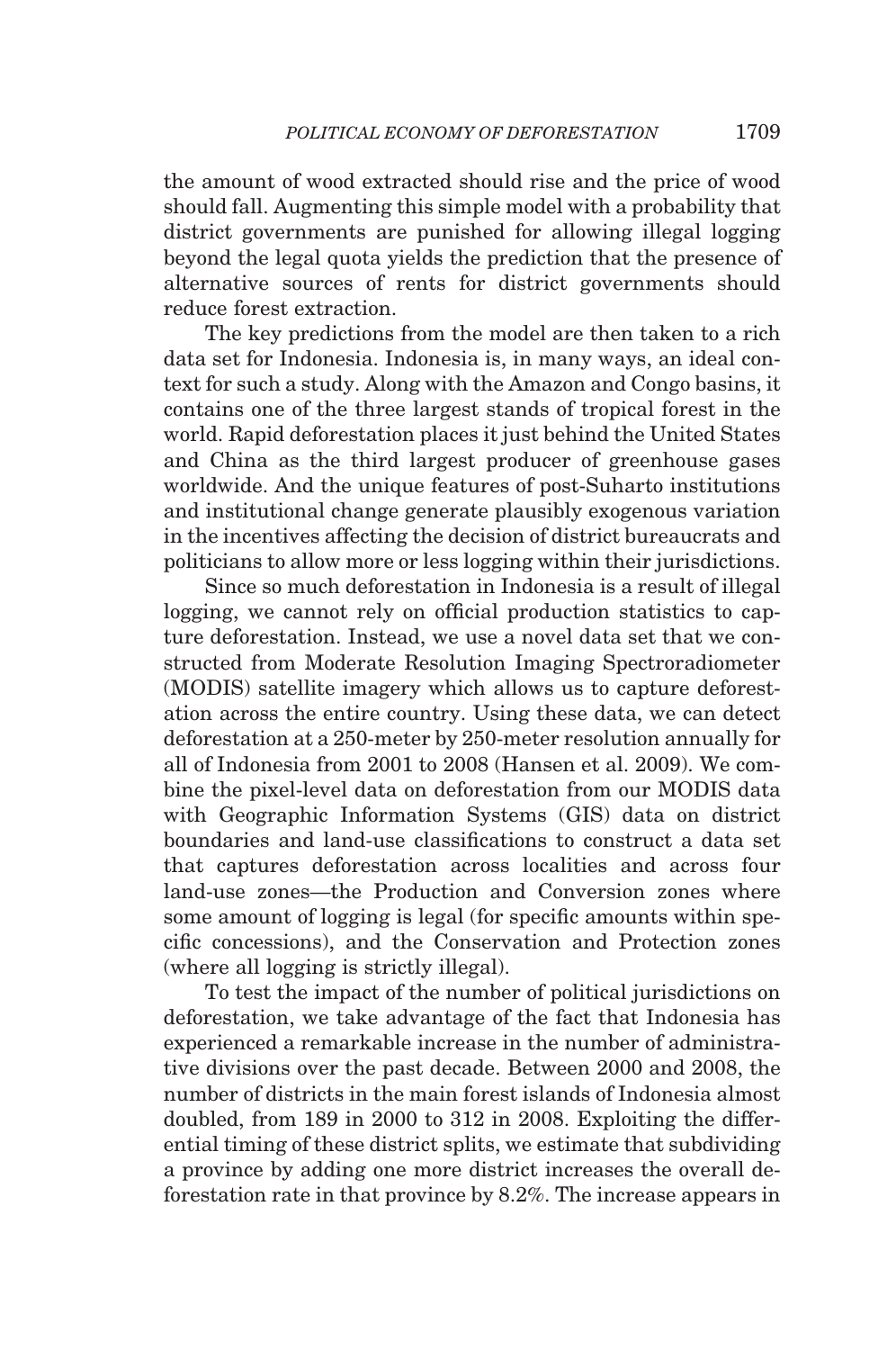both land-use zones where logging can be either legal or illegal, as well as in the land-use zones where all logging is illegal.

Though there are multiple reasons why subdividing administrative jurisdictions could increase deforestation, the evidence appears consistent with a model in which Indonesian district governments engage in Cournot-style competition in determining how much wood to extract from their forests. We show that the increase in administrative jurisdictions drives down prices in the local wood market: adding one more district to a province reduces local prices in the province by 3.3%, implying a local demand elasticity for logs of about 2.3. A back-of-the-envelope calculation suggests that the magnitude of the increase in deforestation we observe is consistent with what a simple, static Cournot model would predict given this elasticity. With regard to alternative explanations, the fact that we find similar results in zones where no legal logging takes place suggests that the results are not just about changes in official policies due to changes in bargaining power of districts vis-a`-vis central government. The fact that the impact of new jurisdictions on deforestation rates increases over time rather than decreases, and the fact that deforestation is not more likely to occur in the new part of the district, suggest that declines in enforcement in the illegal logging zones are not primarily driving the results.

To test for substitution between illegal logging and other sources of rent extraction, we exploit changes in a district's oil and gas revenue-sharing receipts over time. Oil and gas reserves are highly unevenly distributed across Indonesia, and the revenue sharing rules put in place by post-Suharto governments mean that the amount of revenue a district receives in a given year depends on oil and gas prices, production in own and surrounding districts, and the number of districts in the province. Consistent with the existing literature on short run substitution between alternate forms of corruption ([Olken 2007](#page-47-0); [Niehaus and](#page-47-0) [Sukhtankar 2009](#page-47-0)), we find that rents from illegal logging and the potential for rents from oil and gas revenue sharing are substitutes in the short run. In the medium term, however, we show that over half of this effect disappears. We provide suggestive evidence that the effect disappears over time because the higher oil and gas rents lead over time to the formation of new, higher rent-extraction political coalitions (as in [Brollo et al.](#page-46-0) [2009](#page-46-0)).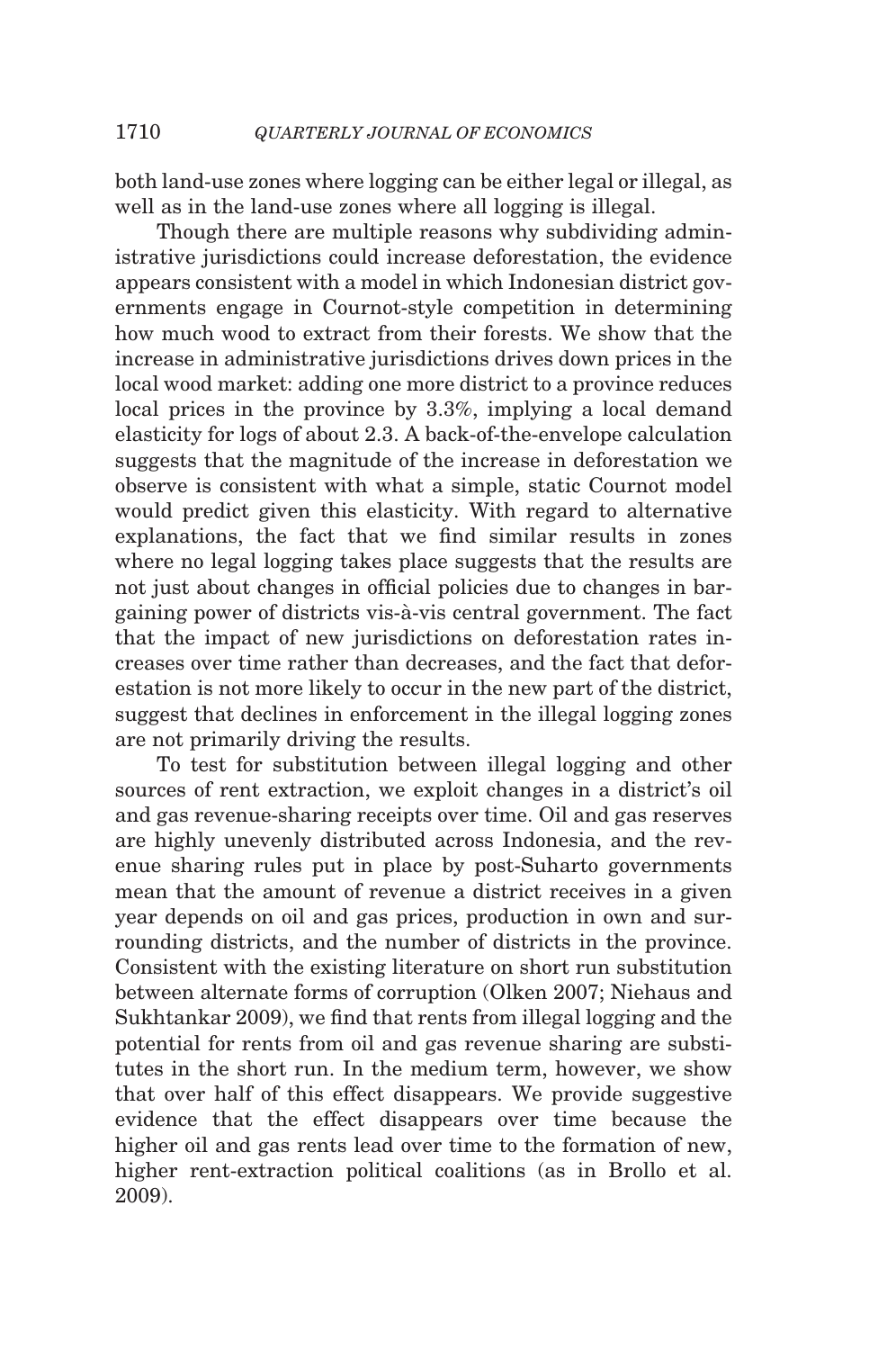The results in this study provide new evidence on how potentially corrupt bureaucrats and politicians respond to incentives. The main results are consistent with rent maximization by local officials: as an official's market power diminishes (due to district splits), he increases the rate of rent extraction, and as alternative sources of rents increase (due to increased oil and gas revenue), so that he has more to lose from being found engaging in illegal activity in the forest sector, he decreases rent extraction. The results thus provide an example of how illegal behavior can be explained by standard economic models (as in [Becker and Stigler](#page-46-0) [1974;](#page-46-0) [Shleifer and Vishny 1993; Olken and Barron 2009](#page-47-0)).

The remainder of this article is organized as follows. In Section II we outline a simple theoretical framework that captures the key forces affecting the decision of district governments to permit more or less logging within their jurisdiction. Section III discusses the background on institutional change and deforestation in Indonesia and the construction of the data we use to examine these processes. Section IV examines how the splitting of districts affected deforestation, which we interpret in the light of our theoretical framework. Section V investigates whether having access to alternative sources of public finance incentivizes or disincentivizes districts to engage in logging. Section VI concludes.

# II. Theoretical Framework

We consider a context in which local government plays an important role in determining how much deforestation takes place. This occurs because local governments are responsible for regulating and monitoring the extraction of wood within their jurisdiction, so if a firm wishes to extract wood, it can only do so with the consent of local government.

We model this by assuming that there are a large number of logging firms that can choose where to log, but must obtain a (legal or illegal) permit from the district government to do so. Districts choose the number of permits to sell to firms taking the number of permits issued by other districts as given. In this context, a bribe is just the price paid for a permit beyond the legal limit. Prices are determined in equilibrium by firms' willingness to pay for the permits. The net result is that districts engage in Cournot competition with each other, so that increasing the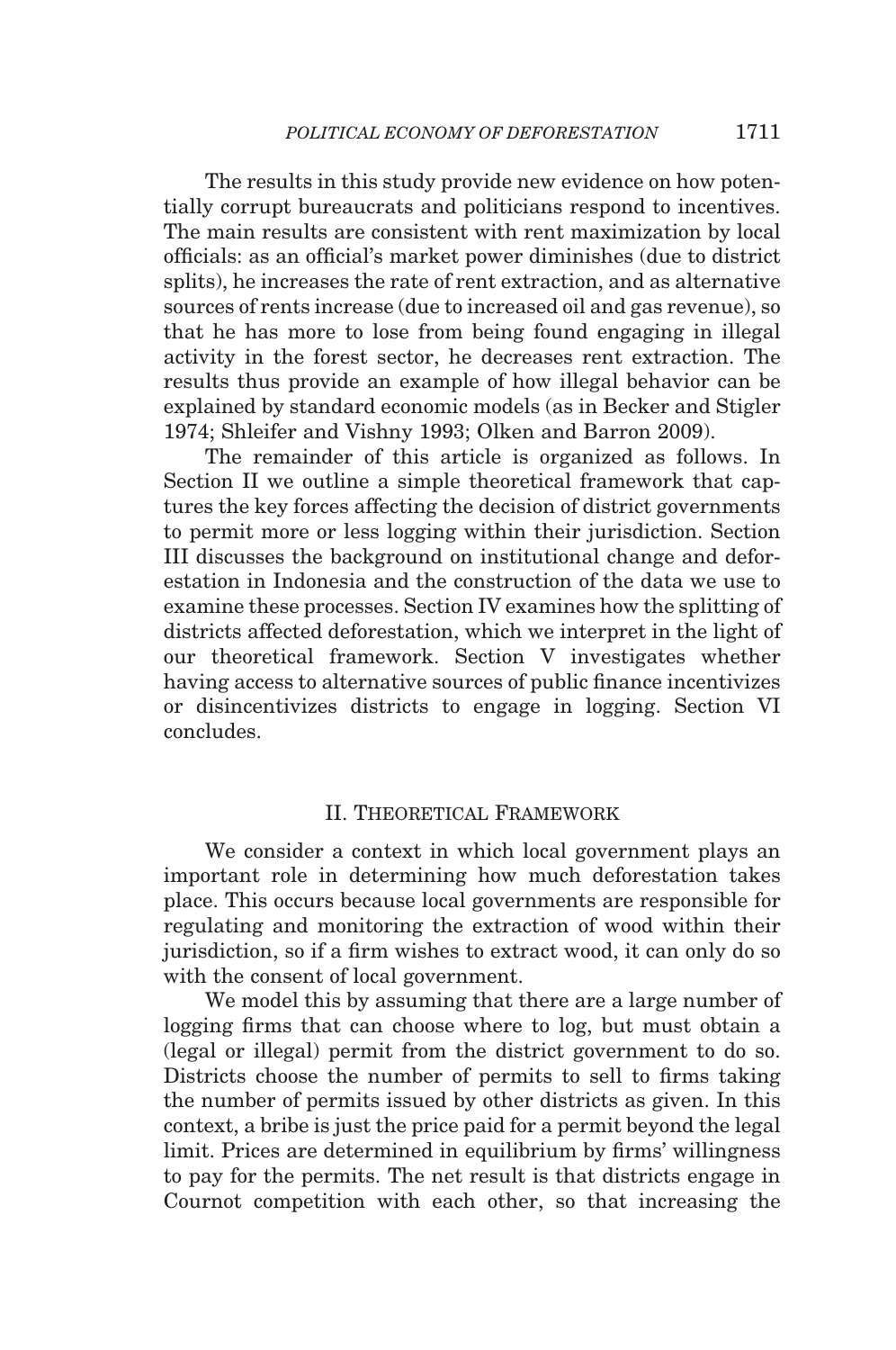number of districts increases the quantity of wood felled and decreases equilibrium prices in wood markets. The model thus captures the idea that increasing competition between political actors can drive down prices, as in Shleifer and Vishny  $(1993).$ <sup>1</sup>

We begin by specifying the firms' problem, then the problem for the district governments, and then we characterize the equilibrium. Suppose that there is free-entry for logging firms. Logging firms can log in any district they choose at a constant marginal cost c per unit of wood extracted from the forest. However, to extract logs from a given district  $d$ , a firm needs to secure a permit from the district government, at cost  $b_d$  per unit extracted.

Suppose that in each province, there is a downward-sloping inverse demand function for wood products, denoted by  $p(Q)$ where  $Q$  is the total quantity of wood produced in the province.<sup>2</sup> Each firm  $f$  in district  $d$  solves

$$
max_{q_{fd}} p(Q)q_{fd} - cq_{fd} - b_d q_{fd}.
$$

Firms are thus willing to pay fees up to  $b_d = p(Q) - c$  to obtain logging permits in district  $d$ . Free entry of firms will ensure that this holds in equality.

We assume that the head of each district government determines the quantity of permits to issue in its district and then sells the permits to firms. If a district issues more logging permits than its legal quota (denoted  $\bar{q}$ ), it faces some chance that illegal activity will be detected. We denote this probability of detection as  $\pi(q_d,\bar{q})$ , and we assume that it is positive whenever there is illegal logging, and that it is increasing in the amount of illegal logging. Note that  $\pi$  depends on the decision of that district  $(q_d, \bar{q})$  and not the decisions of other districts. If a district head is detected, he loses all future rents associated with office, denoted  $r_d$ .

The head of each district  $d$  solves

$$
max_{q_d}b(q_d)q_d - \pi(q_d, \bar{q})r_d.
$$

1. Note, though, that in this model district governments compete over quantities, whereas Shleifer and Vishny discusses Bertrand competition over prices.

2. In our empirical setting we treat each province as a wood market and estimate downward-sloping demand curves in each market. Transport costs, the need to process logs locally before export (Indonesia bans the export of raw, unprocessed logs), and capacity constraints at local sawmills combine to generate local downward-sloping demand curves for logs in each provincial wood market.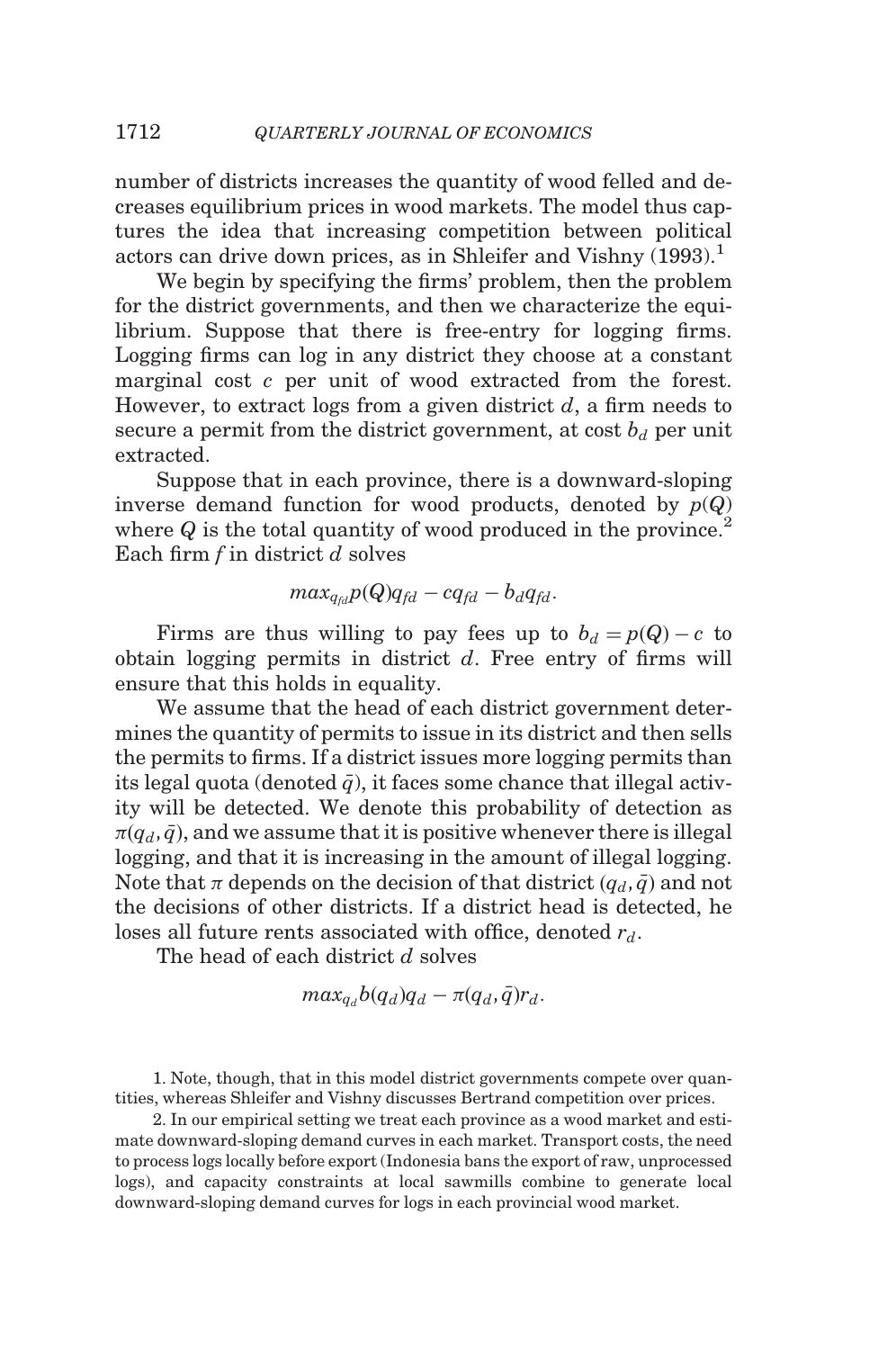<span id="page-6-0"></span>Substituting yields the familiar Cournot maximization problem, augmented by the probability of detection

(1) 
$$
max_{q_d}q_{d}p\left(\sum_{j=1}^{D}q_j\right)-cq_d-\pi(q_d,\bar{q})r_d.
$$

The first-order condition is

(2) 
$$
q_d p' + p - c - \pi'(q_d, \bar{q}) r_d = 0.
$$

Next, suppose there are  $n$  identical districts in a provincial wood market, so that total quantity  $Q = nq_d$ . Rewriting and substituting  $Q = nq_d$  yields the familiar Cournot equation, modified by the  $\pi'(q_d, \bar{q})r$  term:

(3) 
$$
\frac{(p-c)}{p} = \frac{1}{n\varepsilon} + \frac{\pi'\left(\frac{Q}{n}, \bar{q}\right)r}{p},
$$

where  $\varepsilon$  is the price elasticity of demand.

This equation has several implications. First, increasing  $n$ reduces prices and increases forest extraction in the provincial wood market as the market becomes more nearly competitive. These are standard predictions from a static Cournot model. Note that this Cournot effect does not depend on the probability of detection (i.e., it also holds even if  $\pi = 0$  or  $r = 0$ ). [Lewis and](#page-47-0) [Schmalensee \(1980\)](#page-47-0) show that these predictions also hold in a dynamic Cournot setting, where the problem districts face is thus that of oligopolistic competition in a nonrenewable natural resource. In particular, they show that a greater number of actors in a market—in our case, more districts—leads to lower prices and greater resource extraction.<sup>3</sup> We test both these quantity and price predictions in Section IV.

Second, there will be substitution between illegal logging and other forms of rents  $r$ . In particular, for a given district, if the district is in the range where  $\pi' > 0$ , which by assumption is whenever  $q_d > \bar{q}$ , then increasing r will lead to a reduction in the quantity of wood extracted from a district,  $q_d$ . This effect

3. See Proposition 3 in [Lewis and Schmalensee \(1980\)](#page-47-0). Note that we abstract away from tree regrowth and instead treat forests as an exhaustible natural resource. This is consistent with de facto logging practice in many tropical forests, including those in Indonesia, where virgin forests are heavily logged, and then either left in a degraded state or converted to a nonforest use, such as palm plantations.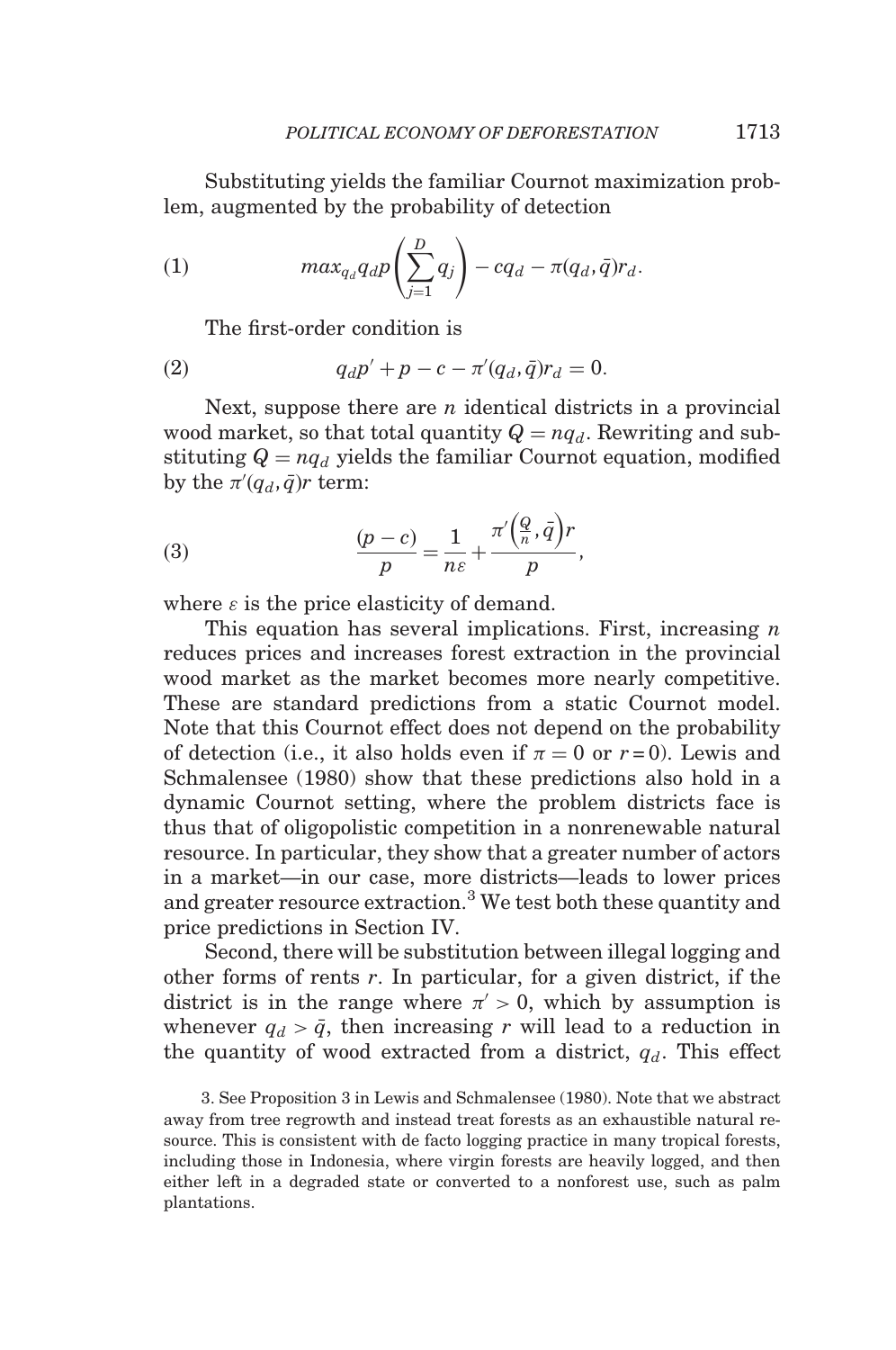depends on there being a trade-off between other types of rents and wood extraction, so only holds if  $\pi' > 0.$  The idea that one type of corruption and other sources of rents may be substitutes will be examined empirically in Section V.

To interpret the empirical results, it is useful to derive a more explicit formula for the relationship between the quantity of deforestation and the number of districts. To do so, we need to posit a functional form for the inverse demand function. Suppose we have a constant elasticity of demand, that is,  $p = \frac{a}{q^{\lambda}}$ , where  $\varepsilon = \frac{1}{\lambda}$ . If we assume that  $\pi'' = 0$ , then substituting  $p = \frac{a}{q}$  into [equa](#page-6-0)[tion \(2\),](#page-6-0) taking derivatives, and simplifying yields:

(4) 
$$
\frac{1}{Q}\frac{dQ}{dn} = \frac{1}{n^2 - n\lambda}.
$$

This is a simple formula for the semi-elasticity of quantity with respect to the number of jurisdictions in the market, which is the parameter we estimate in the empirical work.

A critical assumption of the model is that firms need permission from only one district to conduct illegal logging. If, alternatively, firms needed to bribe multiple districts to log, the predictions would be quite different. For example, if firms needed to bribe every district between the source of the logs and the destination in order to transport logs, then increasing the number of districts could increase total bribes and decrease logging, as in Olken and Barron  $(2009)^4$ . We explore the relationship between the number of jurisdictions and the total cost of logging empirically later.

# III. Background and Data

Indonesia comprises an archipelago of islands in Southeast Asia stretching from the Indian Ocean to the Pacific Ocean. It is a vast country. From tip to tip (from Sabang in Aceh to Merauke in Papua), Indonesia is 3,250 miles across; this is the same as the distance from Tampa, Florida, to Juneau, Alaska. The conditions in Indonesia are ideal for the growth of forests and without the

4. Empirically, we do not think that is the case in this context—the origin district in fact can issue fake transport permits (known as SKSHH in Indonesia) which would be difficult for downstream districts to distinguish from real permits. The key actor is therefore likely to be the district that actually controls the forest, in which case competition between districts should be the relevant force.

<span id="page-7-0"></span>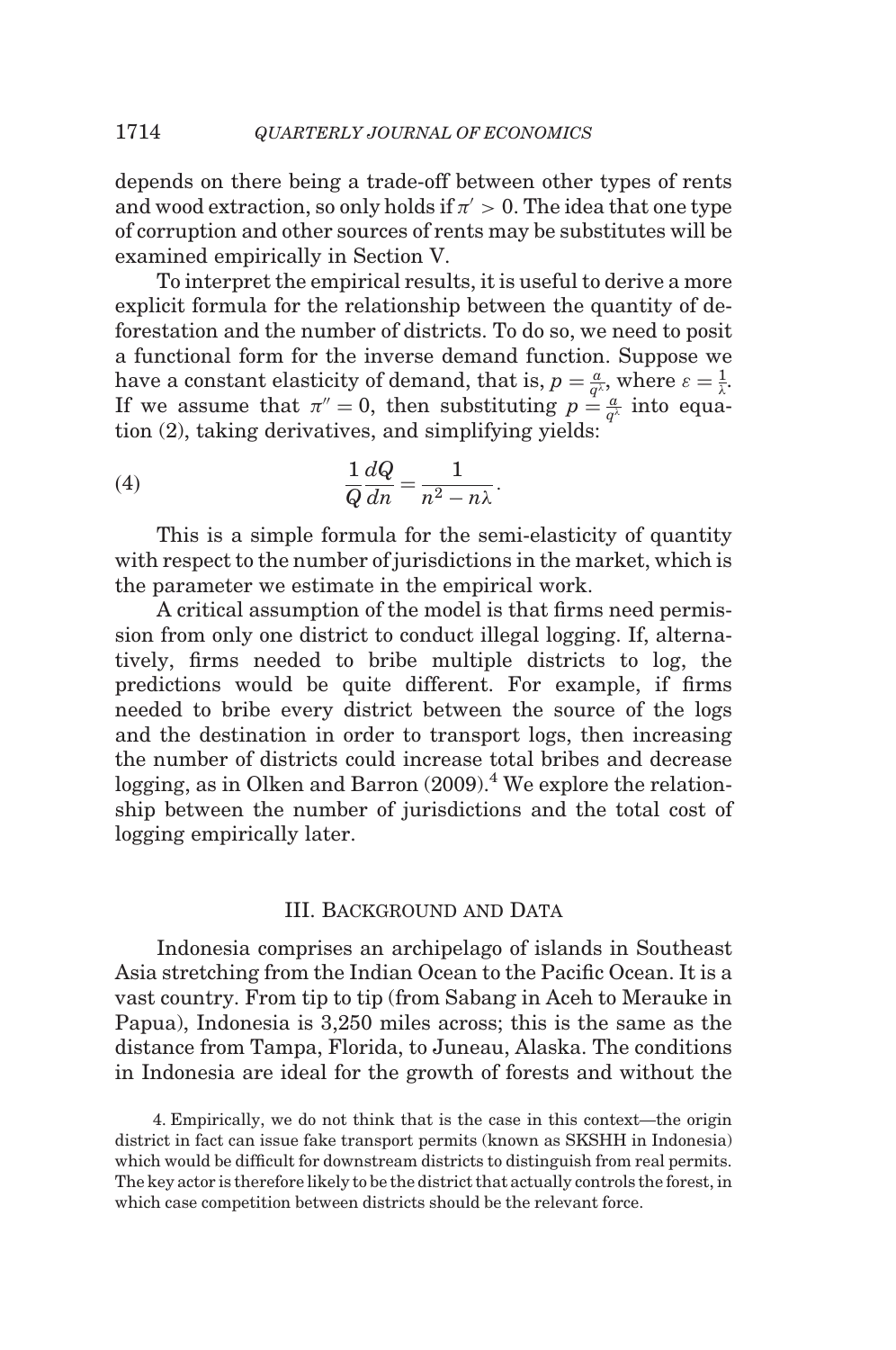involvement of humans, Indonesia would be largely covered in forest.

In this section we trace out the dramatic political changes that Indonesia has experienced in its recent past, and document how these changes have resulted in a tug of war over the control of the forest sector. We then describe the data sets that we have built to capture both institutional change and deforestation in Indonesia.

# III.A. Decentralization in Post-Suharto Indonesia

The East Asian crisis brought to an end the 32-year regime of President Suharto on May 21, 1998. Suharto's departure ushered in one of the most radical reconfigurations of a modern state, combining a democratic transition with a dramatic decentralization of power. Amid fears that the multiethnic country would break apart, substantial administrative and fiscal authority was devolved to approximately 300 district governments. Off-Java regions which were rich in natural resources like forests, oil, and gas were particularly strident in their demands for more of the revenue from their extraction to accrue to them [\(Hofman and Kaiser 2004\)](#page-46-0). The decentralization laws, which were passed in 1999 and took effect in 2001, devolved approximately 25% of the national budget to the districts in the form of block grants and dramatically increased their authority over almost all sectors of government. Local governments also received a substantial share of the natural resource royalties originating from their district, with some fraction of royalties going to the producing district, some fraction being shared equally among all other districts in the same province, and the rest remaining with Jakarta. Districts were administered by Bupatis (district heads), who were in turn indirectly selected by local legislatures.

The allure of self-government where districts could enjoy significant new political and fiscal powers, as well as a high fixed fee, low per-capita fee structure in the block grant formulas, led to a significant amount of district splitting. The total number of districts increased from 292 in 1998 to 483 in 2008. In the area and time that is the focus of this study (the forest islands of Sumatra, Kalimantan, Sulawesi, and Papua from 2000 to 2008), the total number of districts increased from 189 in 2000 to 312 in 2008. In contrast, the number of districts in Indonesia had remained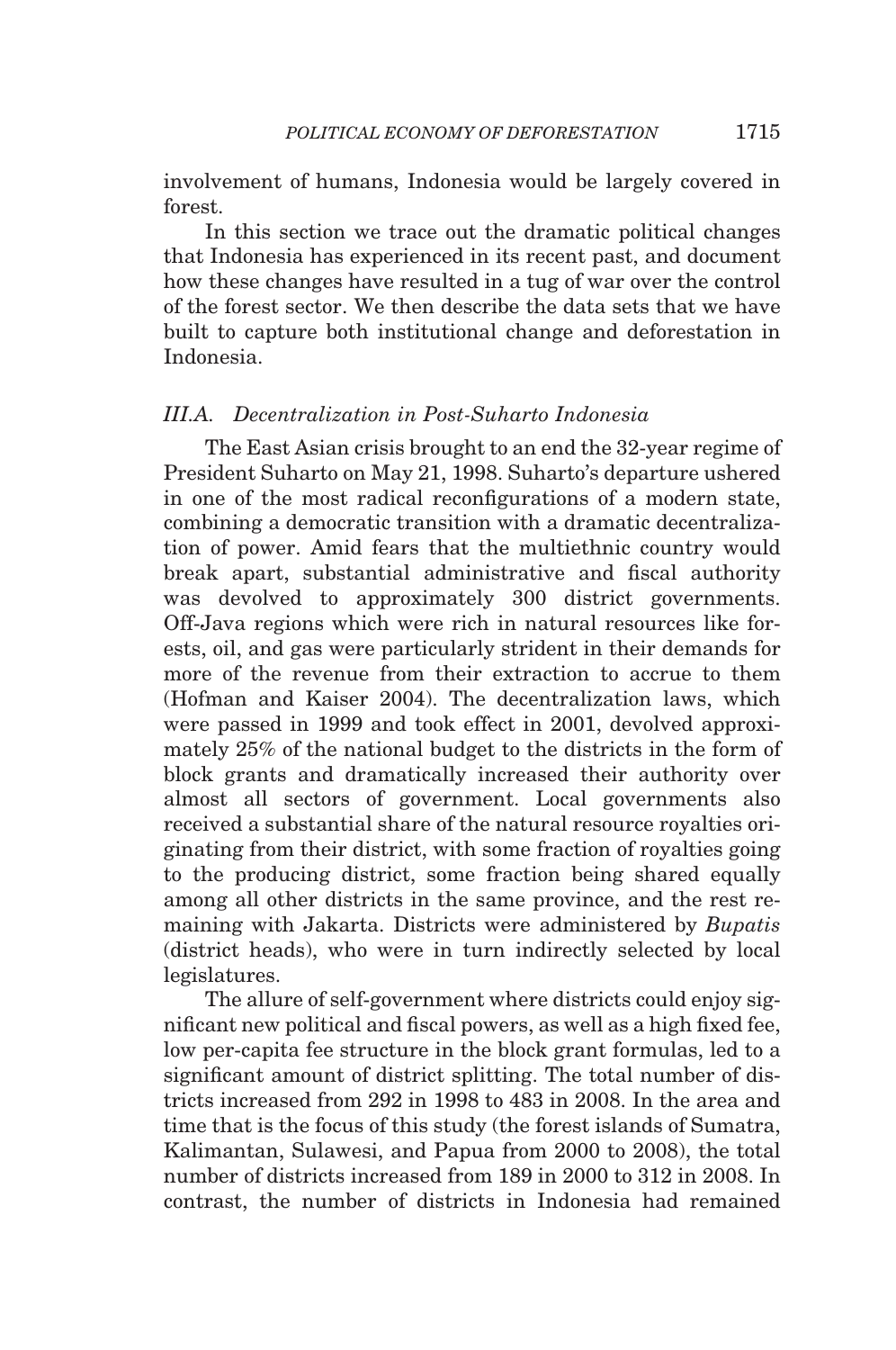largely unchanged during the 32-year Suharto regime. District splits thus represented a significant mechanism for the further decentralization of power in the country ([Fitrani, Hofman, and](#page-46-0) [Kaiser 2005\)](#page-46-0).

# III.B. Implications for the Forest Sector

During the Suharto regime, the 1967 Basic Forestry Law gave the national government the exclusive right of forest exploitation in the so-called Forest Estate (Kawasan Hutan); an area of 143 million hectares equivalent to three-quarters of the nation's territory [\(ROI 1967](#page-47-0); [Barber 1990](#page-45-0)). This is a substantial amount of forest: by comparison, it is roughly equivalent to the U.S. states of California, Montana, and Texas put together, and is roughly double the size of the U.S. National Forest system.

The entire Forest Estate was managed by the central Ministry of Forestry in Jakarta. The ministry in turn awarded a small group of forestry conglomerates (with close links to the regime's senior leadership) most of the timber extraction concessions in the Forest Estate, amounting to an area of about 69 million hectares inside the area designated as Production Forest. These exploitation rights were nontransferable, were issued for up to 30 years, and required the logging companies to manage the forest sustainably through selective logging. The second category inside the Forest Estate was the Conversion Forest, in which the largest wood producers could use Wood Utilization Permits (Izin Pemanfaatan Kayu or IPK) to clear-cut the forest and set up plantations for industrial timber, oil palm, or other estate crops. Logging was prohibited in the remaining zones of the Forest Estate, which were designated for watershed protection (the Protection Forest) and biodiversity protection (the Conservation Forest).

The control over these forest zones changed with the passing of the Regional Autonomy Laws in 1999. The primary change was that the district forest departments became part of the district government, answerable to the head of the district (the bupati), rather than a division of the central Ministry of Forestry.

The district forest office is the main point of control over much of the forest estate, both in terms of authorizing and monitoring legal logging and in terms of controlling illegal logging. For legal logging, the precise role of the district forest office varies depending on the forest zone. For Production Forest, for example,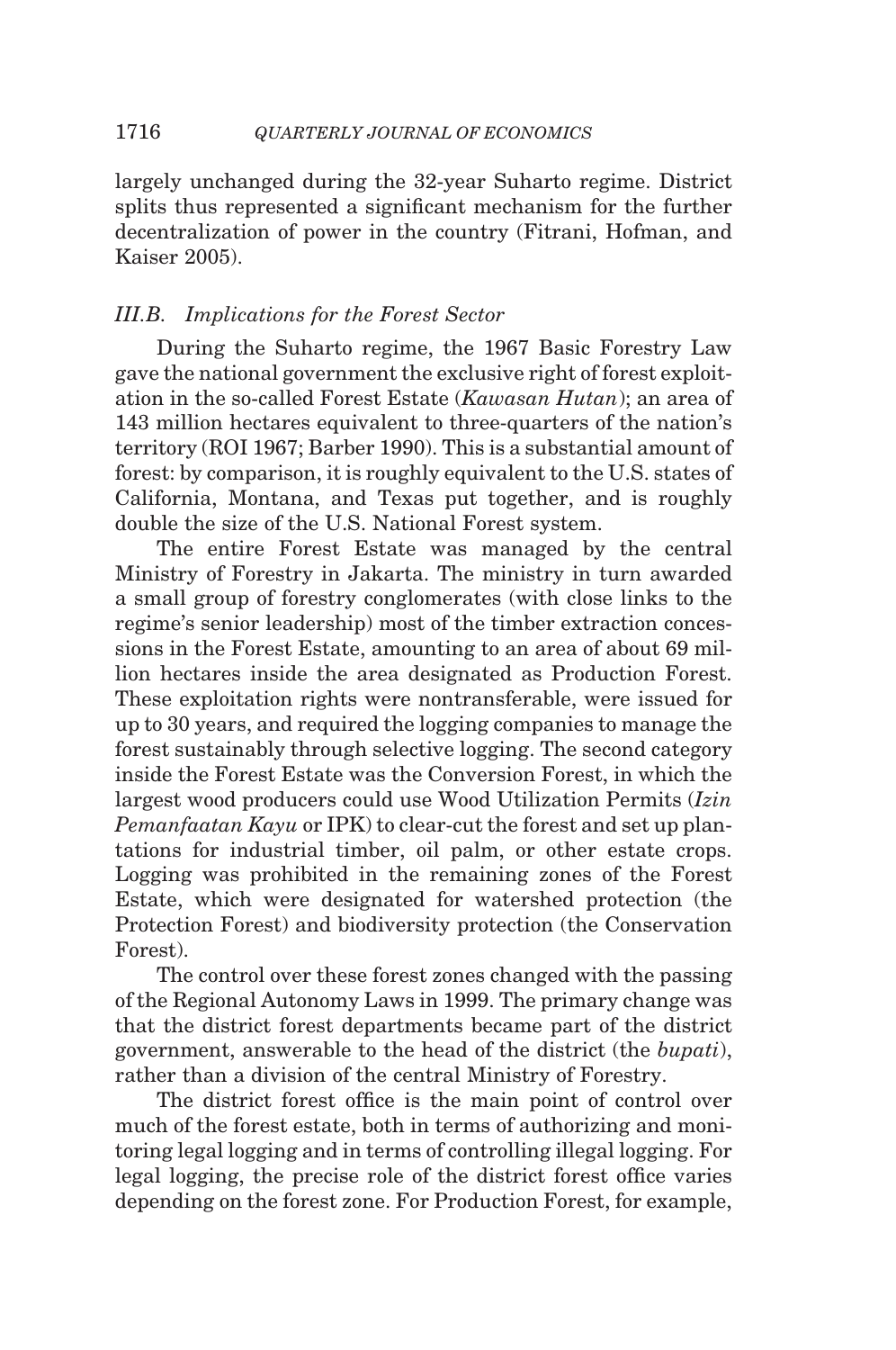the district forest office works with concession holders to develop, monitor, and enforce annual cutting plans.<sup>5</sup> For Conversion Forest, the district government initiates proposals to the central government that land be converted from forest to other uses, such as oil palm, and is responsible for ensuring that conversion is carried out in the designated areas only.

Given their central role in enforcing forest policy, the district forest office is the key gatekeeper for illegal logging in these zones. For example, a district forest office employee is supposed to be stationed at the gate of every concession to monitor all logs leaving the concession, and at the entrance of all saw mills to check all logs entering the saw mills. All legally felled logs require a transport permit from the district forest office, which is not only checked at sawmills and export points but also verified at regular road checkpoints and at occasional roadblocks. Extracting more than the legal quota from a concession, transporting it, or bringing illegally sourced logs into a mill therefore requires the complicity of the district forest office. The district forest office is also supposed to conduct regular spot-checks in the forest to ensure that the trees that were felled match those specified in the annual cutting plan and that no additional trees are felled.

District forest officials also play a key role in controlling deforestation in the Protection and Conservation areas. For Protection Forest, the district forest office has the responsibility to patrol and ensure that no illegal logging is taking place. Conservation Forest—much of which is national parks—is the only part of the forest estate legally still under central control. However, since the district forest office enforces the processing of logs at sawmills and monitors transportation of logs, logging in those zones also requires the de facto acquiescence of the district forest office.

Anecdotal evidence confirms that district governments play an important role in facilitating illegal logging in a variety of ways. For example, district heads have been found to allow logging to take place outside official concessions ([Barr et al. 2006](#page-45-0)), to

5. In particular, each year the concession holder, working with the district forest office, proposes an annual cutting plan (recana kerja tebang), based on a survey they conduct in coordination with the district forest office to determine how much can be sustainably cut. The district government then negotiates the cutting plan with the national Forest Ministry, which coordinates all of the annual cutting plans nationwide to ensure that they do not exceed the total national annual allowable cut.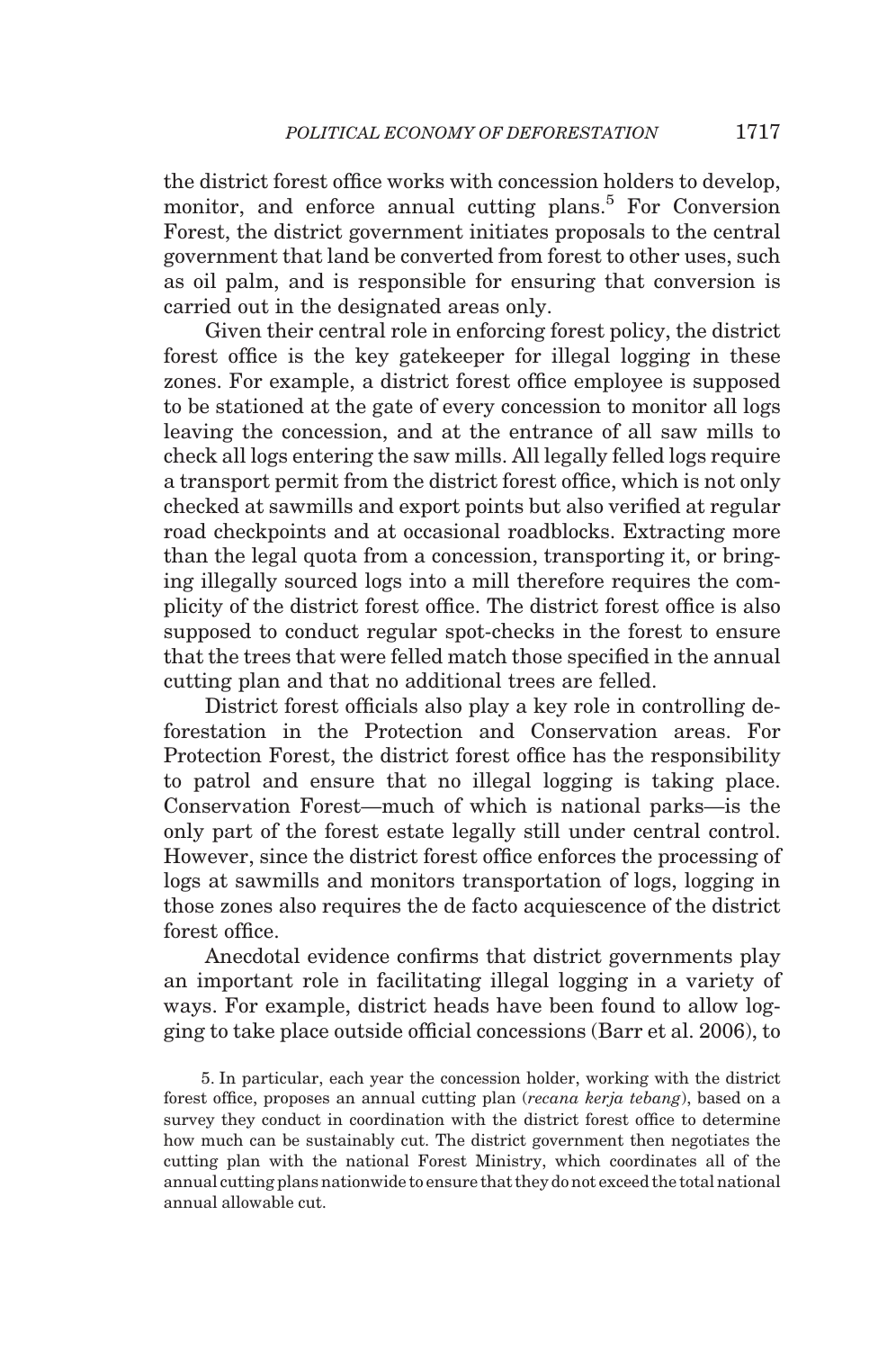facilitate the creation of new oil palm plantations inside national forest areas, and to sanction the transport and processing of illegally harvested logs [\(Casson 2001\)](#page-46-0). District officials also have been known to issue conversion permits to clear-cut forest and plant oil palm on their own, even though they do not have the legal authority to do so. Estimates suggest that illegal logging makes up as much as 60% to 80% of total logging in Indonesia, making illegal logging a roughly US \$1 billion a year market, suggesting that these forces play a substantial role in determining the total amount of deforestation ([CIFOR 2004](#page-46-0)).

# III.C. Constructing the Satellite Data Set

Given the prevalence of illegal logging, it is crucial to develop a measure of deforestation that encompasses both legal and illegal logging. To do so, we use data from the MODIS sensor to construct an annual measure of forest change for each year from 2001–2008. The resulting data set traces, at a spatial resolution of 250 meters by 250 meters, the patterns of forest clearing across the entire country over time. This section describes how the forest change data set is constructed from the raw satellite images.

There are two main challenges in constructing satellitebased images of deforestation. First, humid tropical regions like Indonesia have persistent cloud cover that shrouds the region year-round. This makes it difficult to use high-spatial resolution sensors, like Landsat, which have been used to measure annual forest cover change in less cloudy environments. Since these satellites typically only revisit the same area once every 1–2 weeks, cloud-free images are less frequently recorded in Indonesia. An alternative to this is to draw on moderate spatial resolution sensors, such as MODIS, that pass over the same spot every 1–2 days. This considerably increases the likelihood of obtaining cloud-free observations, but at a coarser spatial resolution of 250 meters by 250 meters instead of the 30 meter by 30 meter spatial resolution available via Landsat.

To generate the data used in this article, MODIS 32-day composites are used as inputs and include data from the MODIS land bands (blue [459–479 nm], green [545–565 nm], red [620–670 nm], near-infrared [841–876 nm], and mid-infrared [1230–1250, 1628–1652, 2105–2155 nm]) [\(Vermote, El Saleous, and Justice](#page-47-0) [2002](#page-47-0)), as well as data from the MODIS land surface temperature product [\(Wan et al. 2002\)](#page-47-0). Composite imagery represents the best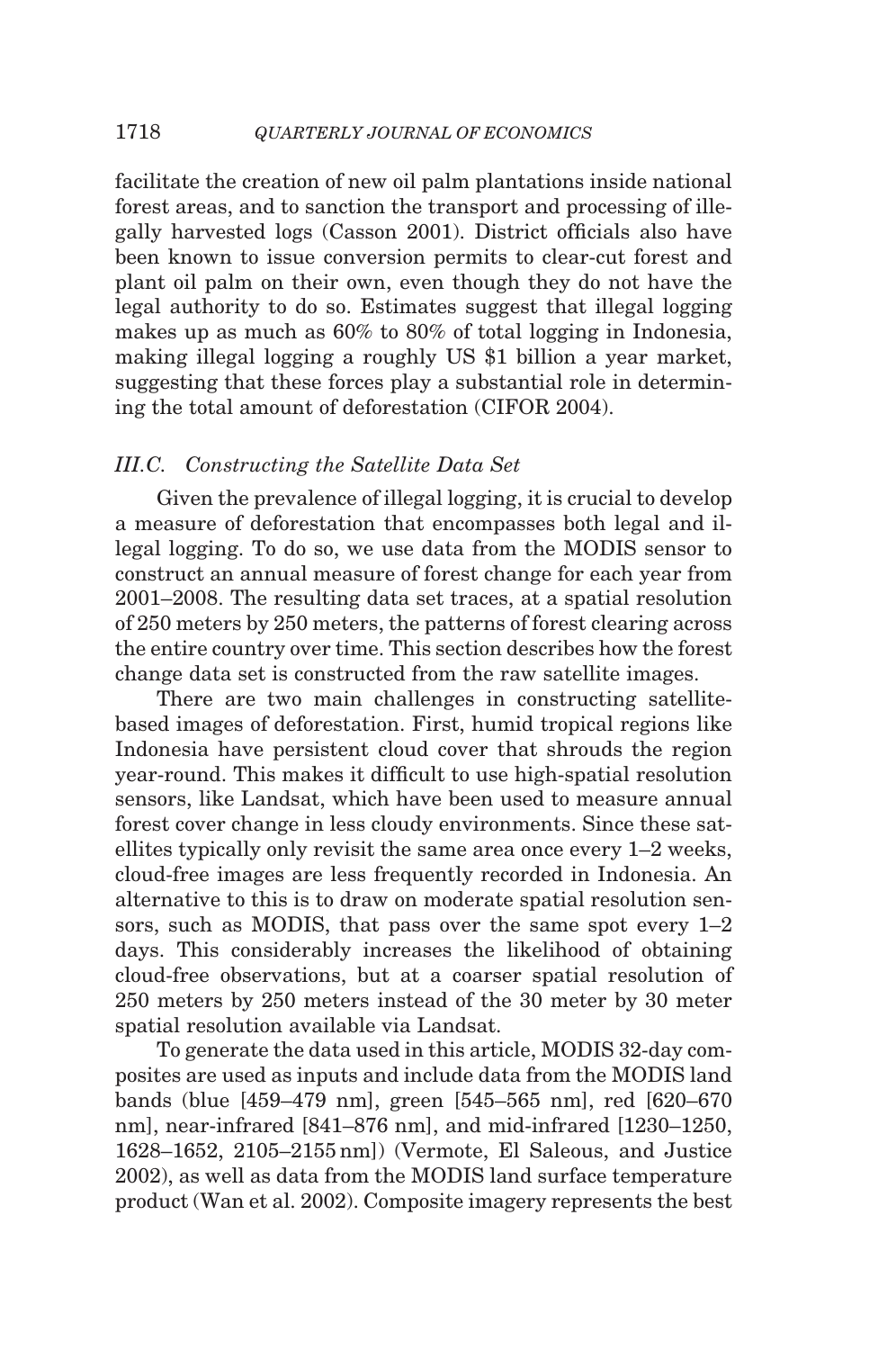land observation over the compositing period, in this case 32 days. To produce a more generalized annual feature space that enabled the extension of spectral signatures to regional and interannual scales, the 32-day composites are transformed to multitemporal annual metrics. Annual metrics capture the salient features of vegetation growth and senescence without reference to specific time of year and have been shown to perform as well or better than time-sequential composites in mapping large areas ([Hansen](#page-46-0) [et al. 2003\)](#page-46-0).

For each annual interval, a total of 438 image inputs is used (146 metrics per year plus their calculated differences) ([Hansen](#page-46-0) [et al. 2005\)](#page-46-0). This amount of information, in effect 438 dimensions for each 250 meter by 250 meter pixel, is used to estimate forest cover loss per year for that pixel. By contrast, the human eye, with its three types of cones, measures only three bands, which correspond roughly to the blue, green, and red areas of the visual spectrum. The MODIS-derived data set is thus considerably richer than just a series of visual images at comparable resolution. The next step is to take the composited MODIS inputs and implement a computer algorithm to discriminate between forest and nonforest. The key idea of remote sensing is developing an algorithm that identifies what spectral signatures or set of signatures—that is, what combinations of MODIS-derived spectral and temporal information—best discriminate forest cover and its loss. For example, plants absorb electromagnetic radiation in the visual red part of the electromagnetic spectrum, but reflect or scatter radiation in the near-infrared part. One common metric for measuring vegetation productivity is the NDVI (normalized difference vegetation index), which captures the difference in reflectance of the near-infrared and red parts of the electromagnetic spectrum, and is a useful spectral signature for indicating the presence or absence of vegetation ([Tucker](#page-47-0) [1979\)](#page-47-0). Foster and Rosenzweig's pioneering work relating forest cover to economic factors in India, for example, used satellite-based NDVI measures to detect forest change [\(Foster](#page-46-0) [and Rosenzweig 2003\)](#page-46-0).<sup>6</sup>

In practice, one can do much better than just using NDVI by exploiting additional dimensions of the data. For example, forests tend to be cooler than surrounding areas, so bands that measure

<sup>6.</sup> See also [Morjaria \(2012\)](#page-47-0) who examines the link between electoral competition and deforestation in Kenya using Landsat satellite data.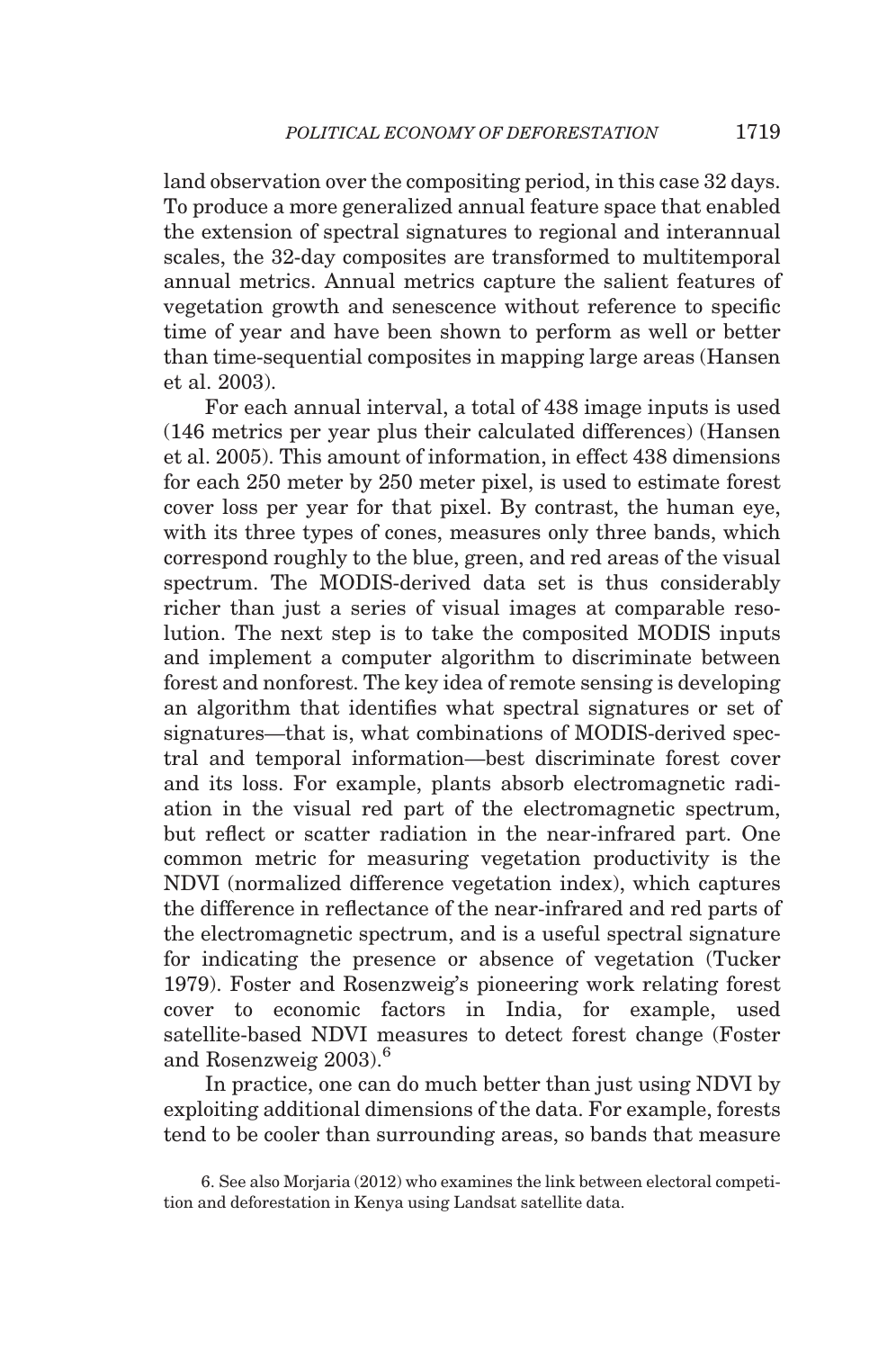temperature can also be used. Moreover, trees have different spectral signatures than other types of crops and plants ([Jensen 1995\)](#page-46-0). To take maximal advantage of the richness of the MODIS data, we use a statistical learning procedure known as a decision tree bagging algorithm to determine which spectral signatures best correspond to forest ([Breiman 1996\)](#page-46-0).

Specifically, we start with much higher resolution training images. For each of these images (consisting of the best available Landsat data), experts classify each pixel as having experienced forest cover loss (clearing) or not. We then relate these labels to corresponding MODIS data using the decision tree algorithm. The decision tree algorithm is a nonlinear, hierarchical tool for recursively partitioning a data set into less and less varying subsets regarding the variable of interest, in this case forest cover loss. The method makes no assumptions on the distribution of the data in spectral space, allowing for the robust and precise division of the spectral data into estimates of forest cover loss using a series of nested partitioning rules. One then extrapolates the derived rule set over the entire MODIS data set to predict, for each year, a per pixel probability of forest cover loss. We code a pixel as cleared if the estimated probability of deforestation exceeds 90%.

The final outputs are annual forest change estimates for 2001–2008 for each of the 34.6 million pixels that make up Indonesia. Note that these estimates will provide a lower bound for forest change, as a 250 meter by 250 meter pixel is only coded as deforested if the majority of the area represented by the pixel is felled. This will reliably pick up clear-cutting, but will not necessarily capture selective logging if the forest canopy remains largely intact, and therefore will underestimate total logging. Identified change is to be treated as an indicator of likely forest change. The measure will also capture deforestation due to large-scale burns, which can be either intentional (for land clearing purposes, usually after logging of valuable trees has already taken place) or unintentional.

This cell-level data is then summed by district and forest zone (i.e., the four forest categories in the Forest Estate: the Production, Conversion, Protection, and Conservation Forest). This yields our final left-hand-side variable  $deforest_{dx}$ , which counts the number of cells likely to have been deforested in district  $d$  in forest zone  $z$  and year  $t$ .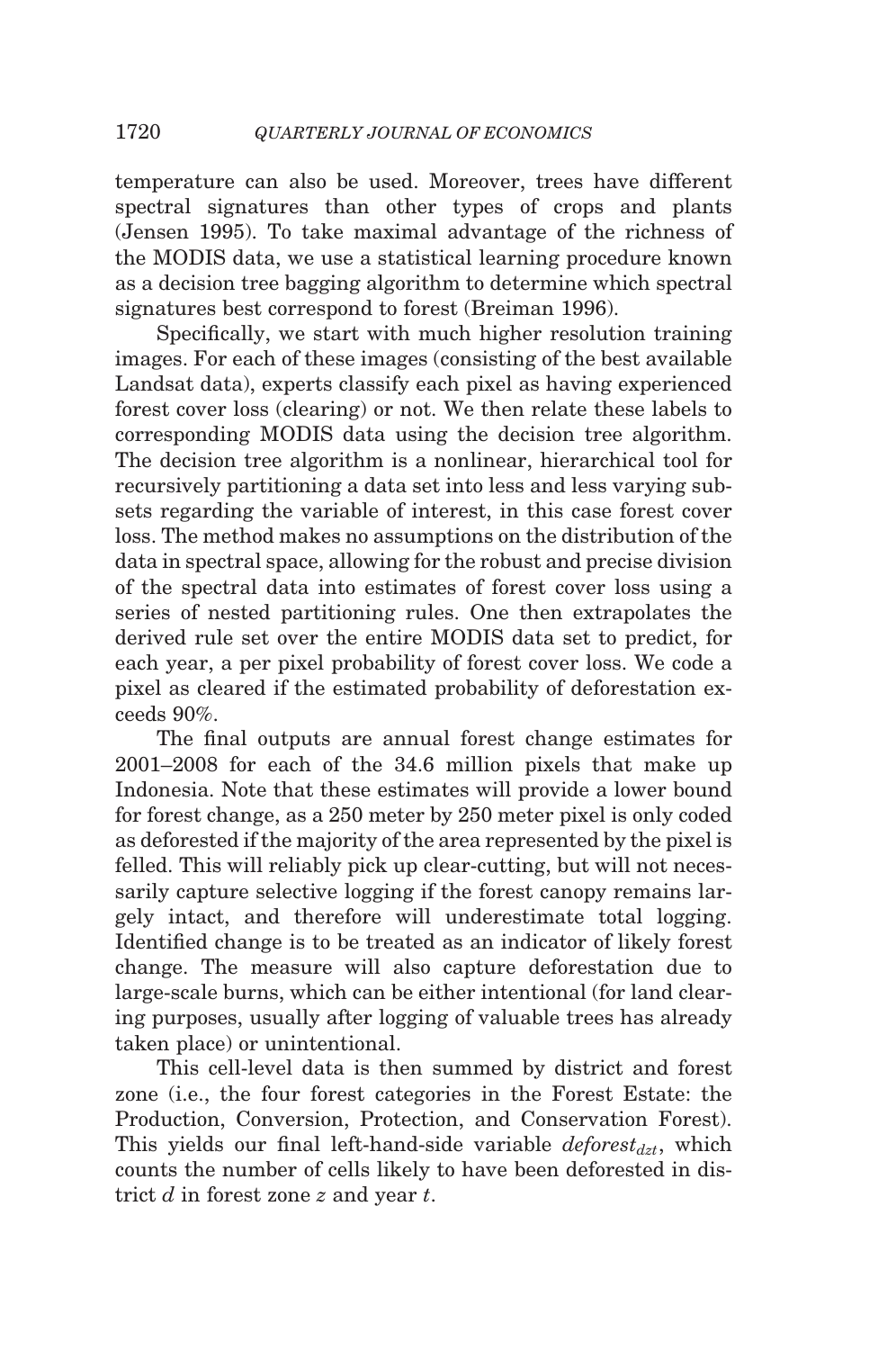[Figure I](#page-15-0) gives an idea of what our underlying forest cover data looks like. To do this we zoom in onto a small area, since the detailed nature of this data set makes it impossible to visualize the 34.6 million pixels that make up Indonesia on a single map. It focuses on one of the main hotspots of deforestation during this time period ([Hansen et al. 2009](#page-46-0)), namely, the province of Riau on the island of Sumatra. The deforested cells are indicated in red, forest cover is shown in green, and nonforest cover in yellow. The map clearly shows that substantial amounts of forest have been deforested during the period from 2001 to 2008. Furthermore, forest clearing seems to spread out from initial areas of logging, as access will be easier from already logged plots.

In addition to the satellite data, to obtain data on prices we also examine logging statistics from the annual Statistics of Forest and Concession Estate (Statistik Perusahaan Hak Pengusahaan Hutan), published by the Indonesian Central Bureau of Statistics for 1994–2007. These statistics report the quantity and value of logs cut at the province level and the associated price by wood type, for 114 different types of wood.<sup>7</sup> Because they are derived from production, they include both clear felling as well as selective logging; on the other hand, they capture only logging that was officially reported by the forest concessions, and so likely miss most illegal logging. Since they report the wood cut from the Production Forest, they should be compared to the satellite data from the Production zone. We divide value by quantity to obtain data on the price of wood; since market prices are determined by both legal and illegal logging, these prices will reflect the market equilibrium for both types. We use this second data set as a consistency check for our satellite data and to examine impacts on prices, as described in further detail in Section IV.

# III.D. Descriptive Statistics of Forest Change

[Figure II](#page-16-0) illustrates the distribution of pixels coded as likely deforested at the district level across Indonesia over time. In particular, it shows the number of cells coded as likely deforested at the district level in 2001 and 2008. We focus our analysis on the main forest islands of Indonesia: moving from west to east, these are Sumatra, Kalimantan, Sulawesi, and Papua. The remaining

7. We drop the other (lainnya) and mixed wood (rimba campuran) category, since their composition varies considerably across provinces and over time.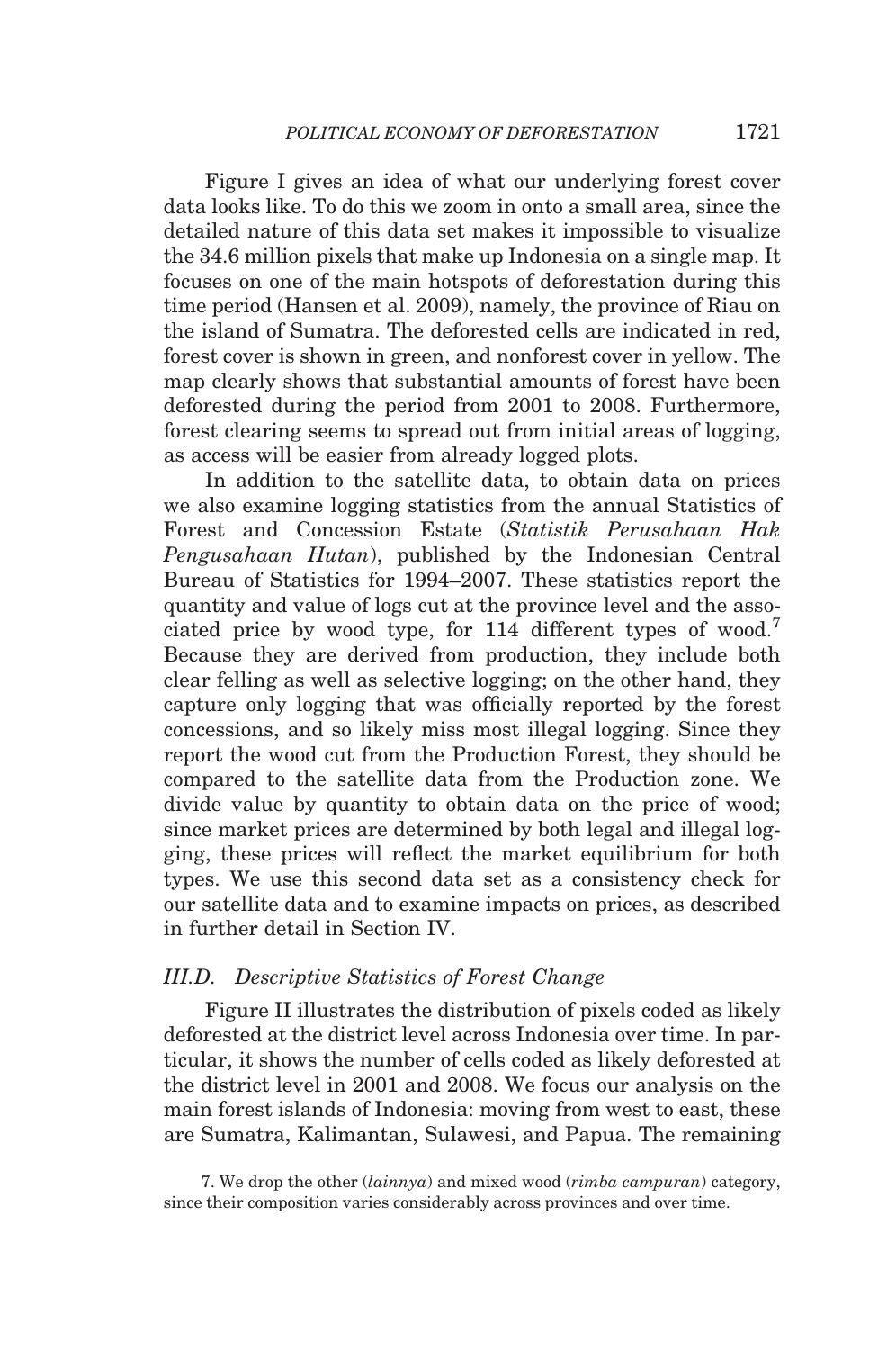<span id="page-15-0"></span>

FIGURE I Forest Cover Change in the Province of Riau, 2001–2008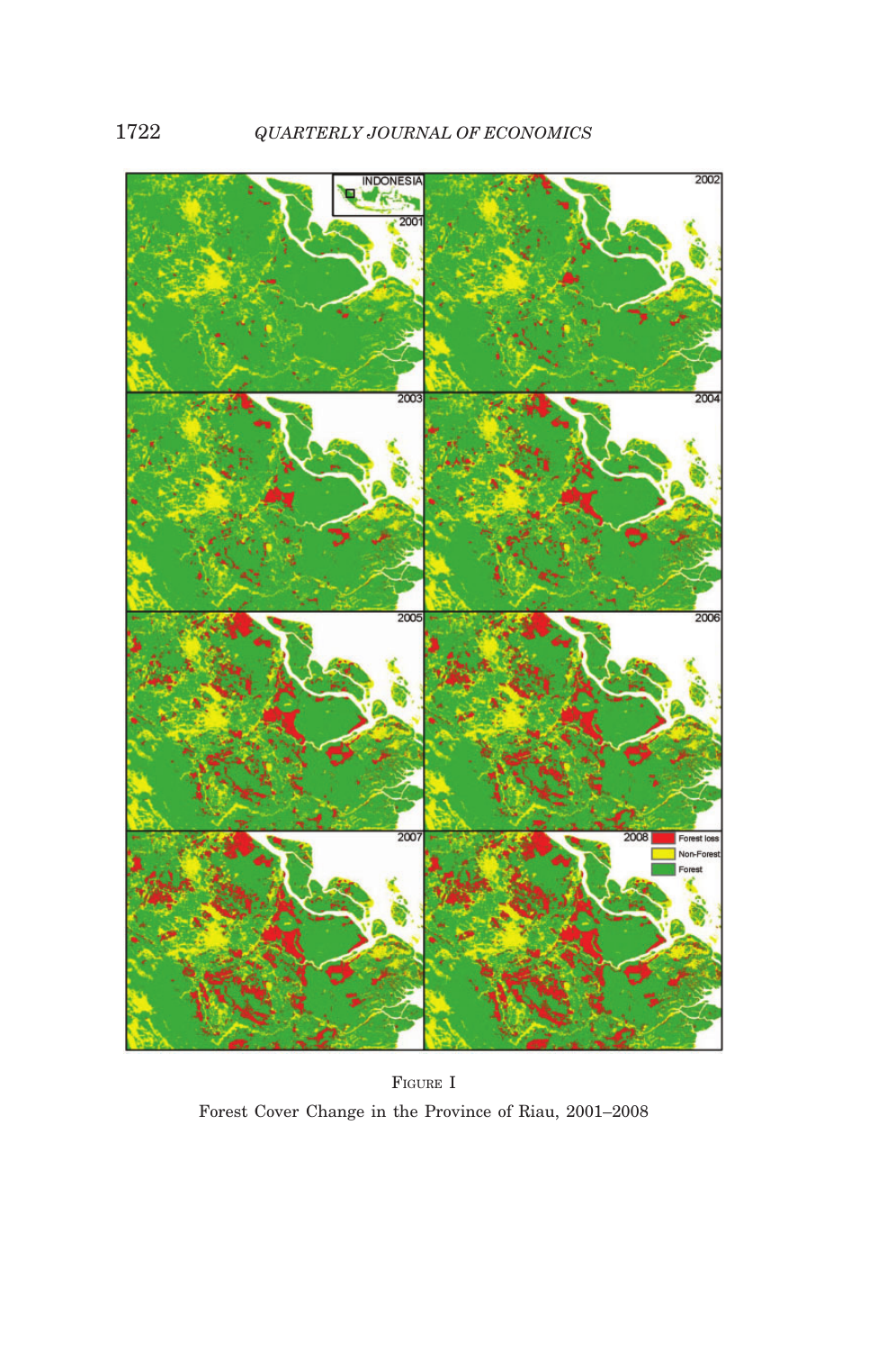<span id="page-16-0"></span>





FIGURE II

District-Level Logging in Indonesia Using the 2008 District Boundaries, 2001 and 2008

islands (Java, Bali, NTB/NTT, Maluku, and the Riau Islands near Singapore), shown in white, have negligible forest cover in the baseline period and are not included in our sample. In this map, low levels of likely deforestation are shaded in green, whereas high levels of likely deforestation are indicated in orange and red. The figures suggest that most of the deforestation occurs in Kalimantan and in the lowlands of Sumatra along its eastern coast. From 2001 to 2008, there is a shift in deforestation in Kalimantan from the west to the east, and there is an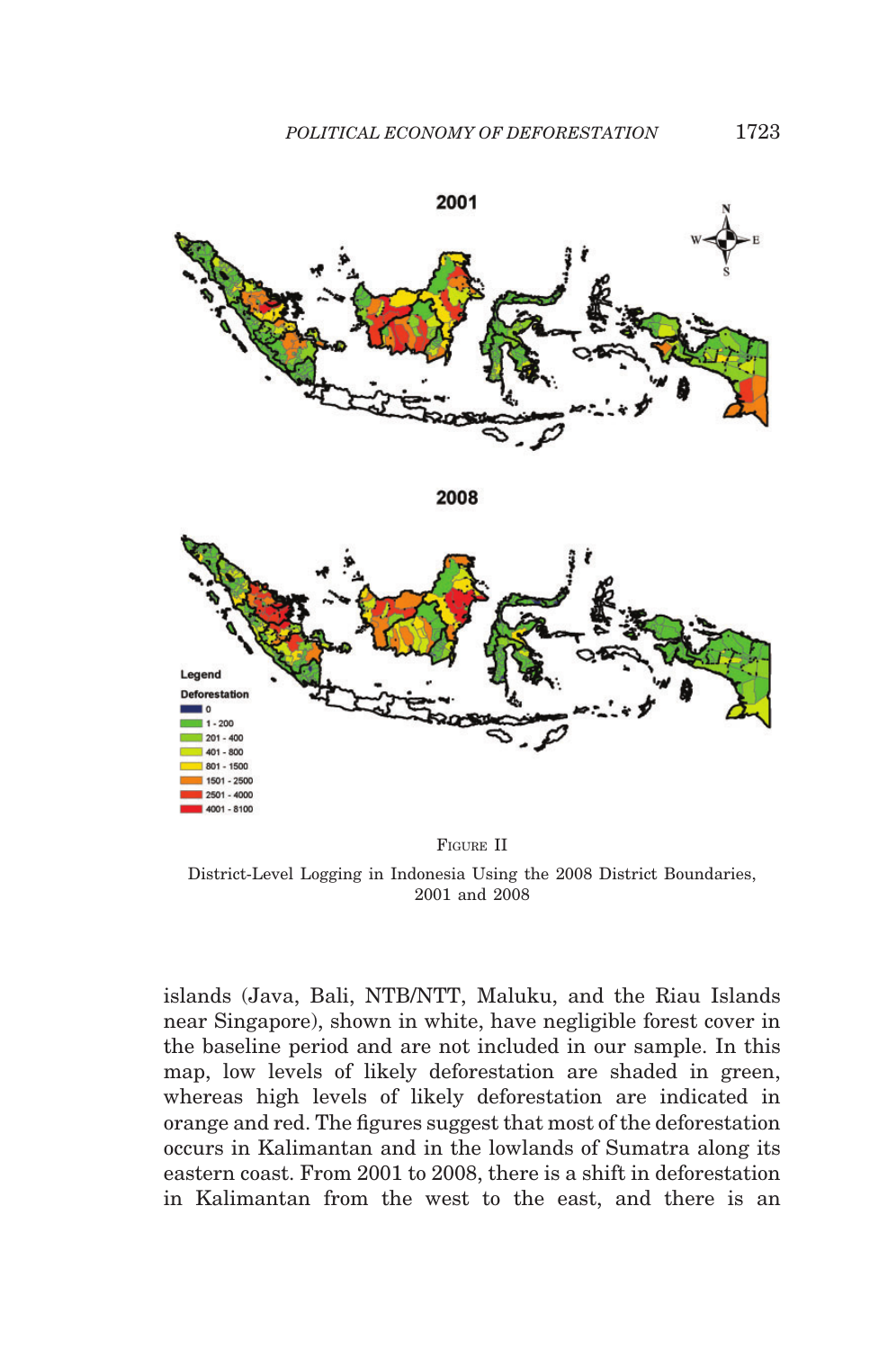intensification in deforestation in Sumatra, particularly in the provinces of Riau and Jambi in the east-center of the island.

[Table I](#page-18-0) reports the trends in forest cover over time in more detail, and [Table II](#page-19-0) displays the summary statistics for our main measure of deforestation. The data in both tables are reported for the entire Forest Estate, the subcategories of the Forest Estate where logging may be legal (Production/Conversion Forest) and where all logging is illegal (Conservation/Protection Forest), as well as the individual subcategories of the Forest Estate. [Table I](#page-18-0) shows the changes in the forest area measured in MODIS pixels (each of which represents an area approximately 250 meters by 250 meters). Total deforestation (by the measure constructed here) between 2000 and 2008 amounts to 783,040 pixels. Although MODIS pixel change does not detect all forest change (as some forest change occurs below the level detectable by MODIS [\[Hansen et al. 2009\]](#page-46-0)), it is worth noting that 783,040 pixels represents 48,940 square kilometers; this is roughly twice the size of Vermont.

Most of this change occurs in the Production Forest, where 487,000 pixels (representing an area of 4.2 million hectares) were coded as likely deforested. Much smaller changes are reported for the other forest zones: 179,000 pixels were deforested in the Conversion Forest and only 117,000 pixels were deforested in the Conservation and Protection Forest combined. To the extent logging is selective, moderate resolution sensors like MODIS will underestimate these changes.

[Table II](#page-19-0) shows the summary statistics of our main lefthand-side variable,  $deforest_{dzt}$ , which counts the number of cells likely deforested for district d in forest zone z and year t. On average, 113 pixels (the equivalent of 704 hectares) are deforested annually at the district level. However, the variance of 464 pixels (four times the mean) suggests that there is substantial variability in deforestation both across years and districts. The pattern of the results mimics the previous findings, that is, most of the changes occur in the Production Forest, where on average 232 pixels (representing 1,451 hectares) are coded as likely deforested in each district and year.

# III.E. Political Economy Data

To capture increasing competition in the wood market, we take advantage of the extensive partitioning of districts following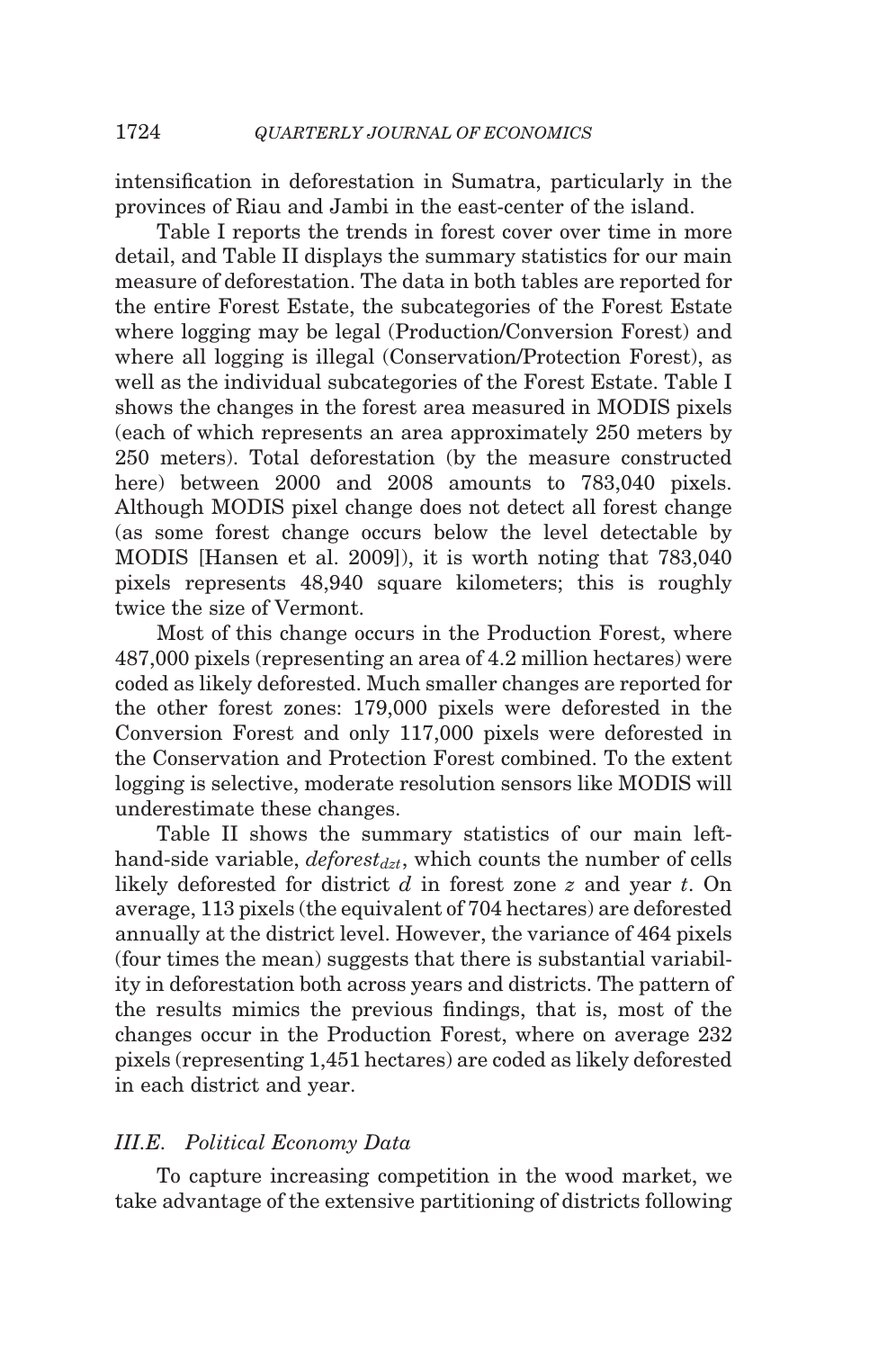|                                                                                                                                                                                                                                                                                                                                                                                                                                                                                                |                      | $\widetilde{\mathbf{e}}$                                                                                                                     | ణ         |           | G         | E                                                                       |           | $\infty$  | ၜ         | $\widehat{\Xi}$     |                     |
|------------------------------------------------------------------------------------------------------------------------------------------------------------------------------------------------------------------------------------------------------------------------------------------------------------------------------------------------------------------------------------------------------------------------------------------------------------------------------------------------|----------------------|----------------------------------------------------------------------------------------------------------------------------------------------|-----------|-----------|-----------|-------------------------------------------------------------------------|-----------|-----------|-----------|---------------------|---------------------|
| Year                                                                                                                                                                                                                                                                                                                                                                                                                                                                                           | Total land<br>pixels | 2000                                                                                                                                         | 2001      | 2002      | 2003      | 2004                                                                    | 2005      | 2006      | 2007      | 2008                | 2008-2000<br>Change |
| All forest                                                                                                                                                                                                                                                                                                                                                                                                                                                                                     |                      | $18.986.240$ $17.567.200$ $17.493.600$ $17.353.440$ $17.287.520$ $17.199.840$ $17.115.200$ $16.946.560$ $16.855.840$ $16.784.160$ $-783.040$ |           |           |           |                                                                         |           |           |           |                     |                     |
| Production/Conversion                                                                                                                                                                                                                                                                                                                                                                                                                                                                          |                      | 11,894,240 10,865,280 10,803,360 10,697,280 10,640,320 10,567,840 10,492,640 10,348,320 10,264,640 10,199,200                                |           |           |           |                                                                         |           |           |           |                     | $-666,080$          |
| Conservation/Protection                                                                                                                                                                                                                                                                                                                                                                                                                                                                        | 7,092,000            | 6,701,760                                                                                                                                    | 6,690,240 | 6,656,160 | 6,647,200 | 6,631,840                                                               | 6,622,560 | 6,598,080 | 6,591,200 | 6,584,960           | $-116,960$          |
| Conversion                                                                                                                                                                                                                                                                                                                                                                                                                                                                                     | 3,098,080            | 2,652,160                                                                                                                                    | 2,633,600 | 2,607,040 | 2,591,520 | 2,570,400                                                               | 2,545,920 | 2,512,640 | 2,490,560 | 2,472,800           | $-179,360$          |
| Production                                                                                                                                                                                                                                                                                                                                                                                                                                                                                     | 8,796,320            | 8,213,120                                                                                                                                    | 8,169,760 | 8,090,240 | 8,048,800 | 7,997,440                                                               | 7,946,720 | 7,835,680 | 7,774,080 | 7,726,400           | $-486.720$          |
| Conservation                                                                                                                                                                                                                                                                                                                                                                                                                                                                                   | 2,731,840            | 2,515,200                                                                                                                                    | 2,510,720 | 2,490,240 | 2,485,920 | 2,478,400                                                               | 2,475,520 | 2,460,960 | 2,457,120 | 2,454,880           | $-60,320$           |
| Protection                                                                                                                                                                                                                                                                                                                                                                                                                                                                                     | 4,360,000            | 4,186,560                                                                                                                                    | 4,179,520 | 4,165,920 | 4,161,120 | 4,153,440                                                               | 4,147,040 | 4,137,120 | 4,134,080 | 4,129,920           | $-56,640$           |
| Changes in all forest                                                                                                                                                                                                                                                                                                                                                                                                                                                                          |                      |                                                                                                                                              |           |           |           | $-73,440$ $-140,320$ $-65,920$ $-87,680$ $-84,640$ $-168,640$ $-90,720$ |           |           |           | $-71.680 - 783.040$ |                     |
| zone; the Production and Conversion zones are those in which legal logging can take place, while the Conservation and Protection zones are those in which all logging is illegal. The<br>Notes. The forest data set has been constructed from MODIS satellite images, as described in Section III.C. Each cell shows the total number of forest pixels by year and forest<br>units are the number of MODIS pixels, where a MODIS pixel represents an area approximately 250 m * 250 m in size. |                      |                                                                                                                                              |           |           |           |                                                                         |           |           |           |                     |                     |

# CHANGES IN FOREST COVER OVER TIME, 2000-2008 TIME, 2000–2008 COVER OVER TABLE I TABLE I

CHANGES IN

<span id="page-18-0"></span>POLITICAL ECONOMY OF DEFORESTATION 1725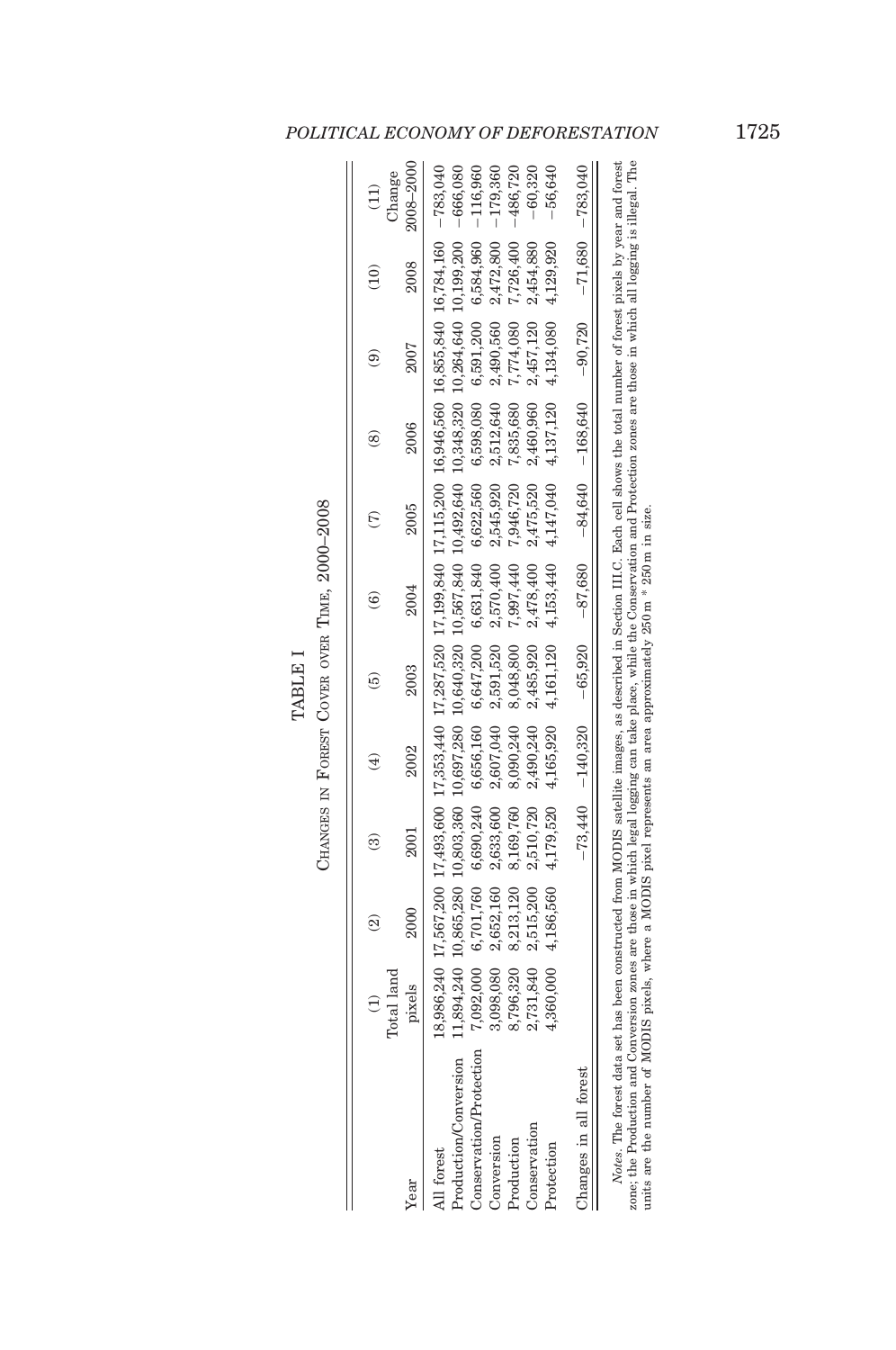|                    |        |            |              |            | ١o         | ق            |            |
|--------------------|--------|------------|--------------|------------|------------|--------------|------------|
|                    |        | Production | Conservation |            |            |              |            |
| Logging            | Forest | Conversion | Protection   | Conversion | Production | Conservation | Protection |
| Mean               |        | 203        |              | 152        | 232        |              |            |
| Standard deviation | 464    | 641        | 164          | 423        | 735        | 221          | 106        |
|                    | 6952   | 3280       | 3672         | 1184       | 2096       | 1520         | 2152       |

TABLE II

TABLE II

*Notes.* The forest data set has been constructed from MODIS satellite images, as described in Section III.C. A MODIS pixel represents an area approximately 250m \* 250m. in size. The table plots the mean and standard devia Notes. The forest data set has been constructed from MODIS satellite images, as described in Section III.C. A MODIS pixel represents an area approximately 250m \* 250m in size. The table plots the mean and standard deviation of a variable representing the number of pixels deforested in each district-year, for all districts in the sample and the years 2000 to 2008. This is the key dependent variable analysed in Sections IV and V.

# <span id="page-19-0"></span>1726 QUARTERLY JOURNAL OF ECONOMICS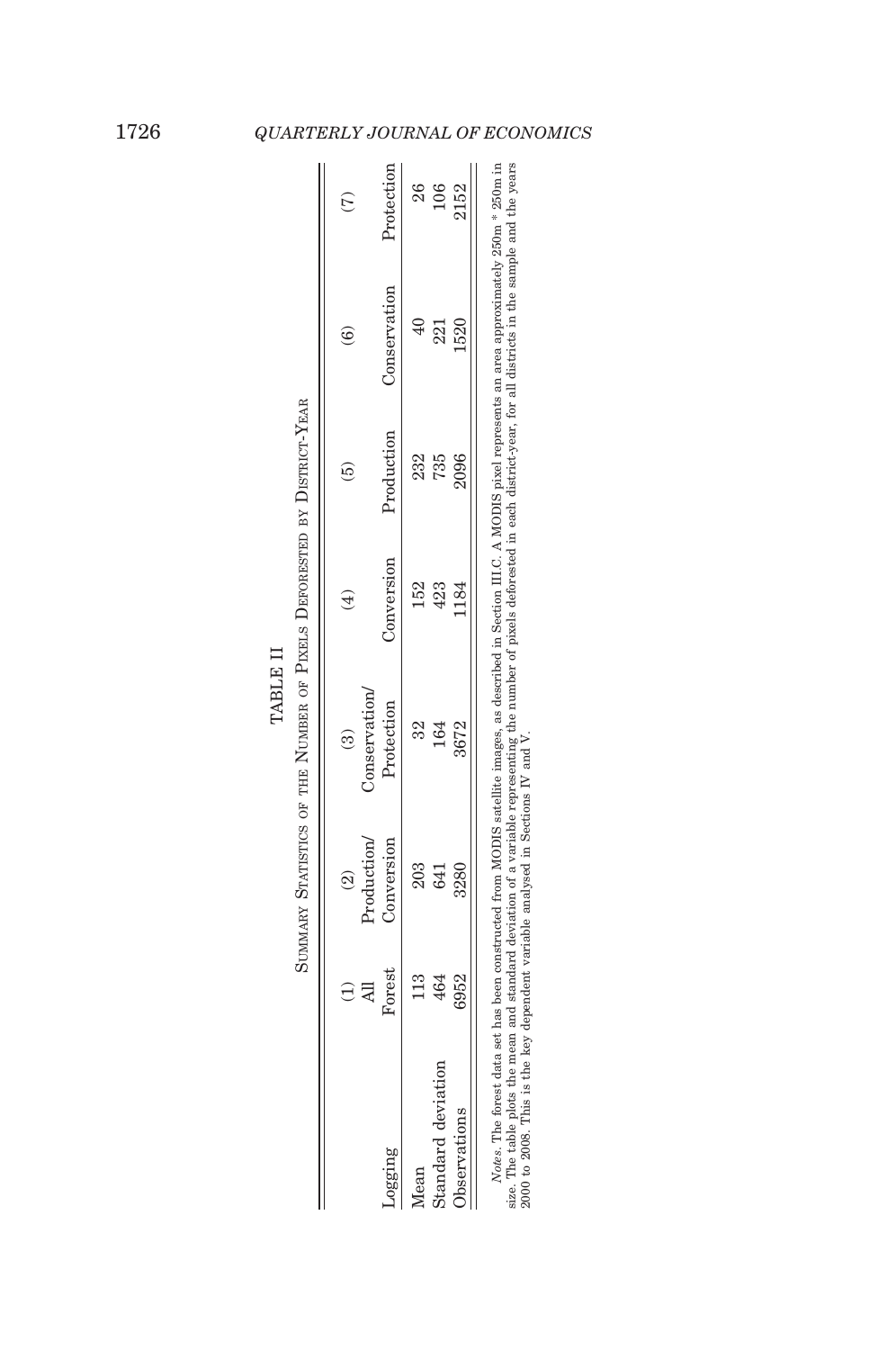

FIGURE III

Total Number of District Splits Using the 1990 District Boundaries

the collapse of the New Order regime. Figure III illustrates the distribution of district splits in our forest island sample. It displays the total number of districts that the original 1990 district was partitioned into by 2008. The map shows that district splits happen all over the country, and very few of the 1990 districts remain intact.

At the province level, [Table III](#page-21-0) shows the number of new districts established in each province in each year for the forest-island provinces in our sample. [Table III](#page-21-0) shows that every province in our sample had at least one new district established during our period. Most provinces had some new districts established in both the early period (2001–2003) and the late period (2007–2008)—19 out of 21 provinces have at least one new district created between 2001 and 2003, and 16 out of 19 provinces have at least one new district created in 2007 or 2008. The national moratorium on the establishment of new districts from 2004–2006 appears to have been followed in all provinces. The variation that we exploit when exploring the implication of district proliferation on deforestation is thus primarily on the intensive margin (the number of new districts created, rather than whether a district is created) and the differential timing of the creation of these new districts.

We use the official date that the national parliament approved the formation of a new district to code the number of districts present at a given area at  $t$ . For the province-level data,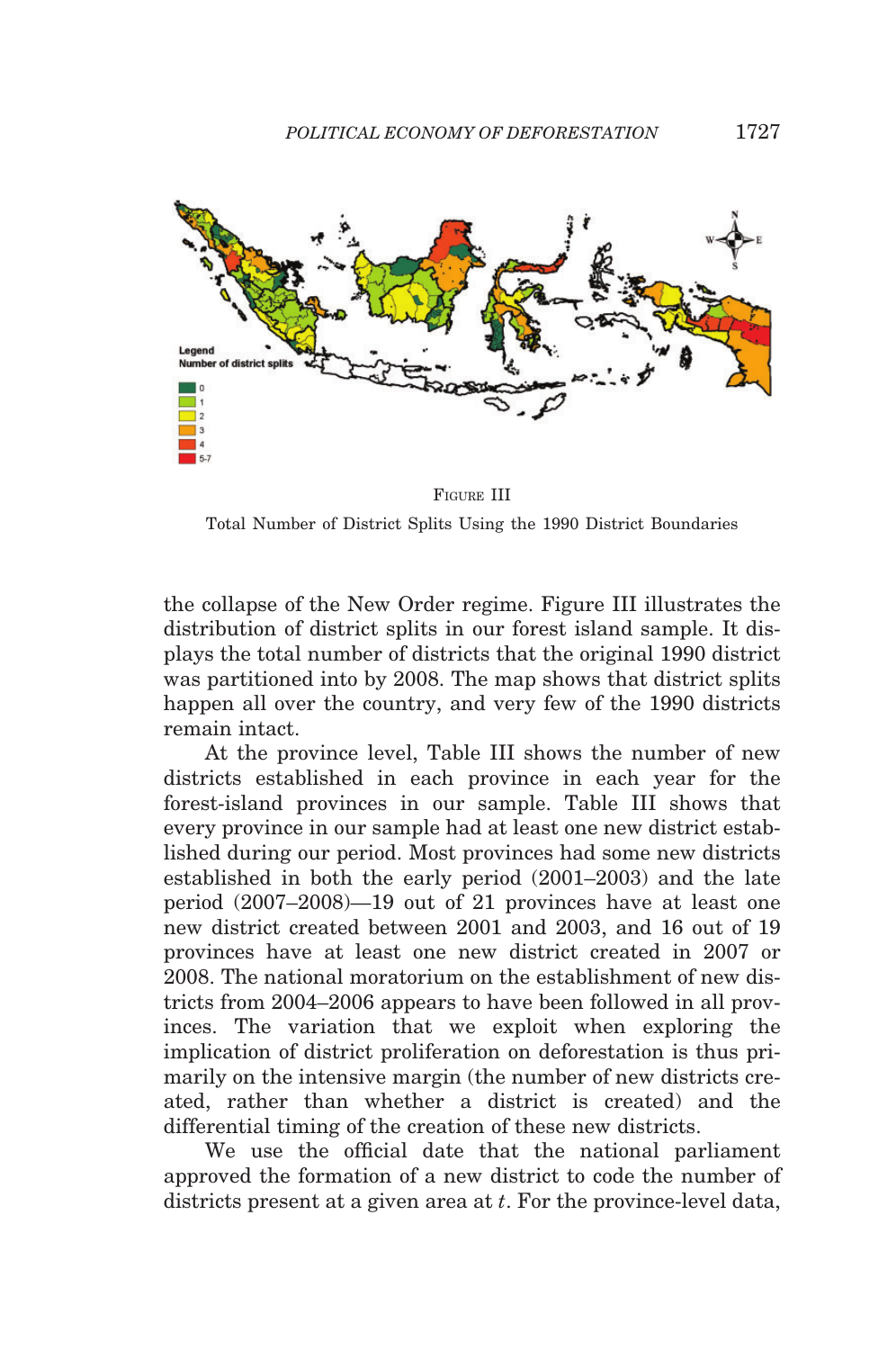| Province Name<br>W. Sumatra<br>NAD (Aceh)<br>N. Sumatra<br>Sumatra<br>Sumatra<br>Sumatra<br>Island |                |                 |      |          |      |      | Number of new districts introduced in |      |        |      |
|----------------------------------------------------------------------------------------------------|----------------|-----------------|------|----------|------|------|---------------------------------------|------|--------|------|
|                                                                                                    | 2000           | 2008            | 2001 | 2002     | 2003 | 2004 | 2005                                  | 2006 | 2007   | 2008 |
|                                                                                                    | ≌              | 23              |      |          |      |      |                                       |      | $\sim$ |      |
|                                                                                                    | $\overline{0}$ | 33              |      |          |      |      |                                       |      | ന      |      |
|                                                                                                    |                |                 |      |          |      |      |                                       |      |        |      |
| Riau<br>Sumatra                                                                                    |                |                 |      |          |      |      |                                       |      |        |      |
| Jambi<br>Sumatra                                                                                   |                |                 |      |          |      |      |                                       |      |        |      |
| S. Sumatra<br>Sumatra                                                                              |                |                 |      |          |      |      |                                       |      |        |      |
| Bengkulu<br>Sumatra                                                                                |                |                 |      |          |      |      |                                       |      |        |      |
| Lampung<br>Sumatra                                                                                 |                |                 |      |          |      |      |                                       |      |        |      |
| Bangka Belitung<br>Sumatra                                                                         |                |                 |      |          |      |      |                                       |      |        |      |
| W. Kalimantan<br>Kalimantan                                                                        | ာ              |                 |      |          | C    |      |                                       |      |        |      |
| Kalimantan<br>ċ۶<br>Kalimantan                                                                     | ల              | 4               |      | $\infty$ |      |      |                                       |      |        |      |
| Kalimantan<br>Kalimantan                                                                           |                | $\mathbf{r}$    |      |          | c    |      |                                       |      |        |      |
| Kalimantan<br>.<br>E<br>Kalimantan                                                                 | S              | $\overline{14}$ |      |          |      |      |                                       |      |        |      |
| Sulawesi<br>Ż<br>Sulawesi                                                                          | S              | $\overline{15}$ |      |          |      |      |                                       |      |        |      |
| Sulawesi<br>Õ<br>Sulawesi                                                                          | $^{\circ}$     |                 |      |          |      |      |                                       |      |        |      |
| Sulawesi<br>ø<br>Sulawesi                                                                          |                | 24              |      |          |      |      |                                       |      |        |      |
| <b>SE</b> Sulawesi<br>Sulawesi                                                                     |                | $\overline{2}$  |      |          |      |      |                                       |      |        |      |
| Gorontalo<br>Sulawesi                                                                              | ಣ              | అ               |      |          |      |      |                                       |      |        |      |
| W. Sulawesi<br>Sulawesi                                                                            | ಣ              | S               |      |          |      |      |                                       |      |        |      |
| W. Papua<br>Papua                                                                                  |                |                 |      | S        |      |      |                                       |      |        |      |
| Papua<br>Papua                                                                                     | $\mathbf{C}$   | 29              |      | ာ        |      |      |                                       |      |        |      |

NUMBER OF NEW DISTRICTS ESTABLISHED BY PROVINCE AND YEAR NUMBER OF NEW DISTRICTS ESTABLISHED BY PROVINCE AND YEAR TABLE III TABLE III

# <span id="page-21-0"></span>1728 QUARTERLY JOURNAL OF ECONOMICS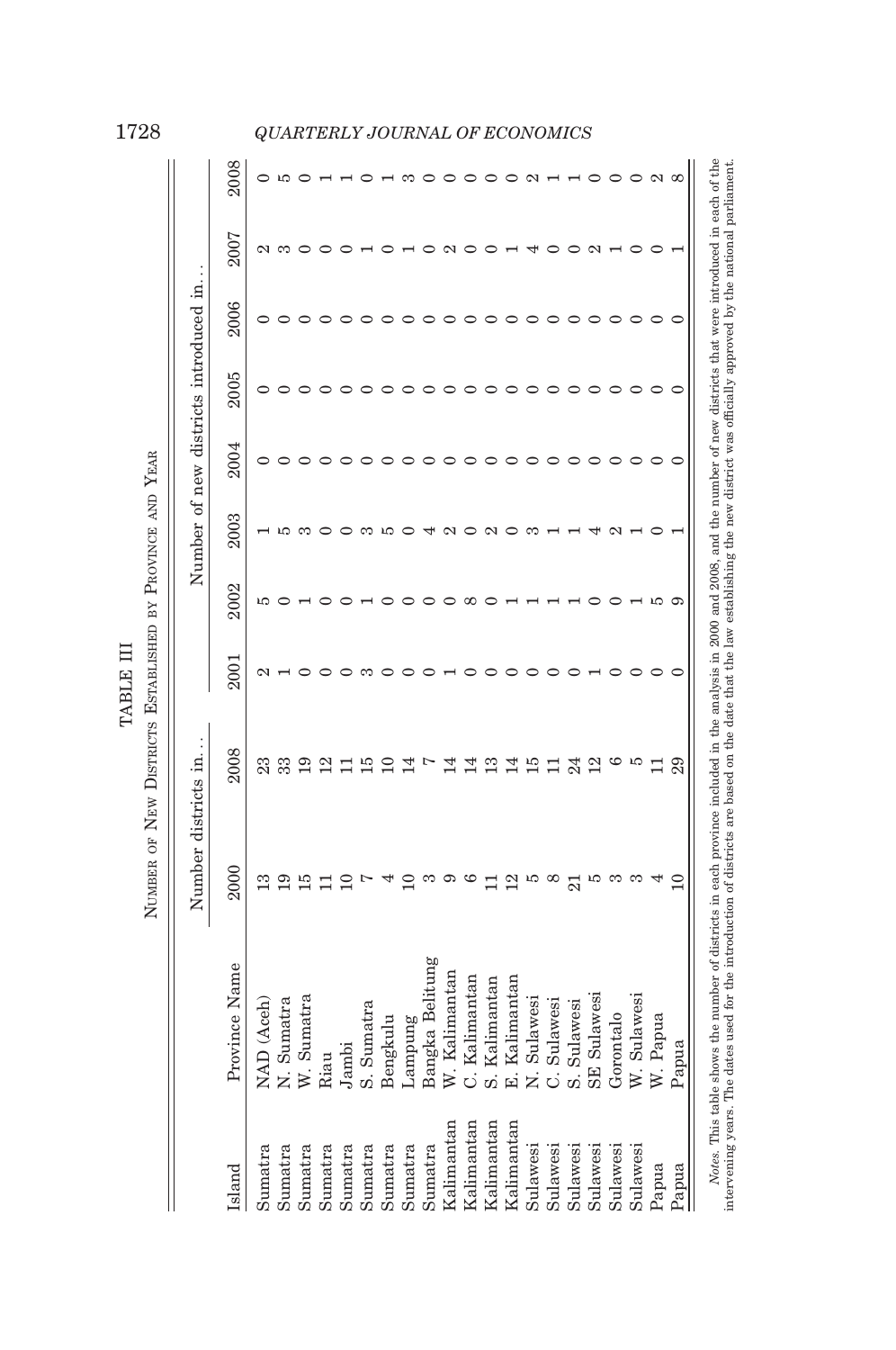we calculate the total number of districts and municipalities in province  $p$  on island  $i$  in year  $t$ ,  $\mathit{NumDistrictsInProv_{pit}}.^\text{8}$ 

To examine the impact of other sources of rents available to district governments, we examine oil and gas revenues per capita at the district level,  $PCOilandGas_{dt}$ .<sup>9</sup> Oil and gas revenue is shared among districts according to a formula stipulated in a national law, which states that 15% of state revenues from oil and 30% of state revenues from natural gas are distributed to the regions, with the rest going to the center. For the revenue going to the regions, half goes to the producing district and the remaining amount is divided equally among all districts in the province.<sup>10</sup> We obtain the revenue data from the Indonesian Ministry of Finance web page [\(http://www.djpk.depkeu.go.id/](http://www.djpk.depkeu.go.id/datadjpk/57/) [datadjpk/57/](http://www.djpk.depkeu.go.id/datadjpk/57/)) and the population data for 2008 from the Indonesian Central Bureau of Statistics. It is important to note that new districts often do not record their own share of revenue for the first few years after the split, as the district is not yet fully functioning. We therefore allocate each new district the revenue share of its originating district until it reports its revenue for the first time.

[Figure IV](#page-23-0) displays oil and gas revenue per capita in 2008 at the district level. These natural resources are much more spatially concentrated than forest, so that most districts receive very little or no revenue shown as blue and green respectively. The districts that receive the largest share of revenue from oil

8. Each province is located on only one of the four islands—Sumatra, Kalimantan, Sulawesi, and Papua. We use the island subscript,  $i$ , as we will allow for differential time trends by island in the empirical analysis below.

9. Oil and gas is by far the largest source of natural resource rents for districts. For instance, in 2008 the average district-level revenue from oil and gas was 114.5 billion rupiah, whereas the corresponding figure for forestry was 5.3 billion rupiah. On average, oil and gas revenue sharing corresponds to about 1% of district GDP for the districts in our sample; for nonproducing districts, the figure is about 0.5%. While fluctuations in oil and gas revenue sharing from year to year are therefore large as a share of government revenues, they are not enormous compared with district GDP, particularly for nonproducing areas.

10. To be specific, suppose that there are  $N_p$  districts in province p. Each district d produces oil revenues  $o_d$  and natural gas revenues  $g_d$ . Each district's revenue sharing is thus equal to

$$
R_{dp} = 0.075 o_{dp} + 0.15 g_{dp} + \frac{0.075}{N_p-1}\sum_{j\neq i} o_{jp} + \frac{0.15}{N_p-1}\sum_{j\neq i} g_{jp}~.
$$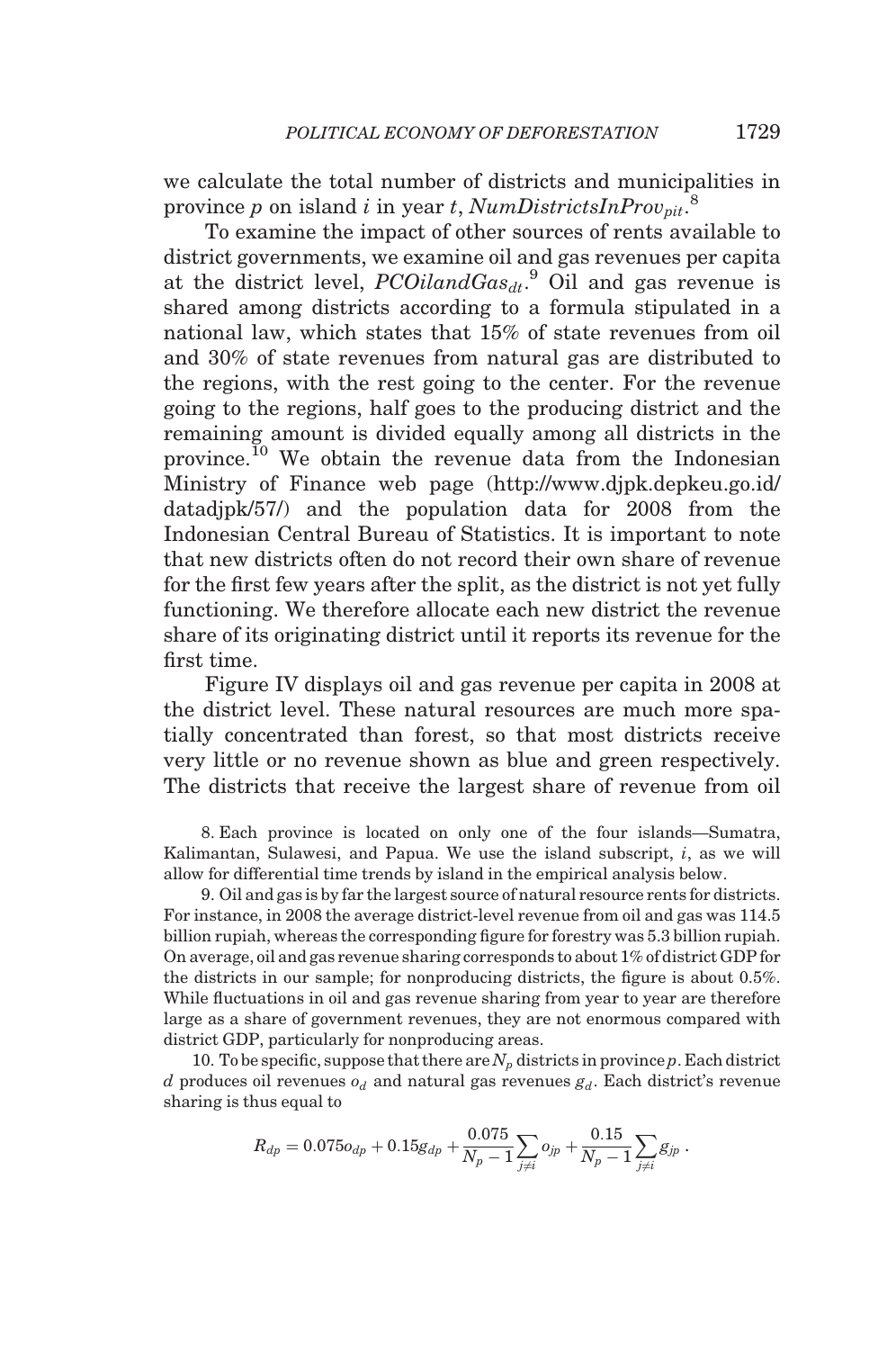<span id="page-23-0"></span>

FIGURE IV

Oil and Gas Revenue per Capita Using the 2008 District Boundaries, 2008

and gas extraction are located in Eastern Kalimantan and in the province of Riau on Sumatra. The map shows that there is some heterogeneity across districts within each province, where provinces are delineated with thick black borders. These differences are due to the revenue sharing rule, which implies that oil and gas producing districts in a province receive substantially more than non-producing districts.

#### IV. Increases in Political Jurisdictions

In this section, we consider the implications of subdividing political jurisdictions for deforestation. As discussed, across all of Indonesia, the number of districts increased from 292 prior to decentralization to 483 in 2008; in the forest islands that are the focus of this study, it increased from 146 districts prior to decentralization to 312 districts in 2008, an increase of 113%. We exploit the staggered timing of these changes (see [Table III\)](#page-21-0) to identify the relationship between the number of administrative units and deforestation.

Our theoretical framework predicts that the quantity of forest removed should increase and that wood prices should decline as the number of political jurisdictions increases. We will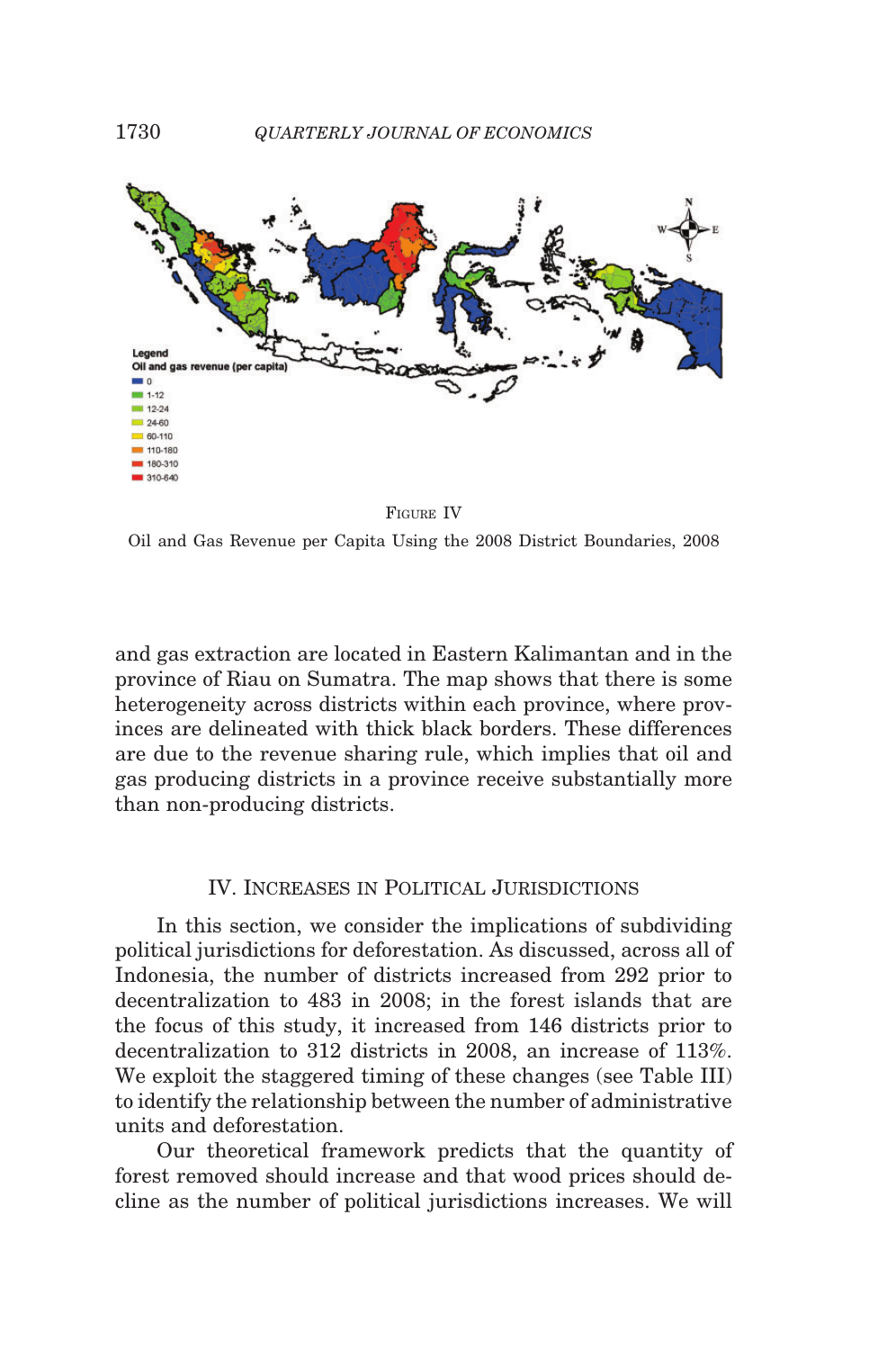test these predictions empirically, consider whether the magnitudes appear consistent with what one would expect from a Cournot model, and examine several alternative explanations for the results.

# IV.A. Empirical Specifications

We examine how deforestation responds when a district is subdivided to create new administrative jurisdictions. As analyzed in detail in [Fitrani, Hofman, and Kaiser \(2005\)](#page-46-0), the splitting of districts was driven by three principal factors: geographic area, ethnic clustering, and the size of the government sector. $11$ Because all analysis in this article is identified from the timing of the splits, not whether they occur, the key question from the perspective of this article is not whether a district splits but what determines the timing of the split.

Several idiosyncratic factors appear to influence the timing. First, the process of splitting a district is quite cumbersome, involving a number of preliminary steps (e.g., formal agreement of the district legislature, the district head, the provincial governor, and the provincial legislature; documentation of the new districts' ability to meet fiscal requirements; documenting a reason for the split) and, ultimately, the passage of a special law by the national parliament for each split that takes place. The amount of time these steps take varies, which in turn influences the total amount of time. Moreover, as discussed there was a national moratorium on splits from 2004 (when the criteria for splits were revised) through 2007. This moratorium also creates

11. Specifically, the Suharto-era districts were often quite large, so naturally they find that districts that were larger geographically are more likely to split to make administration easier. Second, there are often ethnic tensions in Indonesia, particularly off Java. Those districts where the different ethnic groups were clustered geographically were more likely to split. Finally, the block grant fiscal transfer (DAU) had a fixed component per district. While this gives all districts an incentive to split, they find that it is particularly likely in those districts with a large wage bill, who presumably are in greater need of the revenue. They find little consistent relationship between natural resources and splitting, with positive coefficients in the 1998–2000 period and negative coefficients in the 2001–2003 period, implying zero effect on average across their sample period. Details of these regressions can be found in [Fitrani, Hofman, and Kaiser \(2005\).](#page-46-0) Note that although splits do lead to more resources, the evidence presented in Section V suggests that if anything, more government resources leads to less deforestation, not more, so the additional resources from the DAU formula are unlikely to be driving the results here.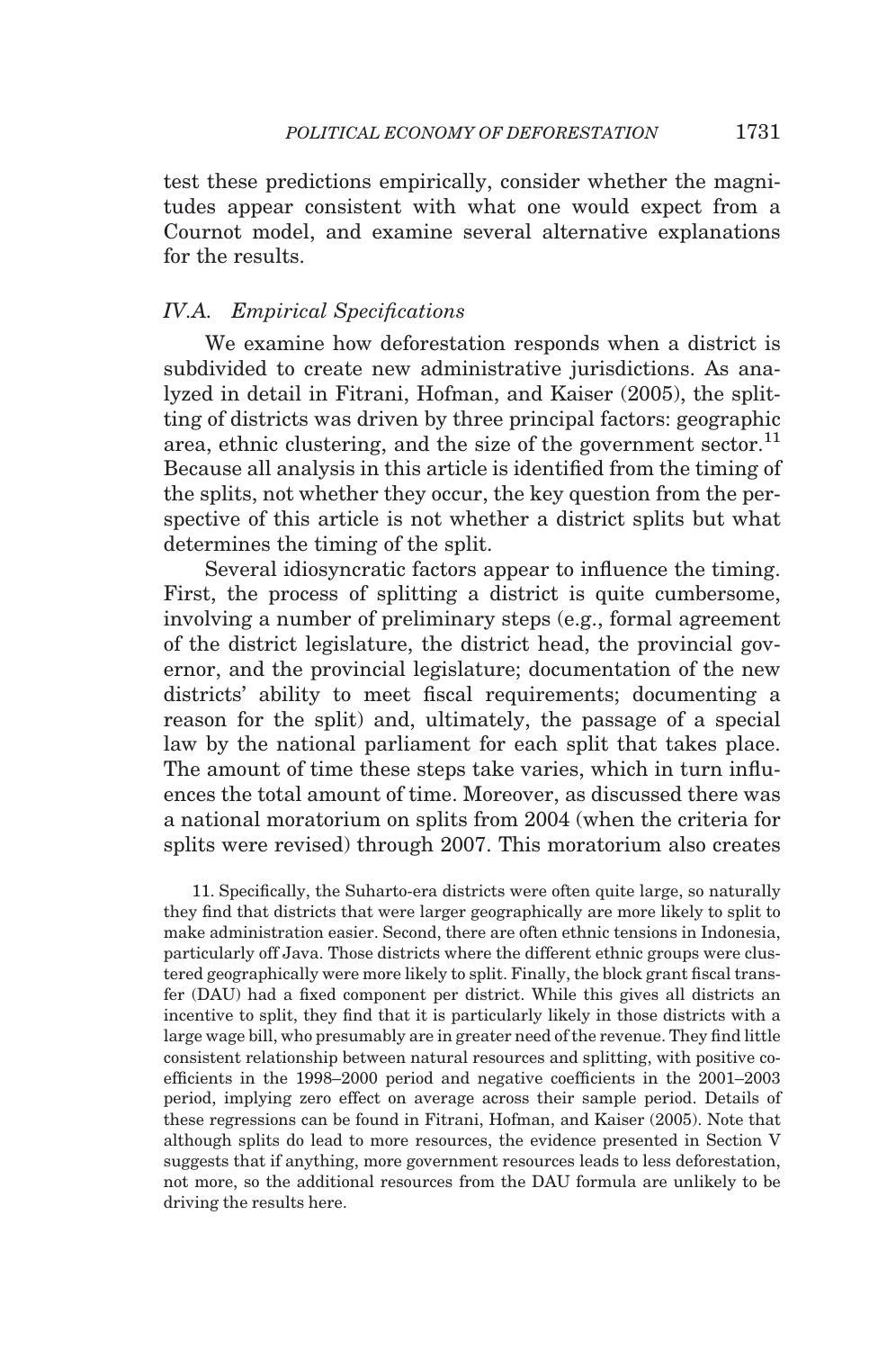plausibly exogenous delays in timing of splits, as many districts that may have been close to completing the process in 2004 had their split postponed by three years due to the moratorium (though we do not observe which district splits were in progress when the moratorium was imposed). In the empirical analysis we show that the timing of these splits is not associated with pretrends in deforestation, though a priori there is little reason to believe they would be. In [Online Appendix Table A.1,](http://hwmaint.qje.oxfordjournals.org/cgi/content/full/qjs034/DC1) we also show that the year a district split is uncorrelated with factors such as population, area, oil and gas revenues, share of land that is forested, or the pre-period rate of deforestation. We also show that neither district corruption (as measured by the share of missing rice from a public distribution program; see [Olken 2006\)](#page-47-0) nor the vote share of the former party of Suharto (Golkar) is correlated with the year when a district splits.

To test the Cournot theory, a key question is how to define the ''market'' for wood products. While wood and wood products are traded on international markets, several factors make wood markets in Indonesia more local. In particular, since 2001 Indonesia has banned the export of raw logs. Instead, all timber felled in Indonesia must first be transported (either by river, when possible, or by road) to local saw mills, plywood mills, and paper mills, where it is processed before export. These factors imply that prices may differ across regions. We focus on the province as the key definition of a market, because provincial boundaries are coincident with the major river watersheds used for transporting logs by water. Province boundaries are also coincident with mountain ranges which make transporting logs across provinces by road generally more difficult than transporting logs by road within provinces. Provincial boundaries are also the smallest level at which our price data are available.

We examine several empirical predictions of the Cournot theory. First, taking a province as a measure of the market, we use panel data to test whether the number of districts in the province affects the quantities and prices of wood felled in the province. For our primary measure of deforestation, we use the MODIS satellite-based data, which captures both legal and illegal deforestation. To examine the impact on prices, we examine the official forestry statistics.

For the satellite-based forestry data, since our key dependent variable is a count—that is, how many pixels were deforested in a given year—we will run a fixed-effects Poisson quasi-maximum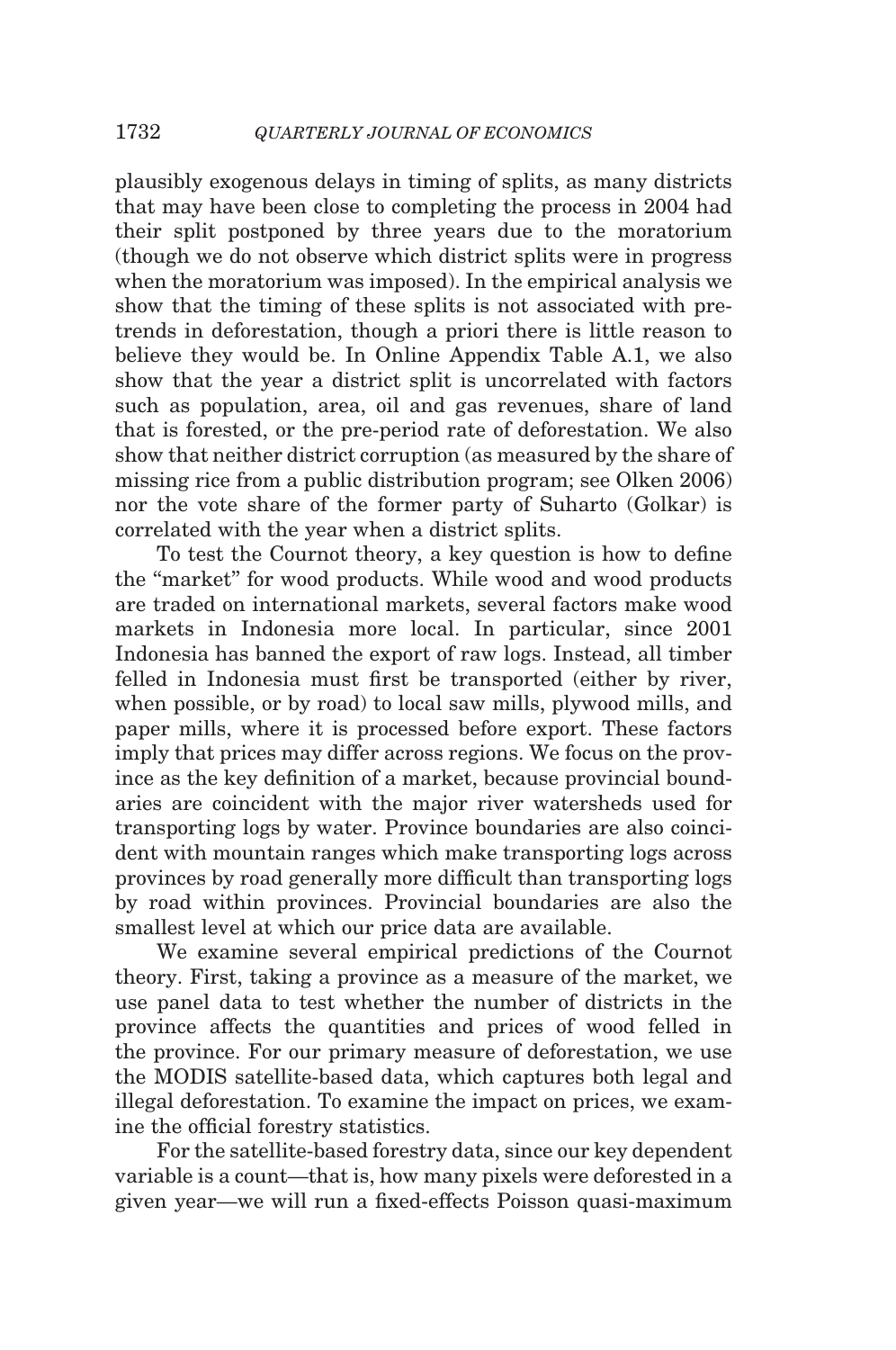<span id="page-26-0"></span>likelihood (QML) count model [\(Wooldridge 1999](#page-47-0)), with robust standard errors clustered by province to account for arbitrary serial correlation over time within provinces. Specifically, we estimate, by MLE, equations such that

# (5)  $\mathbf{E}(\text{deforest}_{\text{nit}}) = \mu_{\text{ni}} \exp(\beta \text{NumDistributions} \cdot \text{InProv}_{\text{nit}} + \eta_{\text{it}}),$

where  $deforest_{nit}$  is the number of pixels deforested in province p (located on island i) in year t,  $NumDistributions_{pit}$  counts the total number of districts in province p in year t,  $\mu_{pi}$  is a province fixed effect, and  $\eta_{it}$  is an island×year fixed effect. Including is $land \times year$  fixed effects allows for flexible time trends in deforestation across different parts of the country over time.<sup>12</sup> The coefficient  $\beta$  in Equation (5) represents the semi-elasticity of deforestation with respect to the number of districts in the province. The reason we use the Poisson QML count specification for the satellite data, rather than estimate a log dependent variable with ordinary least squares (OLS), is that we have observations where the dependent variable is 0, so a count model is more appropriate. The Poisson QML count model in (5) is robust to arbitrary distributional assumptions, so long as the conditional mean is specified by (5). The robust standard errors are clustered at province boundaries.<sup>13</sup> We estimate this equation separately by land-use zones.

12. As shown in [Table III,](#page-21-0) the four island groups are Sumatra, Kalimantan, Sulawesi, and Papua. Including separate island time trends is important because the different island groups are indeed on different trends (deforestation is increasing slightly in Sumatra, decreasing slightly in Kalimantan, and decreasing more substantially in the eastern islands of Sulawesi and Papua). The differential trends are likely driven by a shift in the composition of logging nationally towards supplying the large pulp and paper mills located in Sumatra. [Online Appendix Table A.6](http://hwmaint.qje.oxfordjournals.org/cgi/content/full/qjs034/DC1) shows that the results are robust to dropping islands one by one, so that no particular island is driving the results. The results also appear roughly similar (although imprecise) if they are estimated island by island.

13. Note that province borders changed over our sample period. In 1990 (i.e., under Suharto), there were 17 provinces in our sample area; in 2001, at the start of our data, there were 19 provinces in our sample area, and in 2008, at the end of our data, there were 21 provinces in our sample area. Districts are not split across province lines. Since the finer provinces correspond more naturally to geographic units (e.g., West Sulawesi; West Papua), in our main specifications we use the finer 21-province definitions for the analysis, but cluster standard errors at the original 17-province level. If we use the 17-province level 1990-era borders for the analysis instead, the estimates with no lags attenuate, but the estimates with lags remain virtually unchanged. See [Online Appendix Table A.20](http://hwmaint.qje.oxfordjournals.org/cgi/content/full/qjs034/DC1).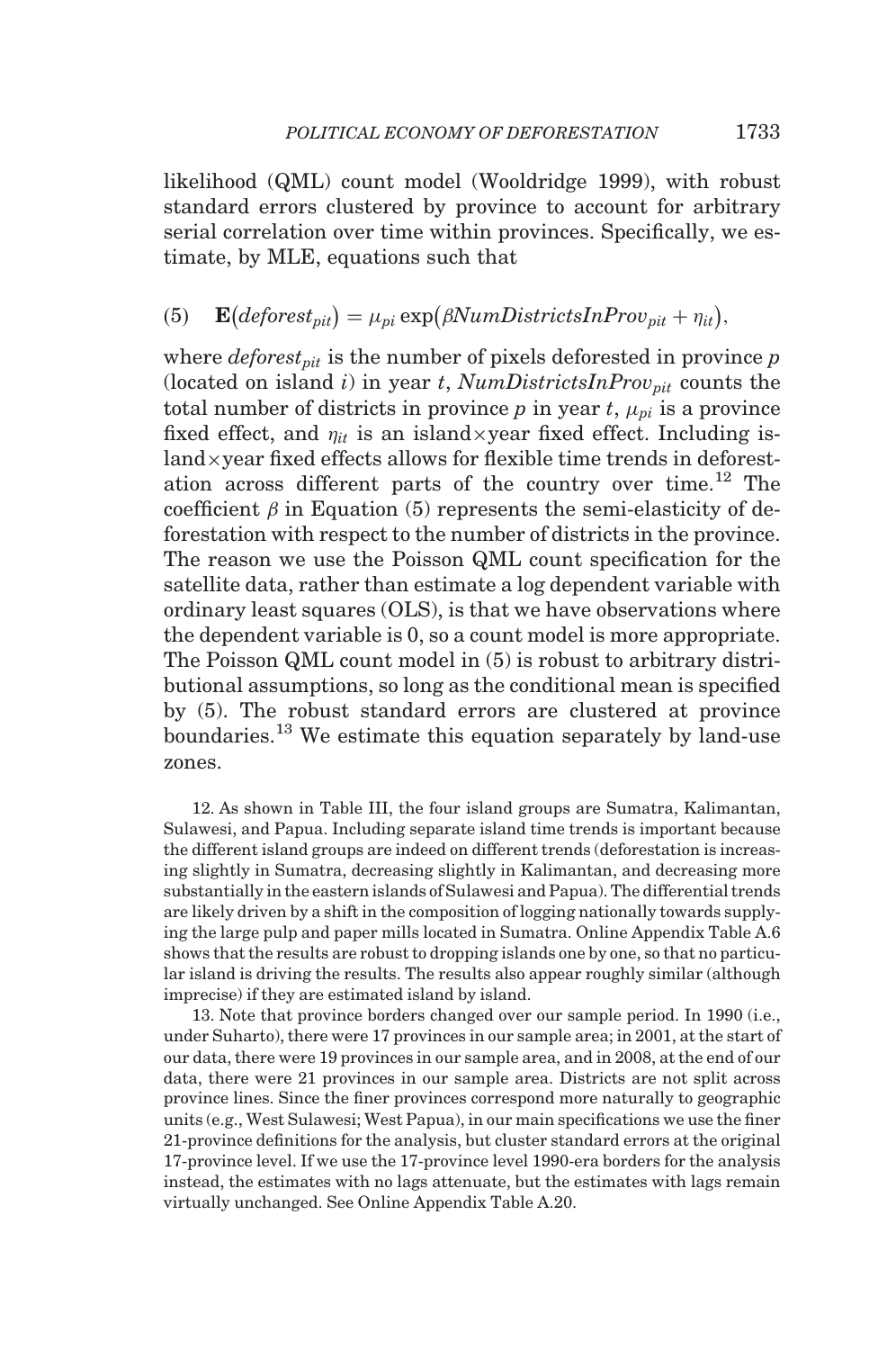<span id="page-27-0"></span>For the price (and quantity) data from the official production statistics, we run an analogous OLS fixed effects regression, as follows:

# (6)  $\log(y_{\text{unit}}) = \beta NumDistributionsInProv_{pit} + \mu_{wpi} + \eta_{wit} + \varepsilon_{wpit}$

where  $y_{wpit}$  is the price or the quantity of wood type w harvested in province  $p$  and year  $t$ . The regression also controls for wood-type-by-province and wood-type-by-island-by-year fixed effects,  $\mu_{mn}$  and  $\eta_{mit}$ , respectively. Since there is substantial variation in quantity of wood across wood species and provinces—the 5th percentile of the quantity variable is  $42 \text{ m}^3$ , whereas the 95th percentile of the quantity variable is 204,804  $\text{m}^3$ —this regression is weighted by the volume of production of wood type  $w$  in province  $p$  in the first year that we have data, so the coefficient is approximately interpretable as the effect on average prices in the province. Note that if one takes logs of [Equation \(5\)](#page-26-0), the coefficient  $\beta$  in [Equation \(5\)](#page-26-0) is directly comparable to the coefficient  $\beta$  in Equation (6); both represent the semi-elasticity of deforestation with respect to the number of districts in the province.<sup>14</sup>

# IV.B. Impacts on Quantities

1. Main Results. [Table IV](#page-30-0) begins by estimating [Equation \(5\)](#page-26-0). The table reports the findings separately for each subcategory of the Forest Estate. Column (1) presents all categories of the Forest Estate pooled together, column (2) presents results for the zones where legal logging can take place (i.e., the Production and Conversion zones), and column (3) presents results for the zones where no legal logging can take place (i.e., the Conservation and Protection zones).<sup>15</sup> The remaining four columns show the results for each individual zone.

The total estimated impact of district splits on deforestation is shown in column (1) of Panel A. We find that the annual rate of deforestation increases by 3.85% if an additional district is formed within a province.

14. The only difference is that Equation (6) is weighted by initial volumes in production ( $deforest_{wp0}$ ), whereas the Poisson model implicity uses contemporaneous volumes for weights  $(deforest_{wpt})$  (see [VerHoef and Boveng 2007](#page-47-0)). We show in [Online Appendix Table A.10](http://hwmaint.qje.oxfordjournals.org/cgi/content/full/qjs034/DC1) that using contemporaneous weights when estimating Equation (6) produces virtually identical results.

15. As discussed, since the Poisson model weights each observation by the quantity, when we combine observations from multiple zones we obtain the correct weighted average effect.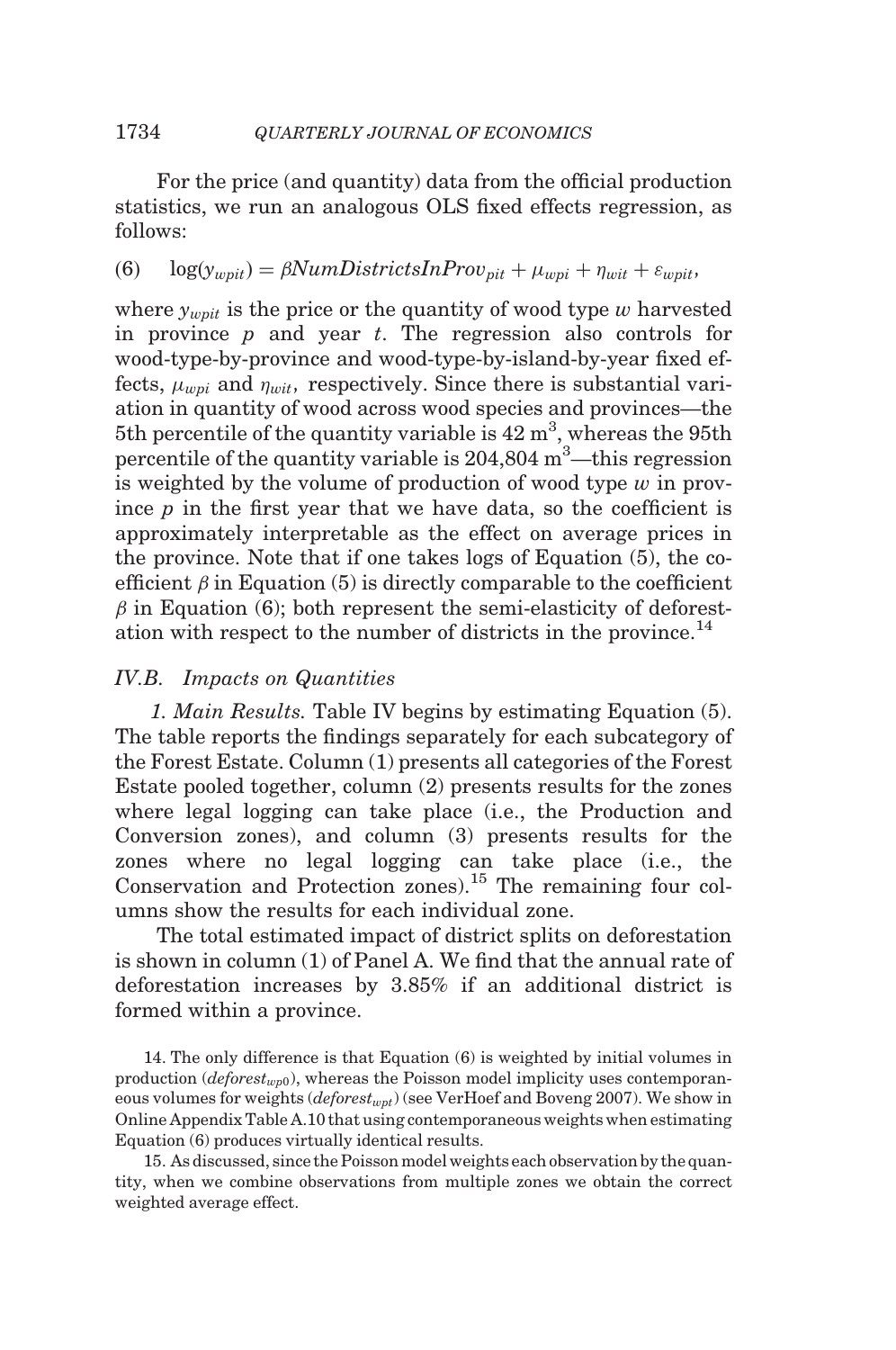Looking across the various zones of the Forest Estate, the point estimates suggest broadly similar impacts on extraction in the zones where logging could be legal or illegal (Production: 5.35%, statistically significant at 1%; Conversion: 3.87%, not statistically significant) and in one of the zones where deforestation is clearly illegal (Conservation: 9.76%, statistically significant at 5%). This suggests that the impact of the increasing number of political jurisdictions is not merely being driven by changes in the allocation of legal cutting rights, but that something is happening with regard to illegal logging as well, as would be predicted by our theoretical framework.

Panel B reports the estimates of the medium-run impact of district splits by including three lags of the  $NumD is tricts In Prov<sub>nit</sub> variable. We focus on the sum of the im$ mediate effect and the first three lags, which is the net impact of adding an additional district to the province three full years  $later.<sup>16</sup>$  In virtually all cases, the medium-run impact estimated by calculating the sum of the immediate effect and all three lags is even larger than in the main specification. For example, three years after the split, a district split increases deforestation in the entire Forest Estate by 8.22%. The estimates for deforestation in legal and illegal logging zones, reported in columns (2) and (3), respectively, are now both significant and of similar magnitude— 8.09% on average for the Production and Conversion zones (where logging could be legal or illegal) and 10.1% for the Conservation and Protection zones (where all logging is illegal). The fact that the cumulative effect on logging three years after the split is even larger than the immediate impact, especially in the zones where all logging is illegal, suggests that the impact is not merely being driven by declines in enforcement associated with new district creation.

16. Since the NumDistrictsInProv variable is highly serially correlated ( $\rho \approx 0.8$ ), the individual lag coefficients are not particularly well identified. However, the sum of the immediate effect and the first three lags is much better identified, since the  $NumD is tricksInProv$  variable is not that highly correlated with its third lag. We therefore report the sum of the immediate effect and the first three lags in the table, and report the full set of results including individual lag coefficients in [Online Appendix Table A.2.](http://hwmaint.qje.oxfordjournals.org/cgi/content/full/qjs034/DC1) The results do not change substantially if we use five lags instead of three.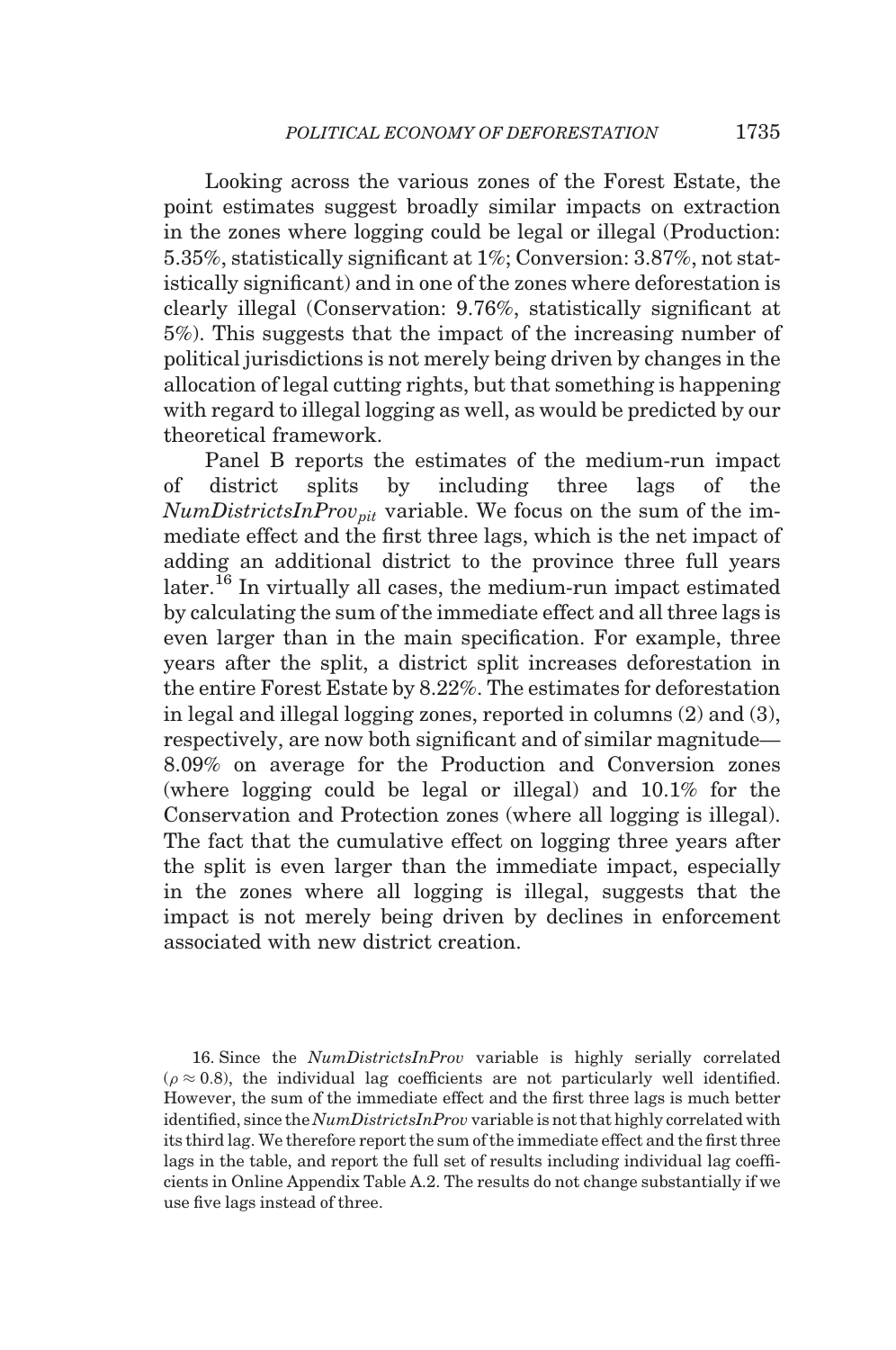2. Robustness and Additional Specifications. An important potential concern is that the timing of splits is correlated with existing trends in logging. To investigate this, [Online Appendix](http://hwmaint.qje.oxfordjournals.org/cgi/content/full/qjs034/DC1) [Table A.4](http://hwmaint.qje.oxfordjournals.org/cgi/content/full/qjs034/DC1) repeats the baseline specification from column (1) of [Table IV](#page-30-0), but adds various types of trends. [Online Appendix](http://hwmaint.qje.oxfordjournals.org/cgi/content/full/qjs034/DC1) [Table A.4](http://hwmaint.qje.oxfordjournals.org/cgi/content/full/qjs034/DC1) shows that the results are virtually unchanged if we add pre-period provincial per capita expenditure or pre-period provincial forest cover interacted with linear trends. Adding pre-period population interacted with a linear trend, or adding arbitrary province-specific linear trends, reduces the coefficient on number of districts somewhat, so that the estimate is no longer statistically significant with no lags, though the coefficient on the immediate effect and the sum of the three lags remains statistically significant. These results confirm that the results do not appear to be driven by underlying trends correlated with the introduction of new districts.

An alternative approach to checking for pre-trends is to repeat the analysis in [Table IV](#page-30-0) including leads as well as lags. [Online Appendix Table A.5](http://hwmaint.qje.oxfordjournals.org/cgi/content/full/qjs034/DC1) shows that our main results are robust to the inclusion of leads, and that the p-value of a joint significance test for the leads is large and statistically insignificant for all zones (ranging from 0.20 to 0.71, depending on specification), once again suggesting that there are no substantial differential pre-trends. Additional robustness checks show that the results are essentially unchanged by omitting any particular island group (see [Online Appendix Table A.6\)](http://hwmaint.qje.oxfordjournals.org/cgi/content/full/qjs034/DC1), and that the results are qualitatively similar (though slightly less precise in Panel A) when estimated using OLS with a log dependent variable and different weighting schemes on the nonzero observations instead of the more efficient robust Poisson model that uses all data points, including zeros (see [Online Appendix Table](http://hwmaint.qje.oxfordjournals.org/cgi/content/full/qjs034/DC1) [A.7\)](http://hwmaint.qje.oxfordjournals.org/cgi/content/full/qjs034/DC1). On net, the robustness checks suggest that the results do not appear to be driven by pre-trends and are robust both to changing the sample and to alternate functional forms.<sup>17</sup>

Because the satellite data yield deforestation at a very fine pixel level, we can further disaggregate logging by district as well as by forest zone. This allows us to separately estimate the direct effect of a district splitting—that is, the impact in the district that splits itself—from the indirect effect of the district

<sup>17.</sup> [Online Appendix Table A.9](http://hwmaint.qje.oxfordjournals.org/cgi/content/full/qjs034/DC1) also shows that the results are robust to excluding cities and do not hold if one restricts the analysis to city districts.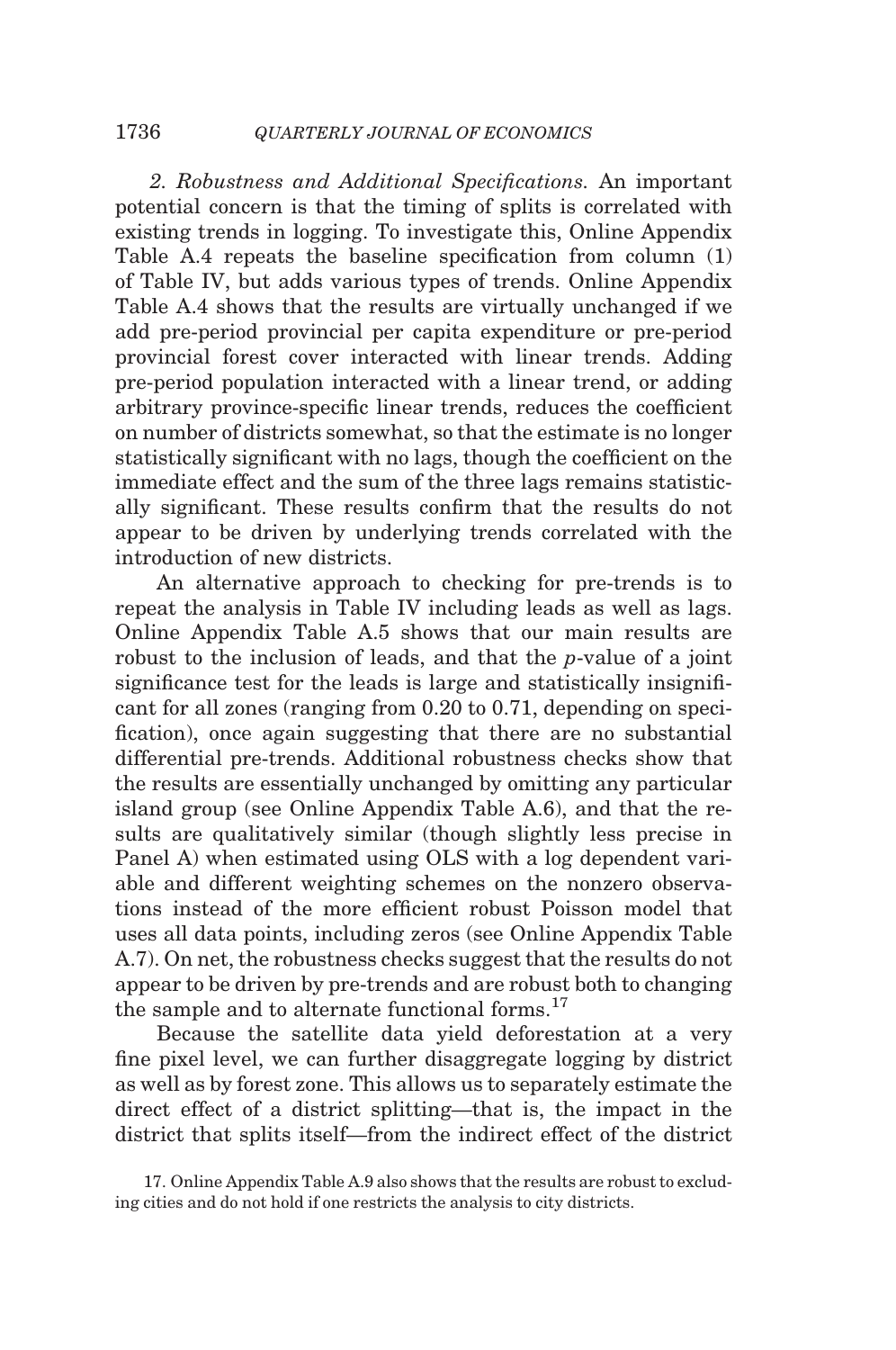<span id="page-30-0"></span>

|                                                                                                                                                                                                                                                                                                                                                                                                                                                                                                                                                      |             |             | IMPACT OF NUMBER OF DISTRICTS IN PROVINCE ON DEFORESTATION AS MEASURED WITH SATELLITE DATA |               |                       |                                               |          |
|------------------------------------------------------------------------------------------------------------------------------------------------------------------------------------------------------------------------------------------------------------------------------------------------------------------------------------------------------------------------------------------------------------------------------------------------------------------------------------------------------------------------------------------------------|-------------|-------------|--------------------------------------------------------------------------------------------|---------------|-----------------------|-----------------------------------------------|----------|
|                                                                                                                                                                                                                                                                                                                                                                                                                                                                                                                                                      |             |             | $\widehat{\mathcal{C}}$                                                                    | $\widehat{4}$ | 6                     | $\widehat{\mathbf{e}}$                        | í7)      |
|                                                                                                                                                                                                                                                                                                                                                                                                                                                                                                                                                      | All Forest  | Conversion  | Production/ Conservation/<br>Protection                                                    |               |                       | Conversion Production Conservation Protection |          |
| Panel A                                                                                                                                                                                                                                                                                                                                                                                                                                                                                                                                              |             |             |                                                                                            |               |                       |                                               |          |
| Number of districts in province                                                                                                                                                                                                                                                                                                                                                                                                                                                                                                                      | $0.0385**$  | $0.0443**$  | 0.0472                                                                                     | 0.0387        | $0.0535***$           | $0.0976***$                                   | 0.00870  |
|                                                                                                                                                                                                                                                                                                                                                                                                                                                                                                                                                      | (0.0160)    | (0.0179)    | (0.0331)                                                                                   | (0.0305)      | (0.0199)              | (0.0411)                                      | (0.0349) |
| Observations                                                                                                                                                                                                                                                                                                                                                                                                                                                                                                                                         | 608         | 296         |                                                                                            | 128           | 89                    |                                               | 168      |
| Panel B: including lags                                                                                                                                                                                                                                                                                                                                                                                                                                                                                                                              |             |             |                                                                                            |               |                       |                                               |          |
| Number of districts in province                                                                                                                                                                                                                                                                                                                                                                                                                                                                                                                      | $0.0822***$ | $0.0809***$ | $0.101**$                                                                                  | 0.0850        | $0.0795***$           | $0.151***$                                    | 0.0513   |
| (sum of $LO-L3$ )                                                                                                                                                                                                                                                                                                                                                                                                                                                                                                                                    |             |             |                                                                                            |               |                       |                                               |          |
|                                                                                                                                                                                                                                                                                                                                                                                                                                                                                                                                                      | (0.0204)    | (0.0193)    | (0.0426)                                                                                   |               | $(0.0594)$ $(0.0217)$ | (0.0575)                                      | (0.0373) |
| Observations                                                                                                                                                                                                                                                                                                                                                                                                                                                                                                                                         |             | 296         | 312                                                                                        | 128           | $^{88}$               |                                               | 68       |
| Notes. The forest data set has been constructed from MODIS satellite images, as described in Section III.C. The Production and Conversion zones are those in which legal<br>logging can take place, while the Conservation and Protection zones are those in which all logging is illegal. An observation is a forest-zone in a province in a year. The dependent<br>variable is the number of forest cells deforested in a given wear in the given province-forest complete of districts in province variable counts the number of districts within |             |             |                                                                                            |               |                       |                                               |          |

TABLE IV

TABLE IV

variable is the mimber of forest cells deforested in a given year in the given province-forest zone. The number of districts in province variable counts the number of districts within each province in a given year, where variable is the number of forest cells deforested in a given year in the given province-forest zone. The number of districts in province variable counts the number of districts within each province in a given year, where provinces are defined using the 2008 boundaries (21 provinces). The regressions include province and island-by-year fixed effects. In Panel B, we include the number of districts variable and three lags of the number of districts variable; the coefficient reported is the sum of the coefficients on the number of districts variable and the first three lags. Robust standard errors are clustered at the 1990 province boundaries (17 provinces) and reported in parentheses. \*\*\* significant at 0.01 level, \*\* significant at 0.05 level.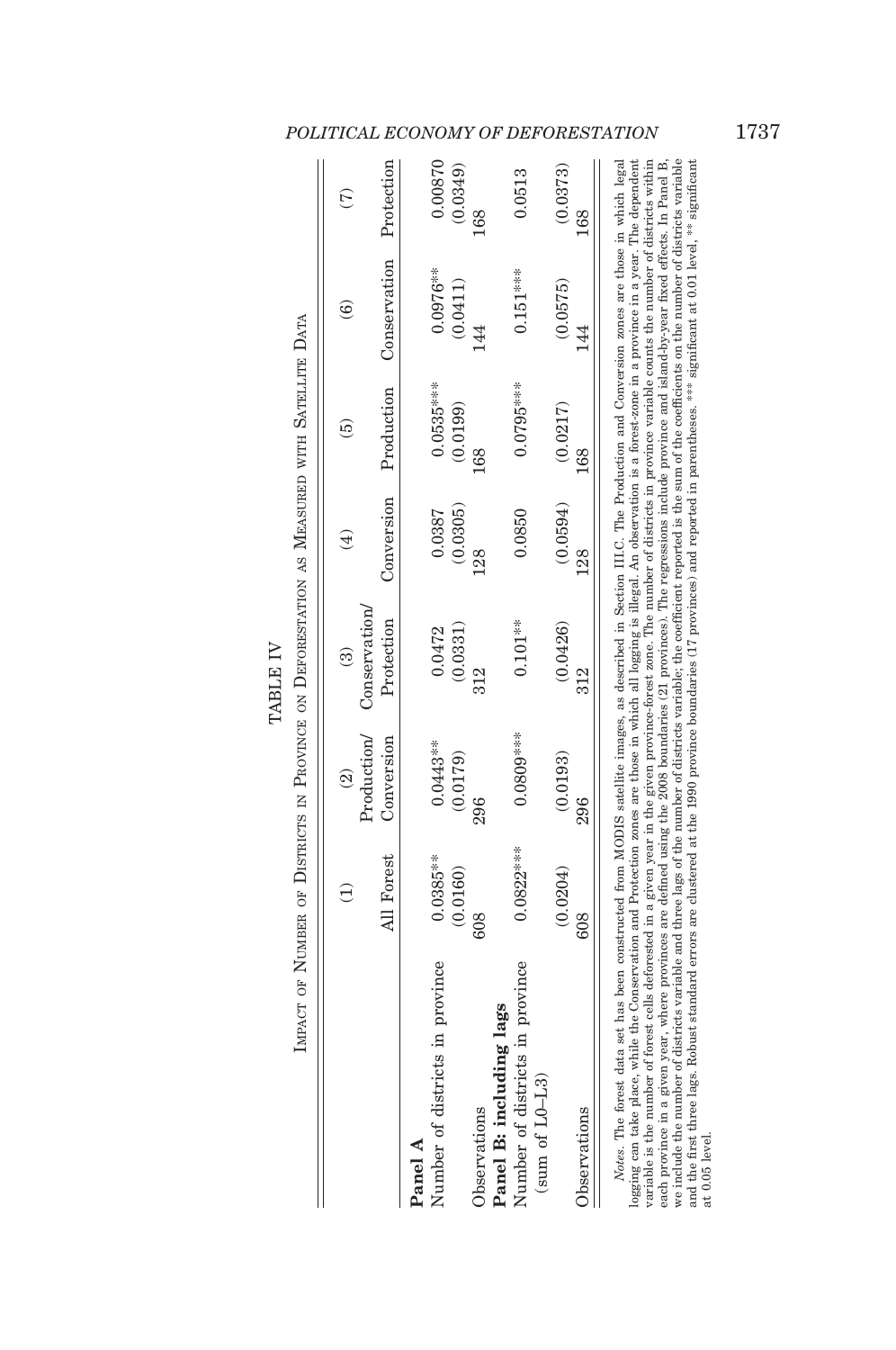splitting—that is, the impact on logging on other districts in the same province.<sup>18</sup> The results, shown in [Online Appendix Table A.](http://hwmaint.qje.oxfordjournals.org/cgi/content/full/qjs034/DC1) [8,](http://hwmaint.qje.oxfordjournals.org/cgi/content/full/qjs034/DC1) suggest that while illegal logging in the district that splits increases immediately after the split occurs, there is a temporary disruption in legal logging in the district that splits as the new district government is organized. In response, other districts in the same province respond immediately by increasing deforestation in all zones. Over time, total deforestation appears to increase in the district that splits as well. The spillover effects are consistent with dynamic Cournot effects with a nonrenewable resource as in [Lewis and Schmalensee \(1980\)](#page-47-0), whereby the other districts increase production immediately in response to the anticipated future increase in logging that will occur once the new district is fully up and running. [Online Appendix Table](http://hwmaint.qje.oxfordjournals.org/cgi/content/full/qjs034/DC1) [A.12](http://hwmaint.qje.oxfordjournals.org/cgi/content/full/qjs034/DC1) contains five as opposed to three lags and shows a similar pattern. Additional details of this analysis can be found in the working paper version of the article [\(Burgess et al. 2011\)](#page-46-0).

# IV.C. Impacts on Prices

If the Cournot theory outlined in Section II is important, we would expect increasing numbers of political jurisdictions not only to increase quantities of deforestation but also to decrease prices. To examine this, we turn to the official production data. These data capture the value and quantity of all logs from the official forest concession reports, separately for each species, province, and year. Logging concessions are all in the Production zone, so they are most comparable to the Production zone estimates from the satellite data. By dividing value by quantity, we can obtain the price the concession obtained for the wood. Although the official production statistics will not capture illegal logging, the prices concessions receive for their legally felled timber should reflect the prevailing market prices in the area,

18. To do this we estimate via Poisson QML a model such that:

#### $\mathbf{E}(deforest_{dit}) = \mu_{di} \exp(\beta NumOwnDistricts_{dit} + \gamma NumOtherDistricts_{dit} + \eta_{it}),$

where  $deforest_{dit}$  is the number of cells cleared in district d (located on island i) between year  $t - 1$  and t, NumOwnDistricts<sub>dit</sub> counts how many districts the original 1990 district d split into by year t, and  $NumOtherDistricts_{dit}$  counts how many other districts there are within the same province in year  $t$ . It also includes district \* forest zone fixed effects  $\mu_{di}$  and island-by-year fixed effects  $\eta_{it}$ . An observation is based on the 1990 district boundaries, and the robust standard errors are clustered at the 1990 district boundaries.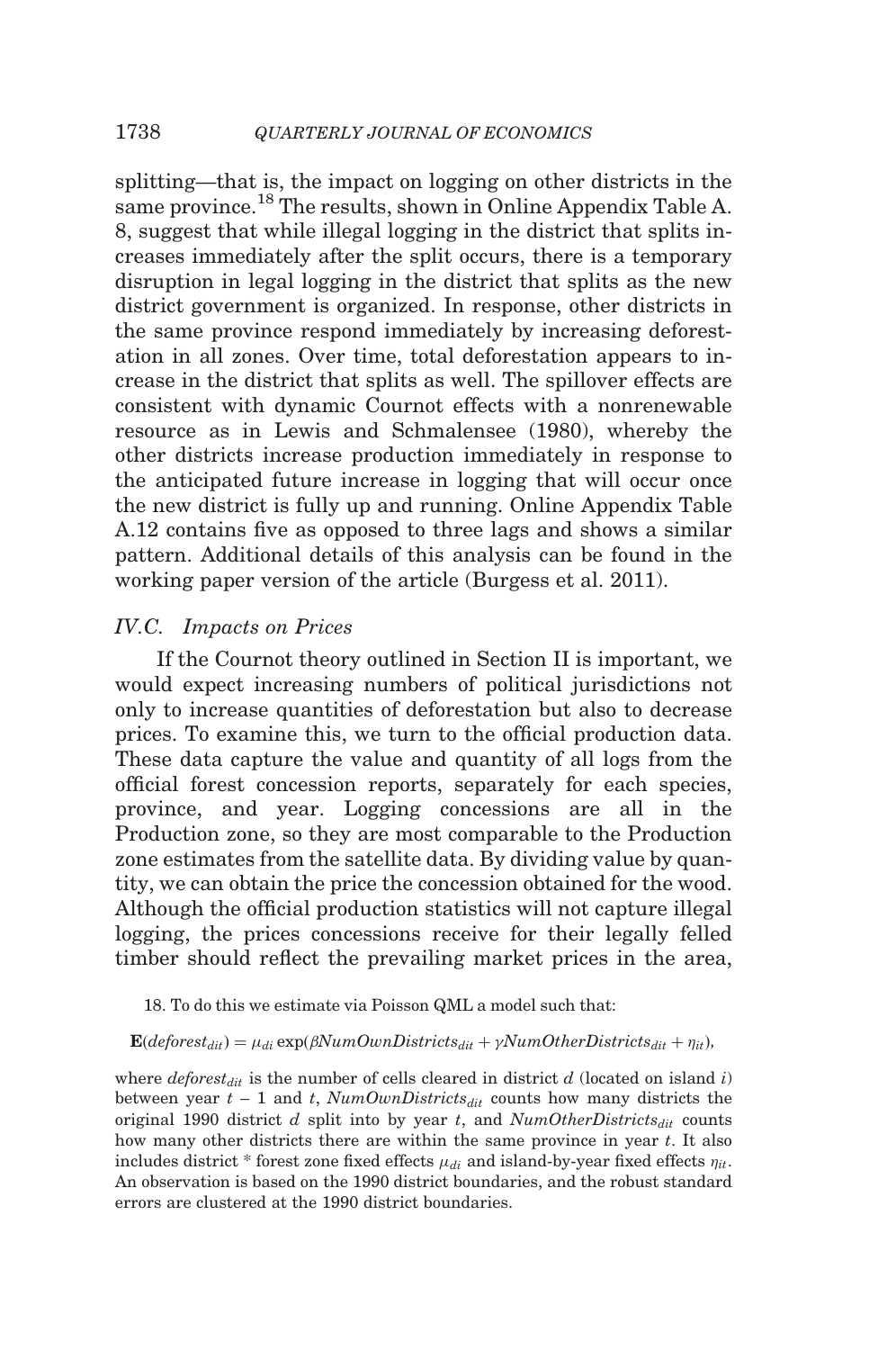which will be determined by the quantities of both legal and illegal logging.

[Table V](#page-33-0) reports results from estimating [Equation \(6\)](#page-27-0), using the data on prices and quantities from the official forest concession reports. Columns (1) and (2) provide the estimates for our main specification, which includes all wood types and covers the period 2001–2007. Columns (3) and (4) show the results for the same sample period, but restrict attention to a balanced panel of wood types, where we observe production of the wood type in all years for a given province. Columns (5) and (6) present the results for all wood types for a longer time horizon that also includes the years of the predecentralization period for which the official logging publications were also available, that is, for 1994–2007. Panel A displays the estimates for the contemporaneous effect (i.e., estimating [Equation 6](#page-27-0) with no lags), and Panel B estimates the medium-run impact by including three lags of the number of districts variable (Panel B shows the sum of the immediate effect and 3 lags; individual coefficients are in [Online Appendix Table](http://hwmaint.qje.oxfordjournals.org/cgi/content/full/qjs034/DC1) [A.3](http://hwmaint.qje.oxfordjournals.org/cgi/content/full/qjs034/DC1)). Columns (1), (3), and (5) show results where the natural log of prices are the dependent variables, and columns  $(2)$ ,  $(4)$ , and  $(6)$ present results where the natural log of quantities are the dependent variables.

Consistent with the theory, the main results in columns (1) and (2) of Panel A show that adding one additional district in a province decreases prices by 1.7% and increases the quantity of logs felled by 8.4%, though the impact on prices is not statistically significant. Panel B estimates the medium-run impact of the number of districts on prices and quantities by including three lags of the  $NumDistributions$  variable (results using five lags are similar). The medium-run impact estimated by calculating the sum of the immediate effect and all three lags is even larger than in the main specification, as at the end of three years prices have fallen by 3.4% and quantities increased by 13.5%, and the impact on prices is now statistically significant at the 5% level. Similar results are obtained for the alternative samples shown in columns  $(3)$ – $(6)$ , and the price effect becomes statistically significant in both Panel A and B when we use the entire sample.

Because increasing the number of districts is essentially a supply shock, one can infer the slope of the demand curve from the ratio of dLnQuantity to dLnPrice. Combining the estimates from columns (1) and (2) from [Table V](#page-33-0) implies a demand elasticity of –5.24. However, since the official production statistics miss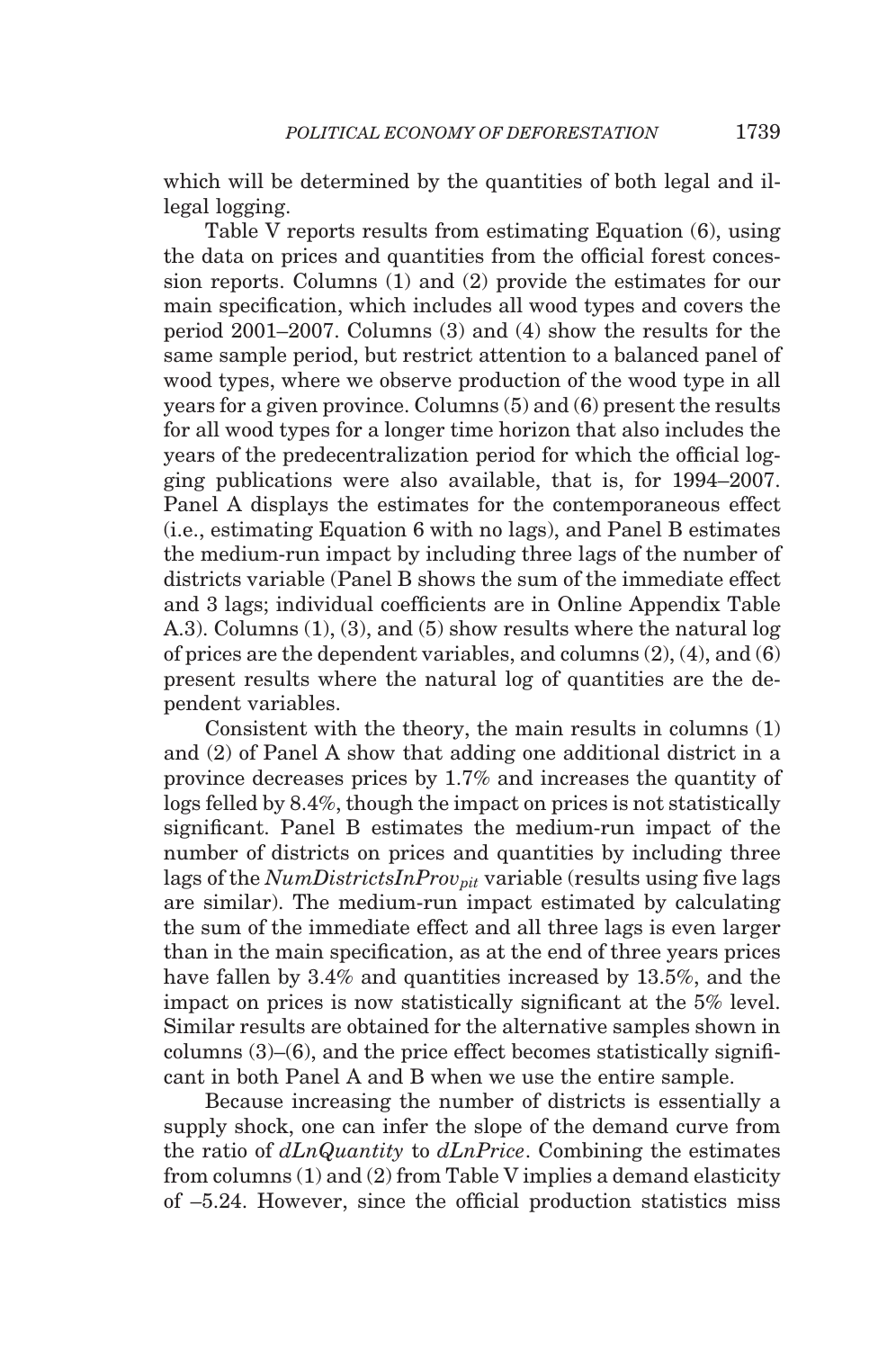|                                                                                                                         |             |                          | TABLE V      |                                     |             |                        |
|-------------------------------------------------------------------------------------------------------------------------|-------------|--------------------------|--------------|-------------------------------------|-------------|------------------------|
| IMPACT OF NUMBER OF DISTRICTS IN PROVINCE ON PRICES AND QUANTITIES AS REPORTED BY OFFICIAL FOREST PRODUCTION STATISTICS |             |                          |              |                                     |             |                        |
|                                                                                                                         |             | $\widehat{\mathfrak{D}}$ | ෆි           |                                     | G           | <u>େ</u>               |
|                                                                                                                         |             | 2001-2007                |              | 2001-2007                           |             | 1994-2007              |
|                                                                                                                         |             | All wood observations    |              | Balanced panel of wood observations |             | All wood observations  |
| Variables                                                                                                               |             | Log price Log quantity   | Log price    | Log quantity                        |             | Log price Log quantity |
| Panel A                                                                                                                 |             |                          |              |                                     |             |                        |
| Number of districts in province                                                                                         | $-0.017$    | $0.084*$                 | $-0.019$     | $0.103**$                           | $0.024***$  | 0.080***               |
|                                                                                                                         | (0.012)     | (0.044)                  | (0.013)      | (0.039)                             | (0.010)     | 0.017)                 |
| Observations                                                                                                            | 1003        | 1003                     | 532          | 532                                 | 2355        | 2355                   |
| Panel B: including lags                                                                                                 |             |                          |              |                                     |             |                        |
| Number of districts in province                                                                                         | $-0.0336**$ | $0.135***$               | $-0.0384***$ | $0.156***$                          | $0.0344***$ | $0.119***$             |
| $\text{(sum of L0-L3)}$                                                                                                 | (0.0134)    | 0.0561)                  | (0.0150)     | 0.0592)                             | 0.0139)     | 0.0383)                |
| Observations                                                                                                            | 1003        | 1003                     | 532          | 532                                 | 1960        | 1960                   |
|                                                                                                                         |             |                          |              |                                     |             |                        |

whose production is observed in all years for a given province, for the years 2001 to 2007; columns (5) and (6) include all wood types, for the years 1994 to 2007. The number of<br>districts in province variable counts the nu Notes. The price and quantity data has been compiled from the Statistics of Forest and Concession Estate, and are official government statistics for the Production zone only. The dependent variable in columns  $(1), (3),$  and  $(5)$  is the log price of a given wood type produced in the province-year, determined by dividing the total value of wood produced by the quantity and taking logs. The dependent variable in columns (2), (4), and (6) is the log quantity of a given wood type produced in the province-year. An observation is a wood species type in a given province and year. 2008 boundaries (21 provinces). In Panel B, we include the number of districts variable and three lags of the number of districts variable; the coefficient reported is the sum of the coefficients on the number of districts variable and the first three lags. All regressions include wood-type-by-province and wood-type-by-island-by-year fixed effects and are weighted by the first volume reported by wood type and province. Robust standard errors are clustered at the 1990 province boundaries [17 provinces] and reported in parentheses.<br>\*\*\* significant at 0.01 level, \*\* significant at 0.0 The dependent variable in columns (1), (3), and (5) is the log price of a given wood type produced in the province-year, determined by dividing the total value of wood produced by the quantity and taking logs. The dependent variable in columns (2), (4), and (6) is the log quantity of a given wood type produced in the province-year. An observation is a wood species type in a given province and year. The specification in columns (1) and (2) includes all wood types, for the years 2001 to 2007; columns (3) and (4) include only wood types whose production is observed in all years for a given province, for the years 2001 to 2007; columns (5) and (6) include all wood types, for the years 1994 to 2007. The number of districts in province variable counts the number of districts within each province in a given year, including both rural and urban districts, where provinces are defined using the 2008 boundaries (21 provinces). In Panel B, we include the number of districts variable and three lags of the number of districts variable; the coefficient reported is the sum of the coefficients on the number of districts variable and the first three lags. All regressions include wood-type-by-province and wood-type-by-island-by-year fixed effects and are weighted Notes. The price and quantity data has been compiled from the Statistics of Forest and Concession Estate, and are official government statistics for the Production zone only. by the first volume reported by wood type and province. Robust standard errors are clustered at the 1990 province boundaries (17 provinces) and reported in parentheses. \*\*\* significant at 0.01 level, \*\* significant at 0.05 level, \* significant at 0.1 level.

TABLE V

# <span id="page-33-0"></span>1740 QUARTERLY JOURNAL OF ECONOMICS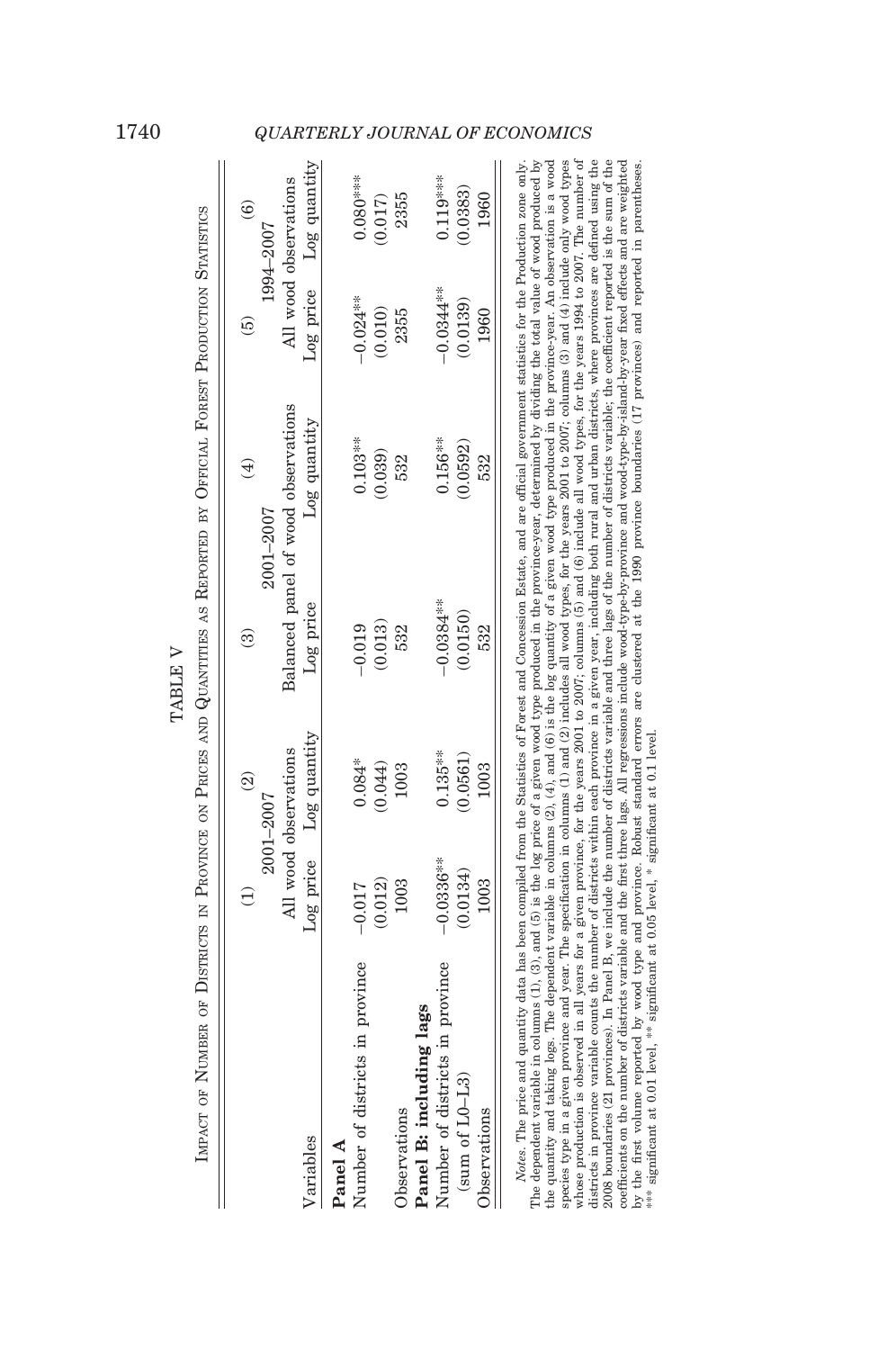illegal logging, a more reliable estimate of the elasticity can be found by taking the price effects from the official data and the quantity effects from the satellite estimates in [Table IV.](#page-30-0) Using the satellite data estimates in [Table IV](#page-30-0) that adding an additional district increases quantities by 3.85%, we obtain a demand elasticity of –2.27. Alternatively, using the medium-run estimates the increase in quantities of 8.22% from Panel B of [Table IV](#page-30-0) and the increase in prices of 3.4% from Panel B of [Table V](#page-33-0)—we obtain an estimated medium-run elasticity of –2.41—almost exactly the same as the short-run elasticity estimate of –2.27. Given that the downward-sloping demand curve within a province is determined by transportation costs across provincial boundaries, we would expect that demand for forest products should be reasonably elastic, consistent with the high elasticities we find in the data.

We have also verified that these results are robust to a variety of alternate specifications. We have excluded cities, used contemporaneous weights, and repeated the analysis of leads of district splits for the official data in [Online Appendix Table A.](http://hwmaint.qje.oxfordjournals.org/cgi/content/full/qjs034/DC1) [10.](http://hwmaint.qje.oxfordjournals.org/cgi/content/full/qjs034/DC1) We have repeated the analysis where we include various types of linear trends (population, per-capita expenditure, and pre-period forest, all interacted with linear trends, as well as arbitrary linear trends) in [Online Appendix Table A.11.](http://hwmaint.qje.oxfordjournals.org/cgi/content/full/qjs034/DC1) The results show broadly similar results across all specifications.

# IV.D. Interpreting Magnitudes in a Cournot Framework

The empirical analysis showed that as the number of jurisdictions increases, the quantity of deforestation in that province increases and the price of wood falls, as one would expect from a model of Cournot competition. Specifically, focussing on the satellite data (which captures both legal and illegal extraction), the overall semi-elasticity of quantity produced with respect to the number of jurisdictions was 0.0385 in the short run and 0.0822 in the medium run. The estimated price elasticity of demand was around 2.3 in both the short and medium run.

Are the empirical estimates broadly consistent with the model's predictions from [Equations \(3\)](#page-6-0) and [\(4\)](#page-7-0)? In the beginning of our period (2001), we have 116 districts in 21 provinces who are producing logs, so on average we have  $n = 5.5$ . Substituting the empirical elasticity estimates and the number of districts into [Equation \(4\)](#page-7-0) suggests that the semi-elasticity of quantity with respect to the number of districts  $(\frac{1}{Q}\frac{dQ}{dn})$  should be approximately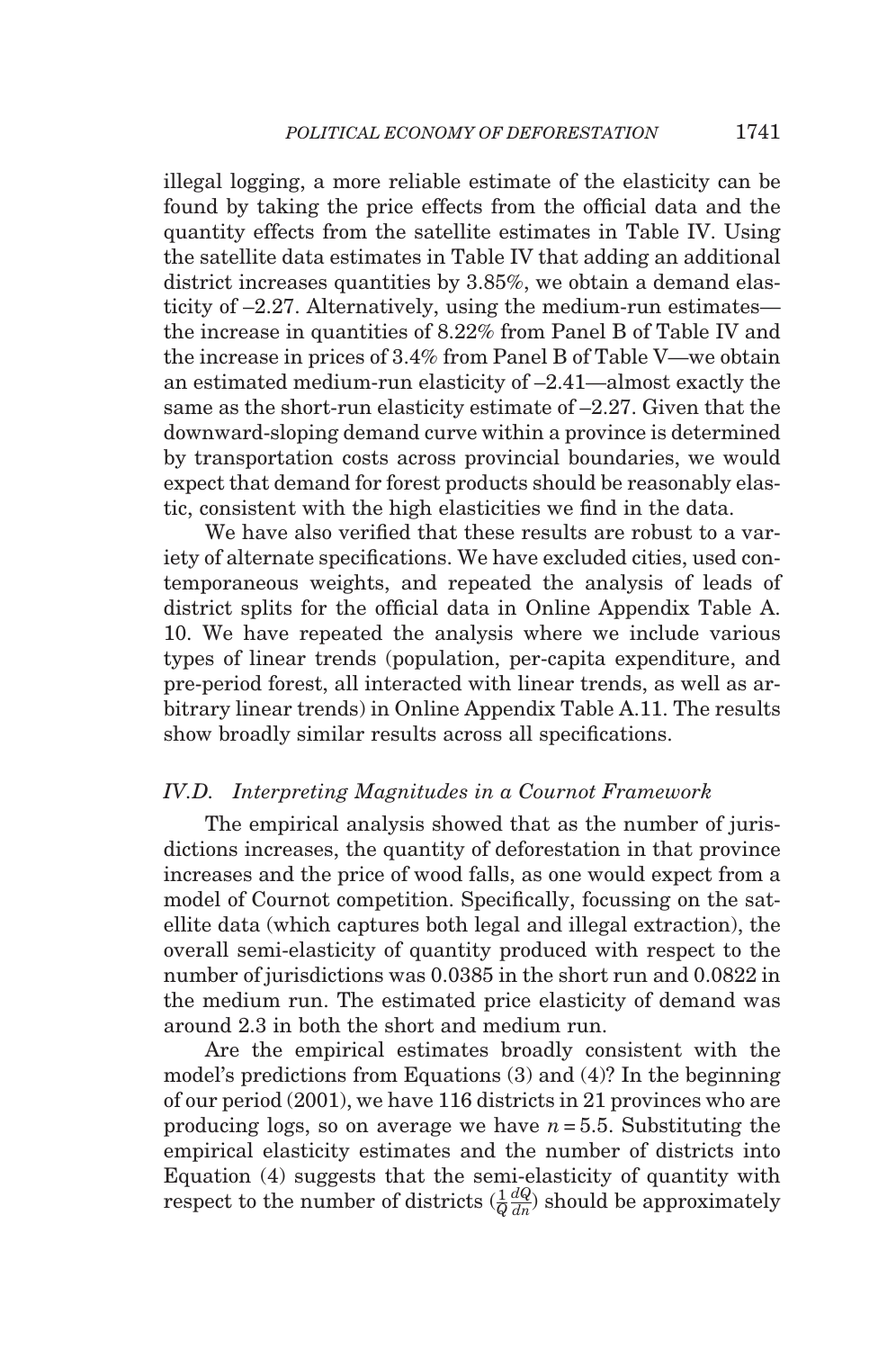0.034. Empirically, we estimate using the satellite data that  $\frac{1}{Q}\frac{dQ}{dn}$ is 0.038 in the short run and 0.082 in the medium run. The short-run estimate exactly matches the theoretical prediction, and more generally, these estimates are of the same order of magnitude as that predicted by the theory.

Checking the other prediction—the prediction about the markup in [Equation \(3\)](#page-6-0)—is necessarily more speculative, since we do not observe the markup directly. Substituting our esti-mates into [Equation \(3\)](#page-6-0) and assuming that the  $\frac{\pi r}{n}$  term is small mates mo Equation (b) and assuming that the  $p$  term<br>suggests that the markup  $\left(\frac{(p-c)}{p}\right)$  should be around 0.08.

How can we estimate the markup in practice? One way to gauge the markup is to look at the bribes charged by corrupt officials who determine  $q_d$ . As discussed in Section III.B, within a district, there are many small firms who are willing to fell wood illegally, but they must bribe district officials to obtain an illegal transport permit to do so. Suppose that the district sells  $q_d$  illegal log transport permits to these small firms in return for bribes. In equilibrium, as already shown, the firms will be willing to pay up to the full markup,  $p - c$ , in the form of bribes b.

How large are the bribes b in practice? Direct estimates are scant, but based on fieldwork in Kalimantan, [Casson and](#page-46-0) [Obidzinski \(2002\)](#page-46-0) estimate that they are a relatively small share of the total price, consistent with what [Equation \(3\)](#page-6-0) would suggest. Specifically, they estimate that in one district the bribe to receive an illegal wood transport permit is  $22/m^3$ of wood. They also note that district officials only require sawmills to purchase these illegal permits for 20% of the wood they process, so the effective bribe required is about \$4/m<sup>3</sup>. Because wood prices vary from \$120 to \$250/m<sup>3</sup>, the bribes are equal to between 0.01 and 0.03 of the total price of the wood. This is only the transport permit: there are also (presumably) additional bribes to fell the wood. If the additional bribes are similar in magnitude, that would mean that the total bribe is between 0.02 to 0.06 of the total price of the wood. In a second district that they study, the district government levies official "fees" on illegal timber of about  $$20/m^3$ , or between 0.08 and 0.16 of the total price. Although in this second case the fees go to the district treasury, they mention that district officials get some return from collecting these fees in the form of higher popularity with their constituents. Although these data are admittedly very rough, they suggest that the bribes collected are quite small as a share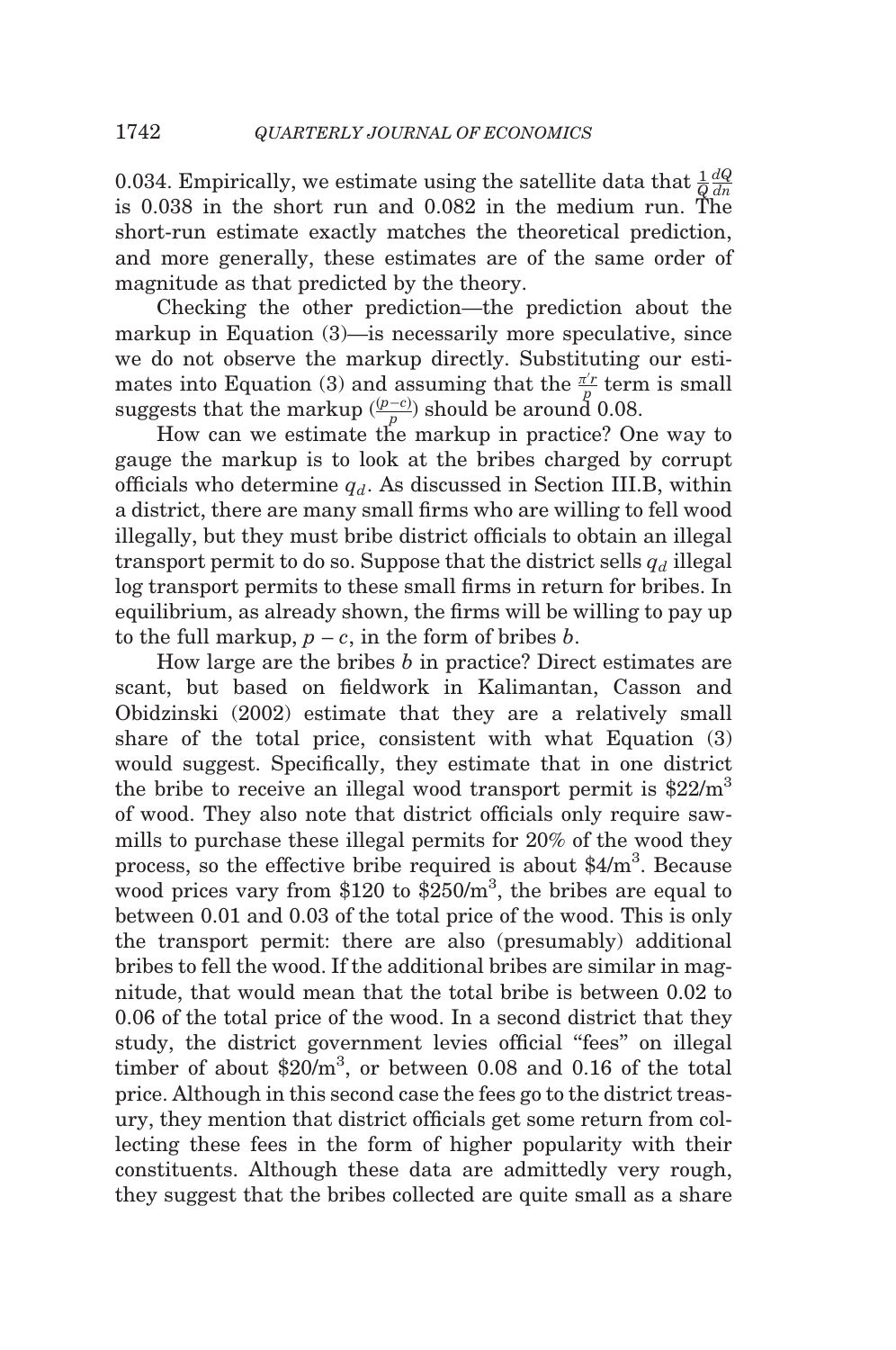of the total value of the wood, and are on the same rough order of magnitude as the 0.08 range predicted by the theory.

# IV.E. Alternative Explanations

The results in this section suggest that having more political jurisdictions is associated with an increased rate of deforestation and lower prices in wood markets. Although we have focused on Cournot competition between districts as one plausible interpretation of these findings, there are several alternative explanations as well. This section considers several of these alternative explanations.

1. Enforcement. One possible alternative explanation is that the creation of a new district could result temporarily in a decline in enforcement capacity as a new district government sets up its own district forest office. There are, however, several pieces of evidence against the idea that decline in enforcement is driving the results. First, if enforcement was the issue, we would expect that there would be a large increase in deforestation initially, with declines over time as the new districts established themselves. Instead, we see an initial increase in deforestation that is sustained over time so that the net effect after three years tends to be bigger than the immediate effect (contrast Panels A and B in [Tables IV](#page-30-0) and [V](#page-33-0)).

Second, we can test whether the increase in deforestation is greater in the new part of the district (i.e., the part that will be governed from a new district capital) as opposed to the old part of the district (i.e., the part that will be governed by the original presplit forest capital). If enforcement was driving the results, we would expect the increase in deforestation to be greater in the new part, but if it was driven by Cournot forces, we would not expect differential results between the old and new parts. In results shown in [Online Appendix Table A.13](http://hwmaint.qje.oxfordjournals.org/cgi/content/full/qjs034/DC1), we show that there is little differential impact between the new and old parts of the district. Combined, these results suggest that a decline in enforcement due to the creation of a new district is unlikely to be driving the results.

2. Changes in the Assignment of Central Logging Quotas. As discussed, the amount of legal logging is determined by a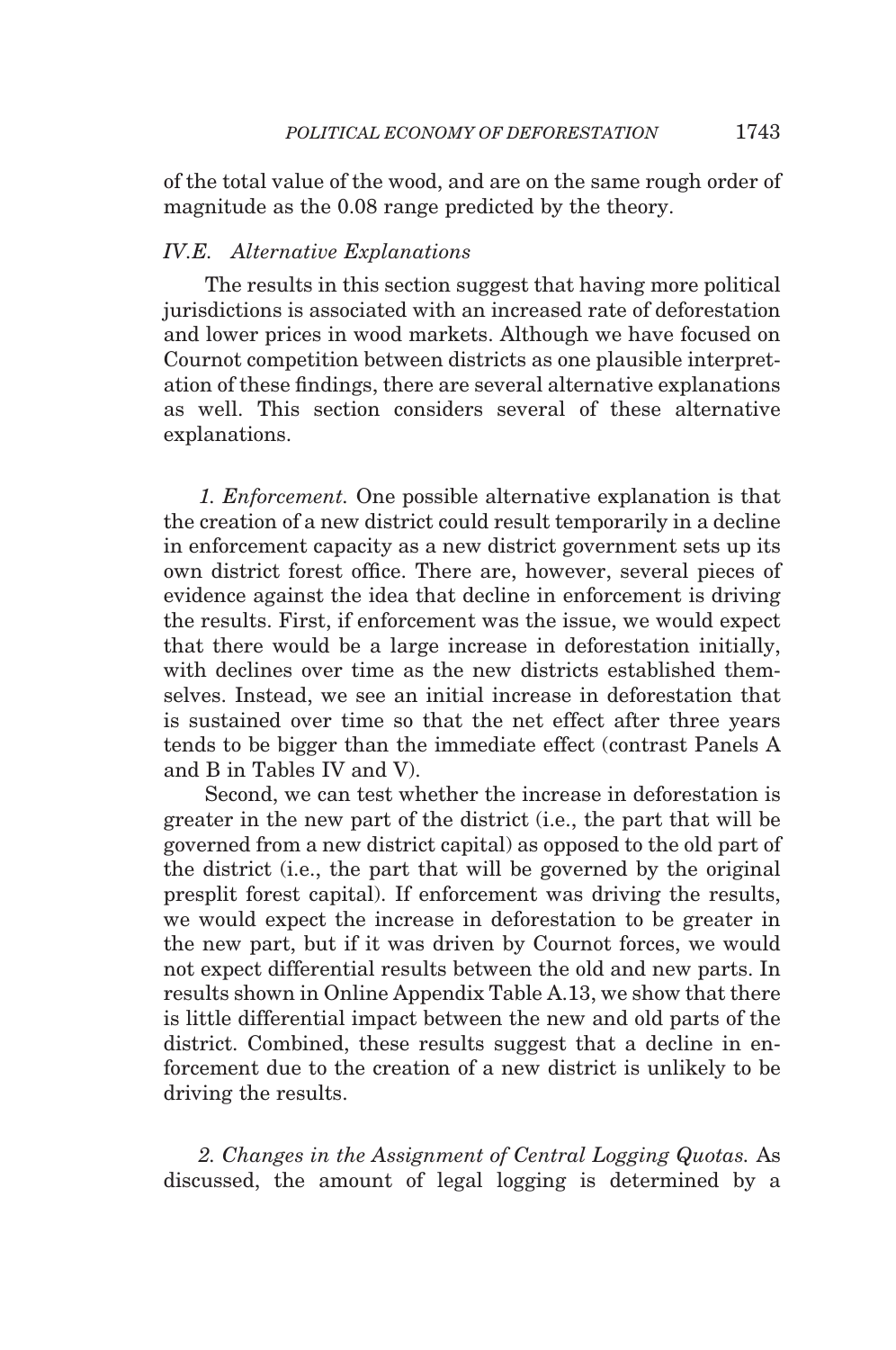negotiation between the districts and the center. One could imagine that in such a negotiation, increasing the number of districts in a province could increase that province's bargaining power, so that the province as a whole receives a higher legal quota.

Though this explanation could explain changes in the Production and Conversion zones, for illegal logging, however, this negotiation force should not be present. As shown in [Table IV,](#page-30-0) we find increases in the rate of deforestation of approximately equal magnitude in the land use zones where logging could be legal or illegal (Production and Conversion) and the zone where no logging should take place (Conservation and Protection). Our results are therefore more consistent with district governments exerting control over both illegal and legal extraction of wood in provincial wood markets.

Moreover, in Production zones, legal logging is the selective felling of individual trees, not the type of clearing of 250 meter by 250 meter pixels that should appear in our MODIS satellite data. While these reallocations of legal logging quotas may be taking place, they do not seem to be the main driver of these results.

# IV.F Discussion

On net, the results in this section suggest that increasing the number of districts increases the rate of deforestation, as would be predicted by a Cournot-style model of competition between districts. Although we cannot rule out all possible stories, several points of evidence provide suggestive evidence in favor of the Cournot-type story compared to alternative explanations. First, the fact that increasing jurisdictions not only increases quantities but also reduces prices confirms that there is to some degree a downward-sloping demand curve for logs in each province. Second, the fact that this occurs in zones where all logging is illegal suggests that this is not merely an artifact of changing allocation rules from the central government. Third, the fact that the impact of new jurisdictions on deforestation rates increases over time, rather than decreases, and the fact that deforestation is not more likely to occur in the new part of the district suggest that declines in enforcement in the illegal logging zones are not primarily driving the results. Finally, a back-of-theenvelope calculation suggests that the quantitative impact of increased political jurisdictions on deforestation is consistent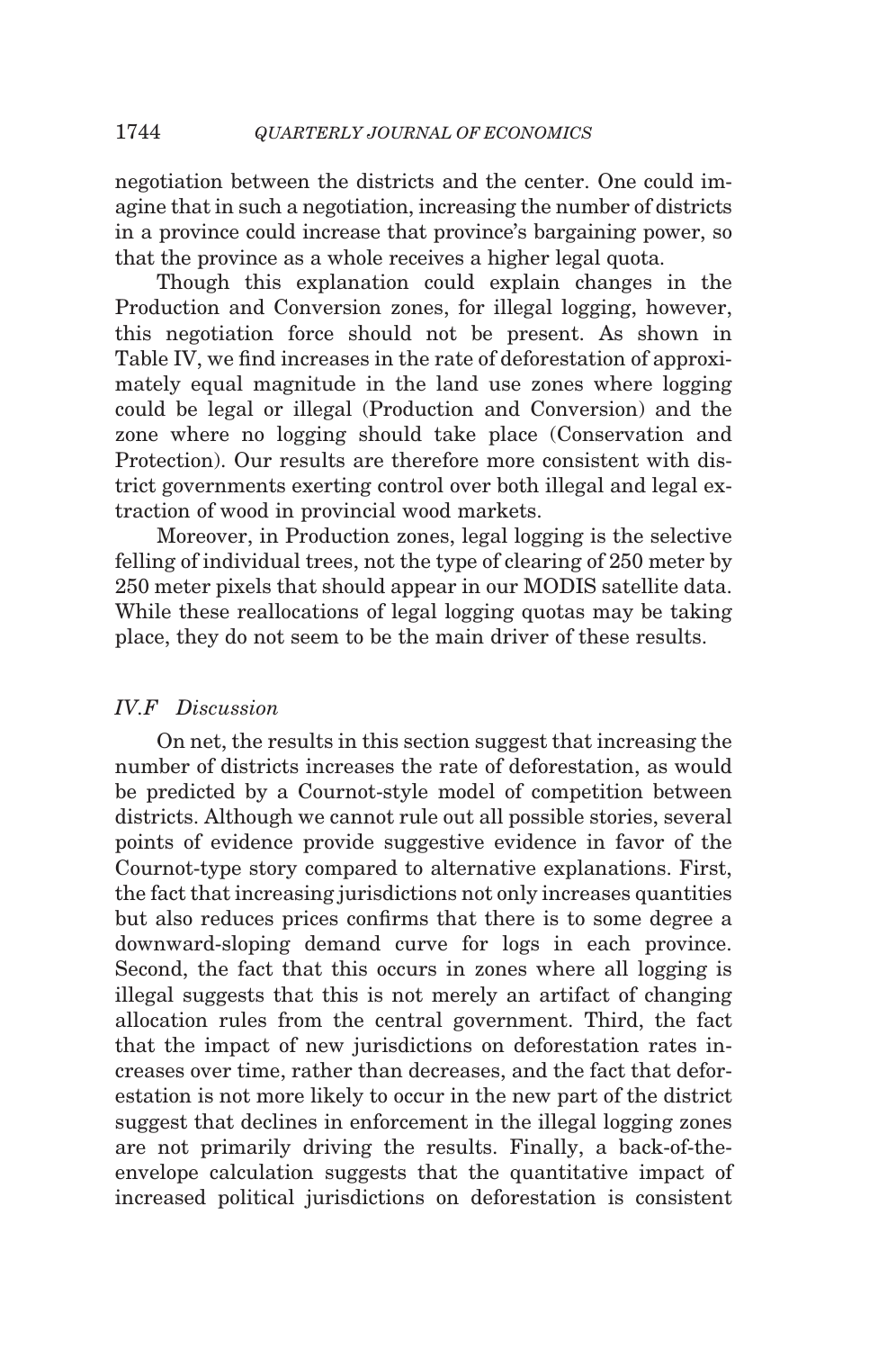with what one would expect from a simple Cournot model given the equilibrium elasticities observed in the data.

# V. Substitutes or Complements? Logging versus Other POTENTIAL SOURCES OF RENTS

# V.A. Empirical Implementation

An important question in the economics of corruption is how corrupt officials with multiple opportunities for rent extraction respond if one type of corruption becomes harder or easier. If corrupt officials behaved like classical profit-maximizing firms, and there were no spillovers from one type of corrupt activity to the other, then they would optimize separately on each dimension, and there would be no impact of a change in one type of corruption opportunity on the other type of corruption.

More generally, however, one could imagine effects in either direction. If corrupt officials worry about being detected, and if being detected means the official loses both types of corruption opportunities, then the two types of corruption will appear to be substitutes, and increasing corruption opportunities on one dimension will lower them on the other dimension. On the other hand, if there are fixed costs of being corrupt (for example, those with a low disutility from being corrupt selecting into the civil service), multiple corruption opportunities could be complements.

The two existing studies that have examined this question empirically [\(Olken 2007](#page-47-0); [Niehaus and Sukhtankar 2009\)](#page-47-0) have both found evidence that alternative forms of corruption appear to be substitutes in the short run. Our setting allows us to examine both the short and medium run. If the fixed costs of corruption are important, adjustment may take time, and the short- and medium-run effects could be quite different.

We examine this question by considering how logging responds to changes in another source of local rents for district governments: oil and gas revenues. As discussed, a share of central oil and gas royalties is rebated back to districts, with half of the rebate going to the district that produces the oil and gas and the other half of the rebate being shared equally among all other districts in the same province. The amount of oil and gas revenue allocated to each district varies substantially over time as production fluctuates, prices change, and district boundaries change.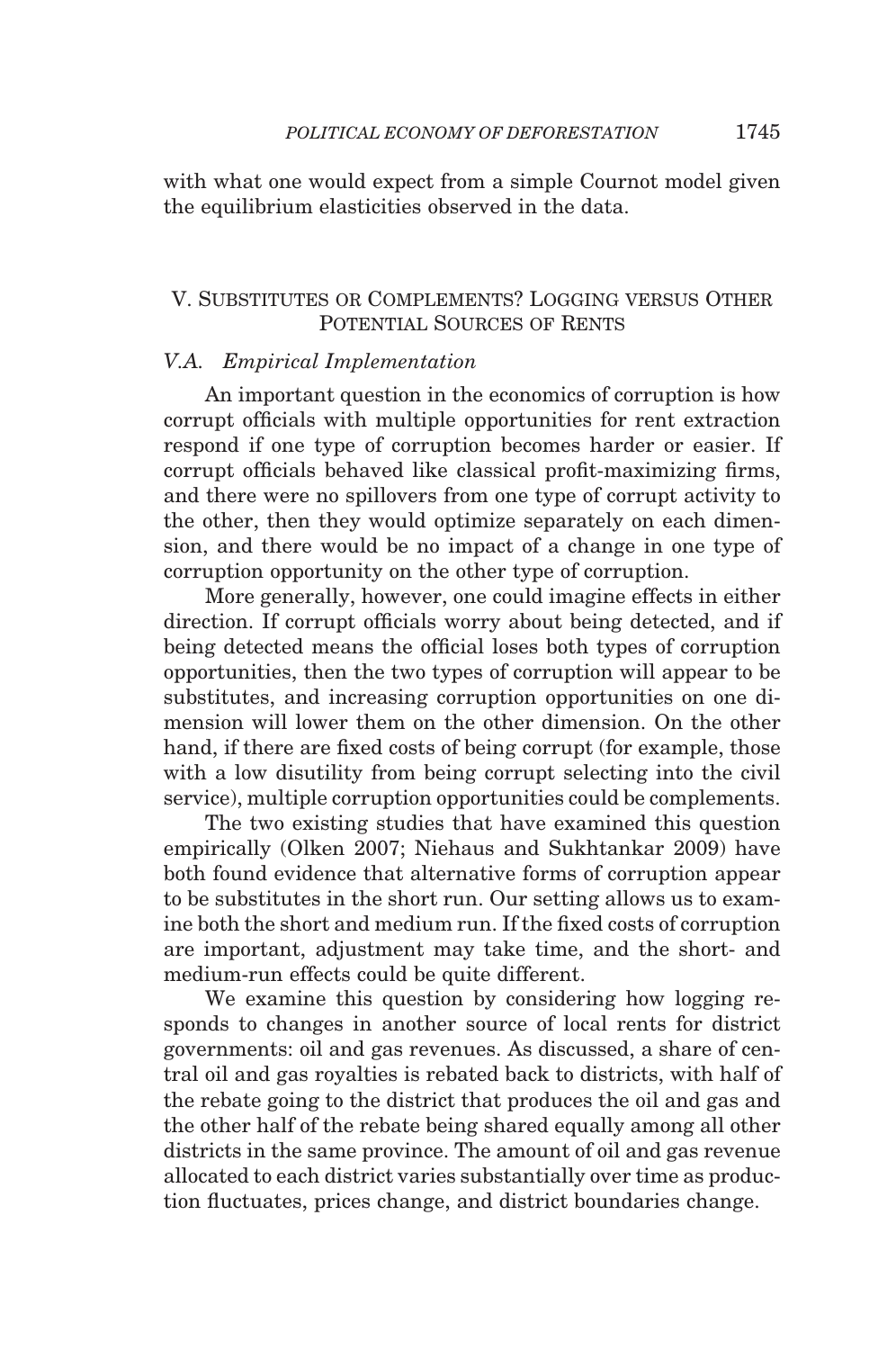#### <span id="page-39-0"></span>1746 QUARTERLY JOURNAL OF ECONOMICS

Oil and gas revenue sharing can amount to a substantial amount of revenue—as much as US\$729.63 per capita in the highest district—which can in turn be a tempting source of rents for district officials.<sup>19</sup> The idea that oil revenues are a source of illegal rents is consistent with findings from other contexts (e.g., [Brollo et al. 2009](#page-46-0); [Caselli and Michaels 2009](#page-46-0)).

To examine the short-run impact of oil and gas rents on illegal logging we estimate a district-level regression. Since district splits influence oil and gas prices through the sharing formula, we control for district splits directly, and estimate the following equation:

(7) 
$$
\mathbf{E}(deforest_{dit}) = \mu_{di} \exp(\beta PCOilandGas_{dit} + \gamma Numdistricts_{dit} + \eta_{it})
$$

where  $PCOilandGas_{dit}$  is the per-capita oil and gas revenue received by the district (in US\$). Note that in computing  $Numdistributions_{dit}$  when estimating (7), we count a district as having split only when it reports receiving its own oil and gas revenue.<sup>20</sup> Each observation is a district (using the 2008 borders)  $\times$  forest zone  $\times$  year. In this equation,  $\mu_{di}$  is a district fixed effect and  $\eta_{it}$  is an island $\times$ year fixed effect. We report robust standard errors adjusted for clustering at the 1990 district boundaries. $^{21}$ Since district oil and gas sharing revenue is, on average, 20 times

19. District government officials have recently been exposed in a wide variety of strategies to capture rents from the oil and gas revenue sharing fund. In Kabupaten Kutai Kartanegara, East Kalimantan, for example, the national Anti-Corruption Commission documented that in 2001 the district head issued a decree giving himself, top district government officials, and district parliamentarians an official monthly stipend equal to 3% of the amount the government received in oil and gas revenue, amounting to over US\$9 million over a four-year period ([KaltimPost](#page-46-0) [2009](#page-46-0) a,b). In Kabupaten Natuna, Sumatra, a former district head was arrested in 2009 by the Anti-Corruption Commission for allegedly embezzling US\$8 million in oil and gas revenue funds by appropriating the funds to a fake committee that he never set up ([Kompas 2009](#page-47-0)). In Kabupaten Karawang, West Java, in 2004 the district head allegedly simply deposited US\$600,000 in oil and gas revenue sharing funds into his personal account rather than the district treasury [\(KoranTempo](#page-47-0) [2006\)](#page-47-0).

20. As described above, de facto establishment of a district takes one to three years after the official de jure implementation. Since we care about district splits in this case because they affect the oil and gas allocation formula, it is important to control here for the de facto date the district split took effect, as that is the date the oil and gas formula would be affected.

21. We also show, in [Online Appendix Table A.14](http://hwmaint.qje.oxfordjournals.org/cgi/content/full/qjs034/DC1), that our results are robust to clustering by province.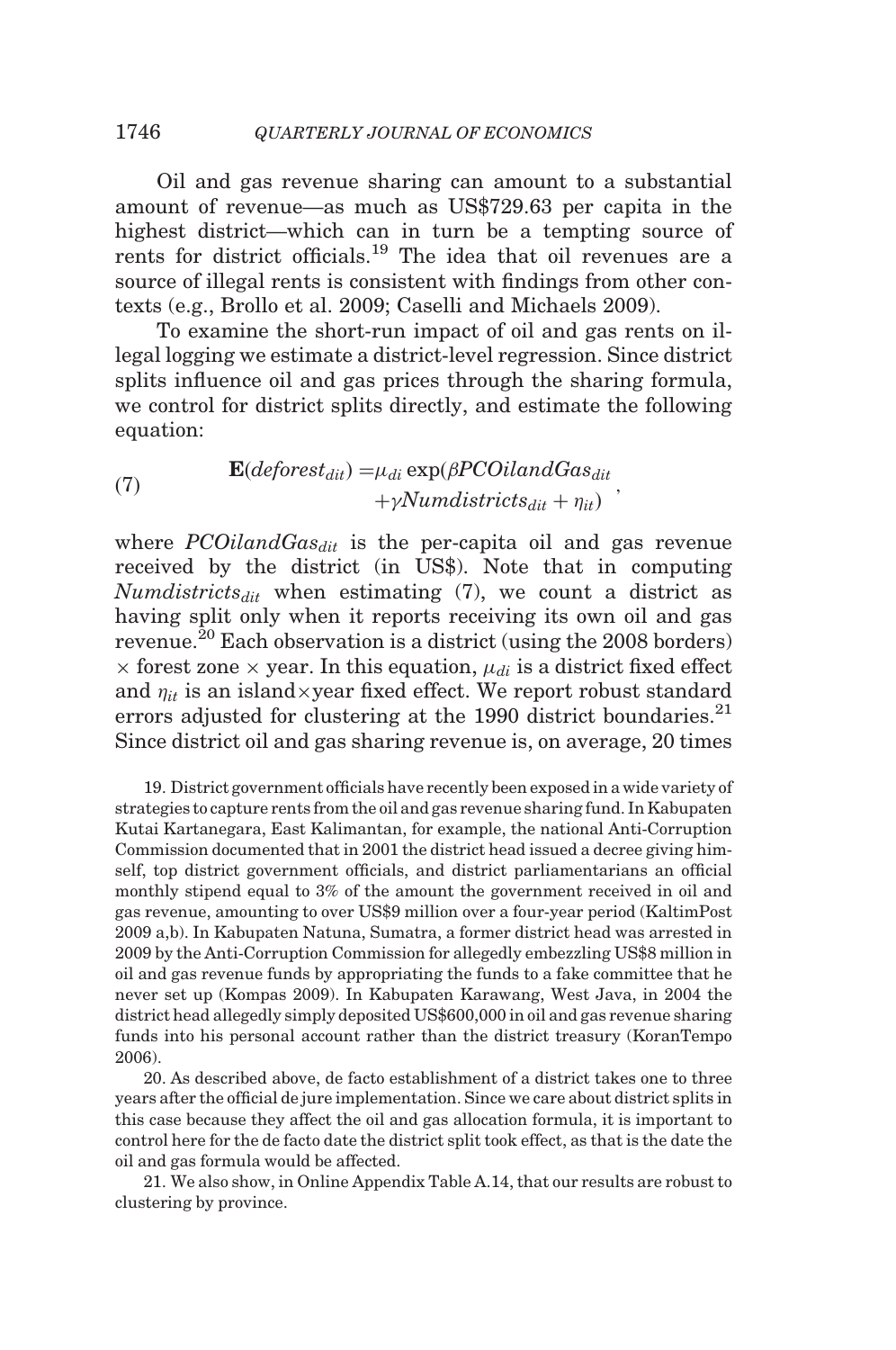larger than that generated by the forestry sector, one would not expect forestry decisions to influence oil and gas choices, so we would expect oil and gas revenue to be exogenous with respect to deforestation.<sup>22</sup> To examine the medium-run impacts of oil and gas rents on illegal logging, we estimate (7) as before, but include three lags of  $PCOilandGas_{dit}$ .<sup>23</sup>

#### V.B. Results

The results from estimating [Equation \(7\)](#page-39-0) are shown in [Table VI](#page-41-0). Panel A, which shows the immediate impact effect of oil and gas revenue on logging, confirms evidence of short-run substitution between deforestation and oil and gas rents. Specifically, each US\$1 of per-capita oil and gas rents received by the district reduces logging by 0.3%. These effects are found in both the legal logging zones (0.3% in Production/Conversion; column  $(2)$  and in the illegal logging zones  $(0.6\%$  in the Conservation/Protection zones). To interpret the magnitudes, note that the standard deviation of  $PCOilandGas_{dit}$  after removing district fixed effects is 23.7; so a one standard deviation change in  $PCOilandGas_{dit}$  decreases deforestation by 7.1% in the Production/Conversion zones and by 14.2% in the Conservation/Protection zones.<sup>24</sup>

22. On average, oil and gas revenues shared with districts are about 1% of district-level GDP; for non-producing districts (where we observe identical effects), they are about 0.5% of GDP. Fluctuations in these revenues are therefore even smaller than that. These revenues are thus large as a share of the government budget, but small compared with overall GDP, and so the impact—particularly on illegal logging—seems likely to occur through the arrival of rents from oil and gas exploitation.

23. Note that we do not have district-level data for PCOilandGas prior to 2001, so there is a question of how to assign lag values of PCOilandGas in the early years of our sample. Prior to the new revenue sharing rules taking effect in 2001, there was very little of this type of revenue sharing with districts. For example, in 2000 (prior to decentralization), for all of Indonesia, the total for all royalties (oil and gas plus other revenue sharing) shared with districts was 538 billion rupiah. In 2001, the first year of the new revenue sharing regime, it was 9,312 billion rupiah. Given that total revenue sharing prior to 2001 was less than 5% of the value in 2001 and after, we assume that oil and gas revenue was 0 prior to 2001 in computing lags. Using missingvalues for theselags instead produces qualitatively similar results in aggregate, though the reversal between short and long run is now limited only to the Production/Conversion zone (see [Online Appendix Table A.17\)](http://hwmaint.qje.oxfordjournals.org/cgi/content/full/qjs034/DC1).

24. One might be concerned that these effects reflect labor market substitution, as labor moves into the oil production sector when prices are high. However, we have verified that the same results hold separately both for oil producers and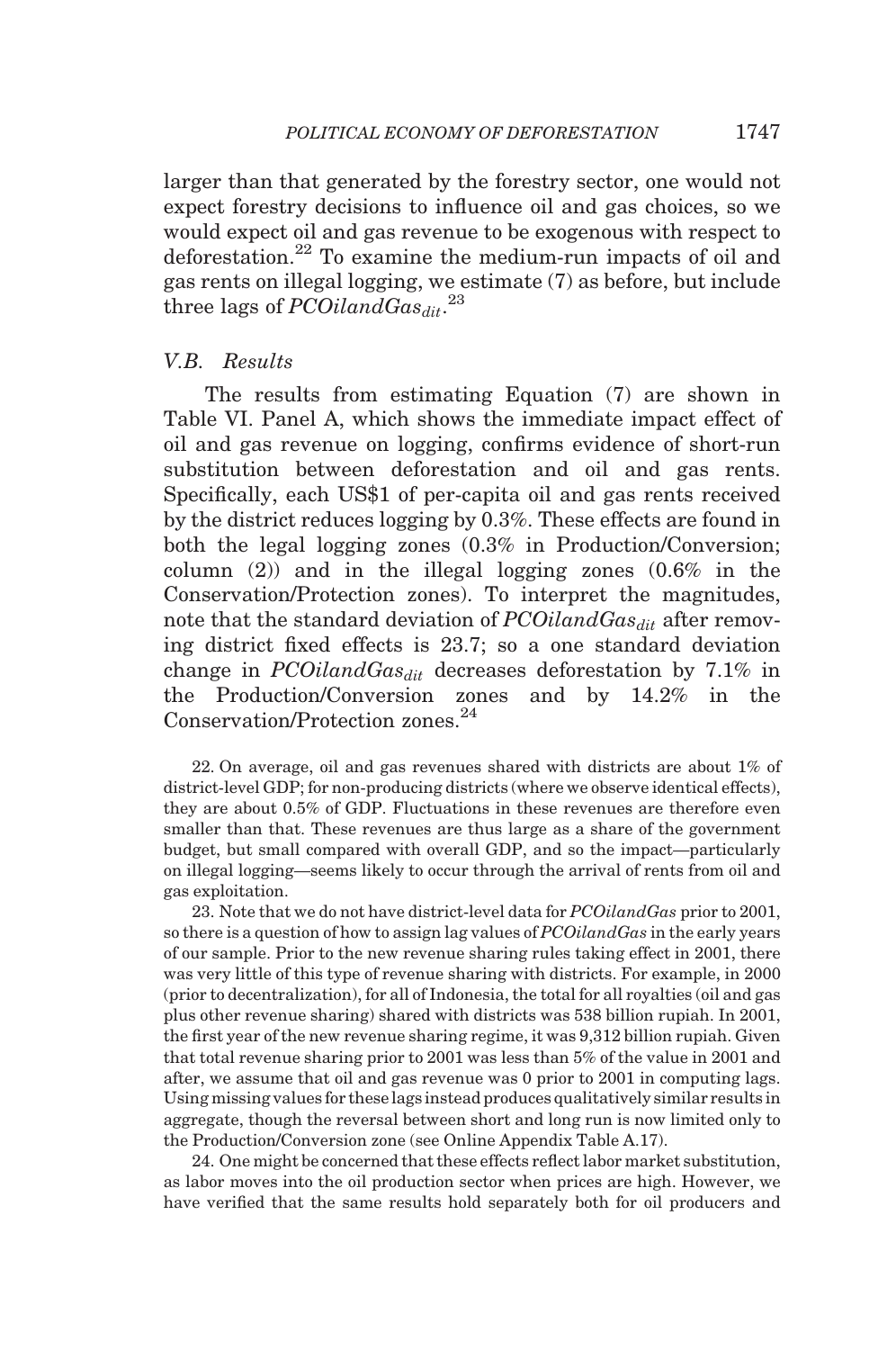#### TABLE VI

|                        | (1)           | (2)          | (3)           |
|------------------------|---------------|--------------|---------------|
|                        |               | Production/  | Conservation/ |
| Variables              | All forest    | Conversion   | Protection    |
| Panel A                |               |              |               |
| Oil and gas revenue    | $-0.00316**$  | $-0.00284*$  | $-0.00597**$  |
| per capita             | (0.00160)     | (0.00165)    | (0.00252)     |
| Observations           | 6464          | 3064         | 3400          |
| Panel B: lags          |               |              |               |
| Oil and gas revenue    | $-0.00492***$ | $-0.00432**$ | $-0.0113***$  |
| per capita             | (0.00186)     | (0.00190)    | (0.00257)     |
| Lag <sub>1</sub>       | 0.000652      | 8.87e-05     | $0.00561***$  |
|                        | (0.00103)     | (0.00126)    | (0.00113)     |
| $\text{Lag} 2$         | 0.00112       | 0.00132      | 0.000731      |
|                        | (0.00130)     | (0.00151)    | (0.00138)     |
| $\text{Lag}~3$         | $0.00519***$  | $0.00530***$ | 0.00574       |
|                        | (0.00163)     | (0.00160)    | (0.00372)     |
| Sum of L0-L3           | 0.00205       | 0.00240      | 0.000768      |
|                        | (0.00134)     | (0.00154)    | (0.00195)     |
| Joint p                | ${<}0.001$    | ${<}0.001$   | ${<}0.001$    |
| Sum of $L0-L3 = L0$    | ${<}0.001$    | ${<}0.001$   | ${<}0.001$    |
| effect <i>p</i> -value |               |              |               |
| Observations           | 6464          | 3064         | 3400          |

<span id="page-41-0"></span>SUBSTITUTES OR COMPLEMENTS? EFFECTS OF DISTRICT-LEVEL OIL AND GAS REVENUES ON DEFORESTATION AS MEASURED WITH SATELLITE DATA

Notes. The forest data set has been constructed from MODIS satellite images, as described in Section III.C. The Production and Conversion zones are those in which legal logging can take place, while the Conservation and Protection zones are those in which all logging is illegal. The dependent variable is the number of forest cells deforested in the district-zone-year. A unit of observation is a 1990-borders districtforest zone. The oil and gas revenue per capita variable reports the value of per capita revenue from oil and gas extraction at the district level in U.S. dollars. A unit of observation is a 2008-borders district-forest zone. In Panel B, we include the oil and gas revenue variable and three lags of the oil and gas revenue variable; the coefficient reported as sum of L0–L3 is the sum of the coefficients on the oil and gas revenue variable and the first three lags. p-values are reported for tests of joint significance of the contemporaneous and lagged oil and gas revenue variables (joint p) and a test of whether the sum of the coefficients on the contemporaneous oil and gas revenue variable and the first three lags is equal to the contemporaneous coefficient (sum of L0–L3 = L0). All regressions include district-by-forest zone and island-by-year fixed effects and the number of districts the 1990 district has split into by year  $t$  (and three lags of this variable in Panel B), where a district is counted as having split when it reports receiving its own oil and gas revenue. Robust standard errors are clustered at the 1990 district boundaries and reported in parentheses. \*\*\* significant at 0.01 level, \*\* significant at 0.05 level, \* significant at 0.1 level.

Panel B shows, however, that the short-run and medium-run effects are quite different. While the immediate effect of oil and gas revenue on logging is still negative (0.5% per US\$1, Panel B, column  $(1)$ , the sum of the lags is now positive and statistically

non–oil producers, where the results for non–oil producers are driven only by the revenue sharing they receive from other oil-producing districts in the same province, suggesting this is not driven by labor market factors.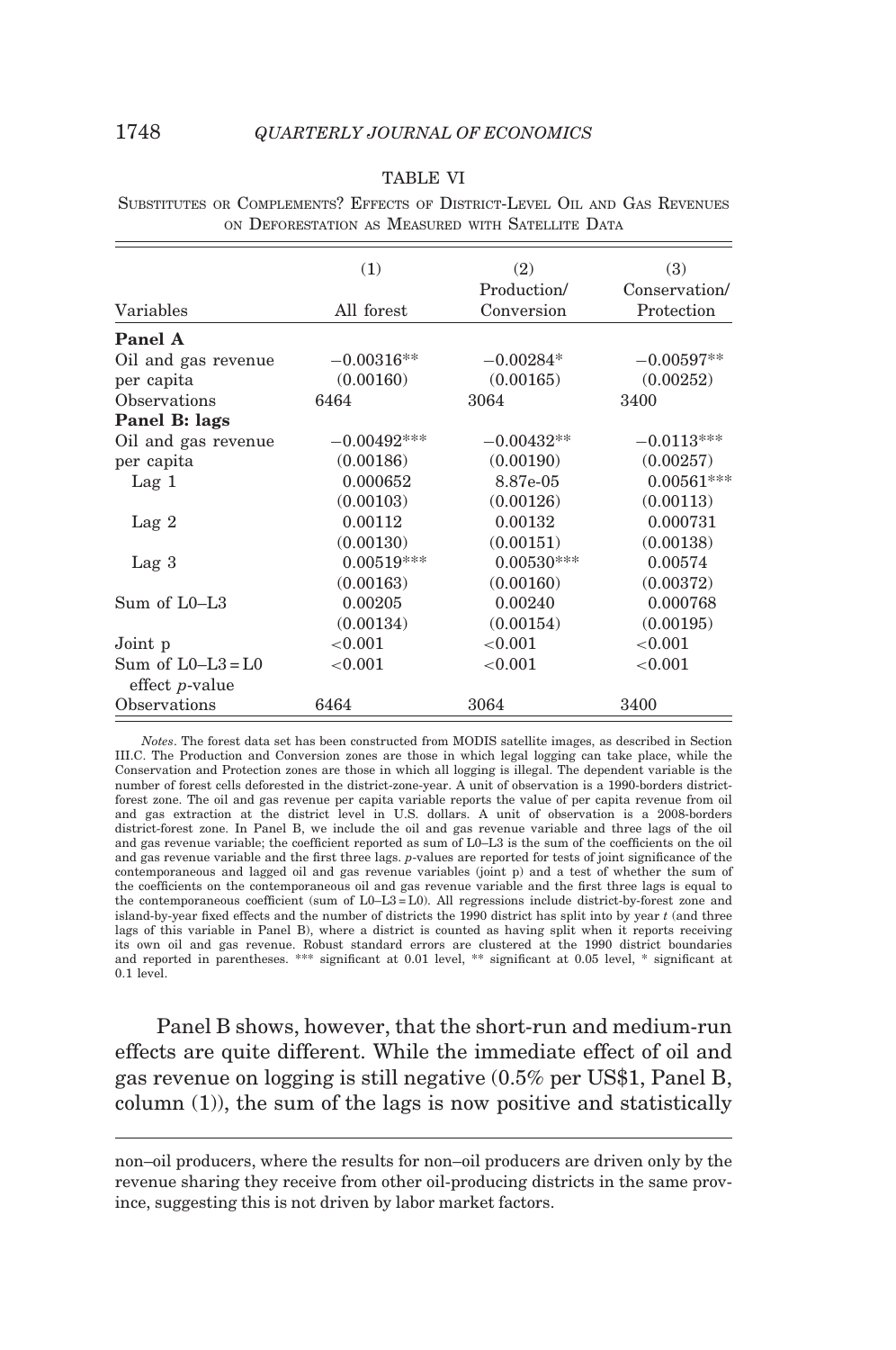insignificant. That is, after three years, the total medium-run effect of US\$1 of per-capita oil and gas rents is to increase logging by 0.2%. Once again, this shift occurs equally in the legal logging zones (0.2%, column (2)) and illegal logging zones (0.1%, column (3)). Although none of these effects are statistically significant, we can reject the null hypothesis that the sum of the lags and the immediate effect are the same at the 1% level. This suggests that the short- and medium-run impacts are different, and in the medium run, oil and gas rents and rents from logging are no longer substitutes.

An important question is why the effects might change over time. One natural hypothesis is that the higher oil and gas rents attract a different type of politician to office who is more interested in rent extraction. These politicians would then extract more rents on all dimensions, both from the oil and gas sector and from forests. To investigate this hypothesis, we begin by interacting oil and gas revenues with a dummy that captures whether the new direct election for district heads has taken place, that is,

$$
\mathbf{E}(deforest_{dit}) =
$$
\n(8) 
$$
\mu_{di} \exp\left(\frac{\beta PCOilandGas_{dit} + \delta PostElectronic_{dit}}{\beta PCOilandGas \times PostElectronic_{dit} + \gamma Numdistricts_{dit} + \eta_{it}}\right).
$$

The key coefficient of interest is  $\phi$ , which captures how the coefficient on PCOilandGas changes after the direct election. We continue to control for NumDistricts as in [equation \(7\).](#page-39-0)

The results are presented in [Table VII.](#page-43-0) The results show that  $\phi$  is positive, that is, the negative effect of oil and gas revenues on logging attenuates once the direct election is held. Specifically, the point estimates suggest that 35% of the substitution effect between oil and gas revenues and forest extraction disappears once the direct election is held. This provides suggestive evidence that the medium-term reversal in the negative oil and gas effect is mitigated through a change in the political equilibrium.

What about the political equilibrium might be changing? In results shown in [Online Appendix Table A.15,](http://hwmaint.qje.oxfordjournals.org/cgi/content/full/qjs034/DC1) we find that higher oil and gas revenues lead to fewer candidates running in the direct election, and instead lead to the new district head representing a larger coalition of parties, using data from [Skoufias](#page-47-0) [et al. \(2010\).](#page-47-0) We find no impact on the probability the incumbent is reelected. It is possible that these larger coalitions engage in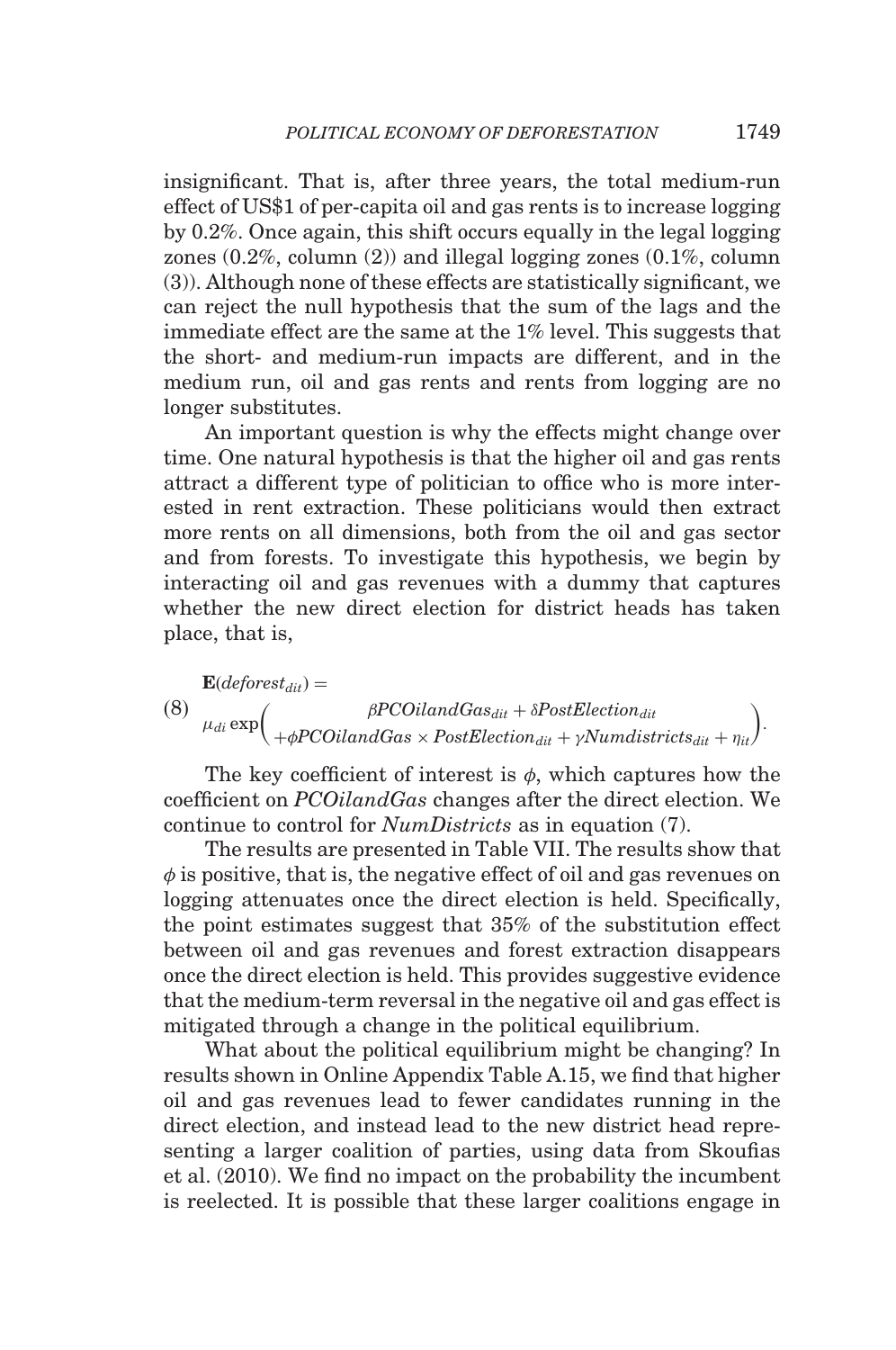#### TABLE VII

<span id="page-43-0"></span>EFFECTS OF DISTRICT-LEVEL OIL AND GAS REVENUES ON DEFORESTATION BEFORE AND AFTER DIRECT ELECTIONS

| Variables                         | (1)<br>All forest | (2)<br>Production/<br>Conversion | (3)<br>Conservation/<br>Protection |
|-----------------------------------|-------------------|----------------------------------|------------------------------------|
| Oil and gas revenue<br>per capita | $-0.00523***$     | $-0.00457***$                    | $-0.0122***$                       |
|                                   | (0.00143)         | (0.00159)                        | (0.00174)                          |
| Postelection                      | 0.0218            | 0.0240                           | 0.0299                             |
|                                   | (0.110)           | (0.118)                          | (0.217)                            |
| Oil and $gas \times Postelectron$ | $0.00175*$        | 0.00147                          | $0.00517***$                       |
|                                   | (0.000989)        | (0.000976)                       | (0.00180)                          |
| $Oil + Oil * Postelectron$        | $-0.00348***$     | $-0.00310**$                     | $-0.00698***$                      |
|                                   | (0.00129)         | (0.00140)                        | (0.00134)                          |
| <i>p</i> -value                   | 0.00128           | 0.0161                           | ${<}0.001$                         |
| Observations                      | 6403              | 3037                             | 3366                               |

Notes. The forest data set has been constructed from MODIS satellite images, as described in Section III.C. The Production and Conversion zones are those in which legal logging can take place, while the Conservation and Protection zones are those in which all logging is illegal. The dependent variable is the number of forest cells deforested in the district-zone-year. A unit of observation is a 1990-borders districtforest zone. The oil and gas revenue per capita variable reports the value of per capita revenue from oil and gas extraction at the district level in U.S. dollars. A unit of observation is a 2008-borders district-forest zone. The postelection variable is a dummy capturing whether the new direct election for district heads has taken place. All regressions include district-by-forest zone and island-by-year fixed effects and the number of districts the 1990 district has split into by year t, where a district is counted as having split when it reports receiving its own oil and gas revenue. Robust standard errors are clustered at the 1990 district boundaries and reported in parentheses. \*\*\* significant at 0.01 level, \*\* significant at 0.05 level, \* significant at 0.1 level.

more rent extraction because they have more people with whom to share the spoils of office. Consistent with this, we also find evidence that having fewer candidates or a larger coalition is associated with a greater increase in logging, though the effects are only statistically significant in some forest zones and only in some specifications (see [Online Appendix Table A.16\)](http://hwmaint.qje.oxfordjournals.org/cgi/content/full/qjs034/DC1). Together, these results, as well as the results in [Table VI](#page-41-0) and VII, suggest that the higher political rents lead to a change in the political equilibrium, which in turn undoes the short-run substitution between oil rents and forest extraction. The idea that oil rents affect outcomes by affecting who is in office echoes recent findings from Brazil [\(Brollo et al. 2009](#page-46-0)).

#### VI. Conclusions

The world's tropical forests are rapidly disappearing and climate change and biodiversity concerns have made countering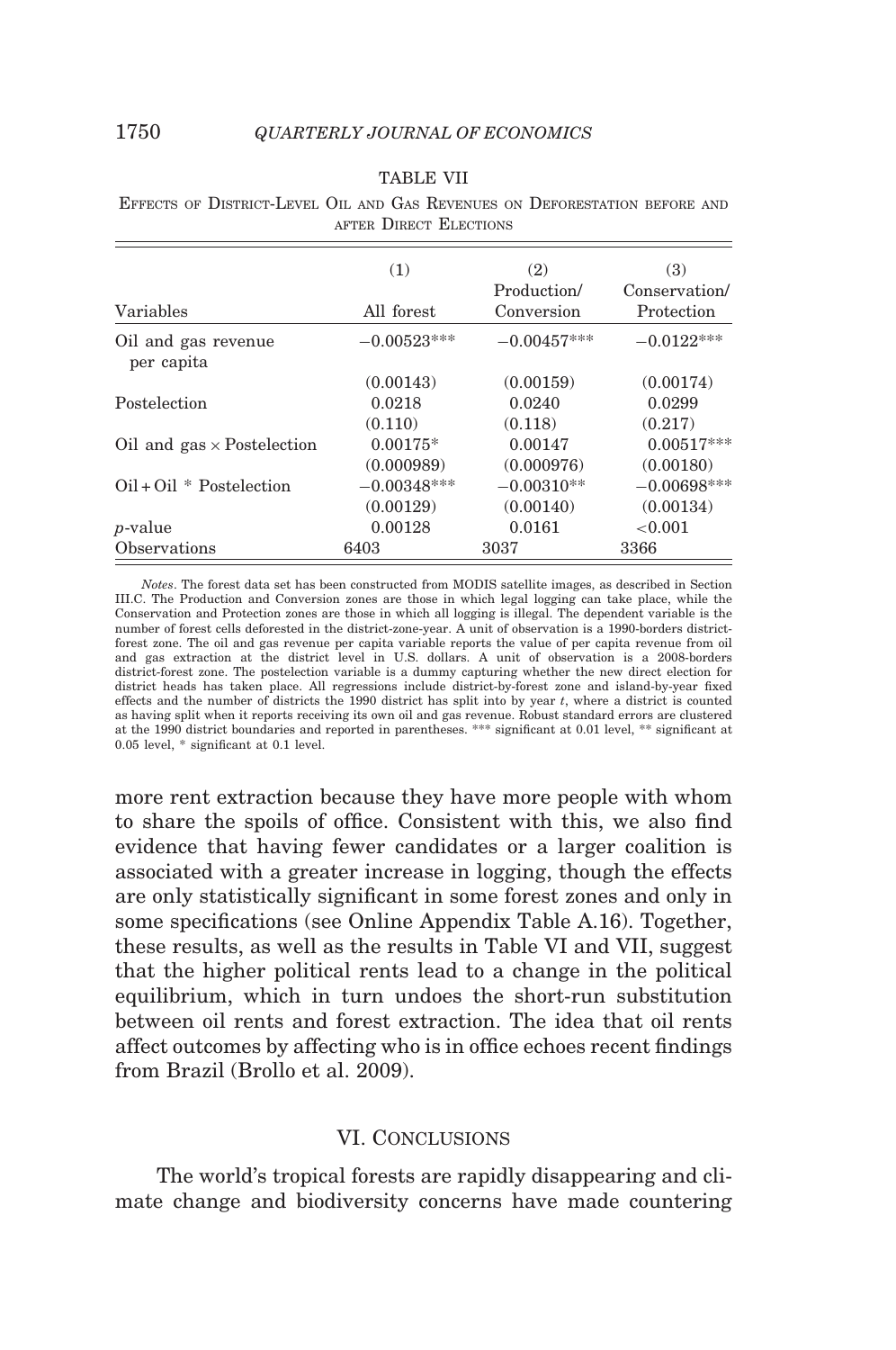tropical deforestation a subject of global policy debate. In common with other natural resources that fall under national ownership, command-and-control systems for forests in tropical countries are typified by weak governance. Monitoring of local bureaucrats and politicians who de facto control forest extraction, including that which is not officially sanctioned, is often imperfect.

We show that the incentives that local politicians and bureaucrats face are a key determinant of rates of tropical deforestation. In line with predictions from a Cournot model, we demonstrate that as the number of jurisdictions within a provincial wood market increases, deforestation rises and prices fall. The availability of rents from oil and gas exploitation, in contrast, blunts the incentive to extract forest, though only in the short term. There is thus a clear parallel between the behavior of local governments and of firms, which are the typical focus of study in the industrial organization literature. As competition increases, due to new districts being created in provincial wood markets, districts respond very much as we would expect firms to do in a standard Cournot model, by increasing extraction as a means of maximizing rents in response to falling wood prices.

Our results also serve as a counterexample to those who argue that decentralization of control over natural resources in weakly governed tropical environments should enhance their conservation. There is a large and growing literature, for example, that argues that local communities may have stronger incentives to conserve forests relative to central government (see [Somanathan, Prabhakar, and Mehta 2009](#page-47-0) and [Baland](#page-45-0) [et al. 2010](#page-45-0) for some interesting evidence on this issue). Our work suggests that where political jurisdictions are large enough to have some market power in wood markets, and where the political heads of these jurisdictions obtain rents from allowing illegal logging (but not necessarily from preserving forests for future generations), then subdividing these jurisdictions actually leads to more (not less) deforestation.

The results in this article confirm the idea that standard economic models can help explain illegal behavior. The flip side is that these same models also suggest how one can potentially counteract corruption. One option is to strengthen top-down monitoring and enforcement by, for example, increasing the probability of detection of illegal activity ( $\pi$  in our model), though here weak governance and limited fiscal resources devoted to conservation may hamper efforts to detect and punish those involved in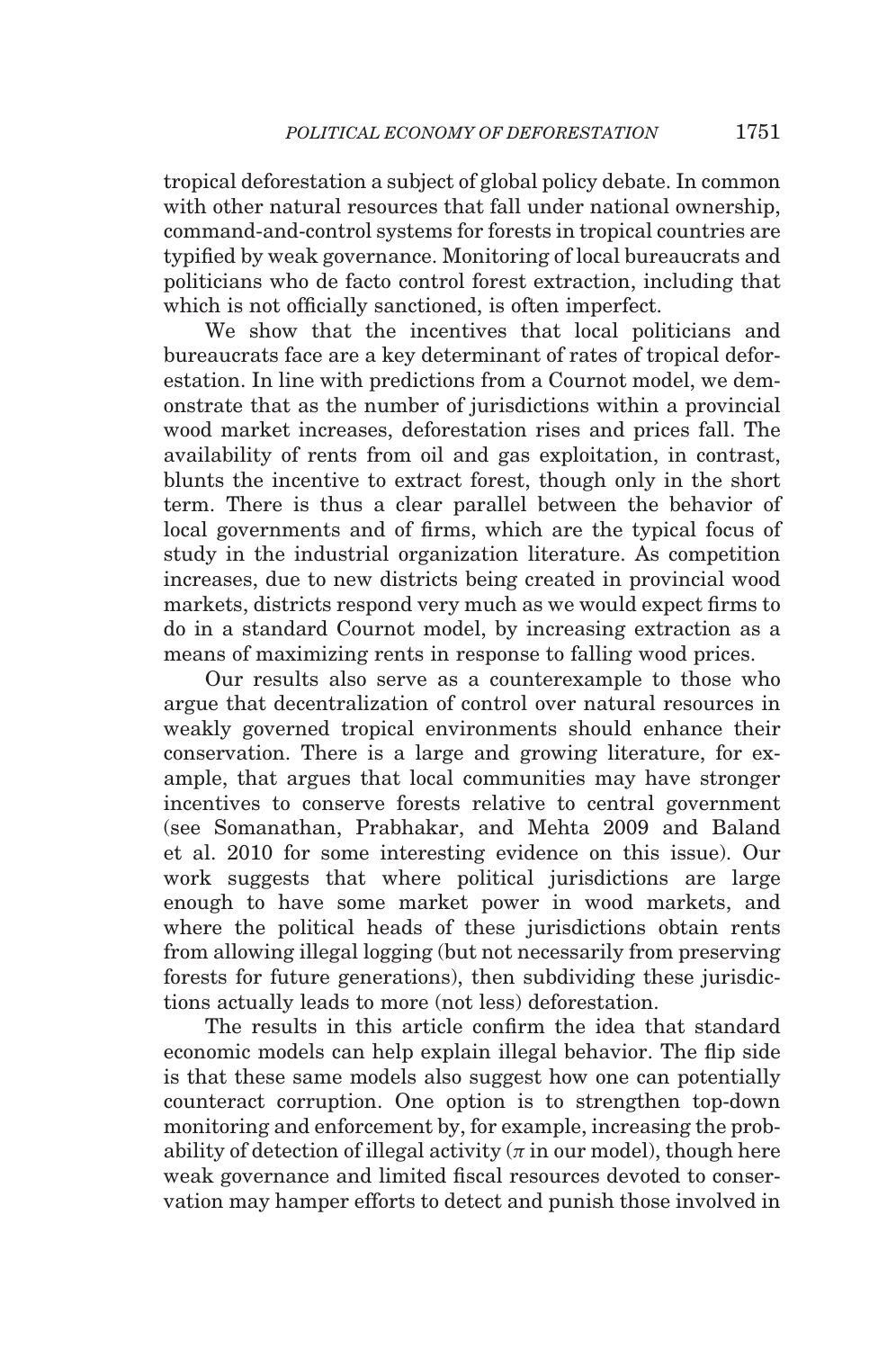<span id="page-45-0"></span>illegal logging. Another option is to provide district governments with alternative sources of rents  $(r)$ —monies, for example, from REDD (Reducing Emissions from Deforestation and Forest Degradation) or PES (Payment for Environmental Services) schemes where district politicians and bureaucrats are, in effect, paid not to cut down tropical forest (see, e.g., [Jack,](#page-46-0) [Kousky, and Sims 2008\)](#page-46-0).

What is clear from this article is that the failure to take into account (and adjust) the extraction incentives of local politicians and bureaucrats is likely to render ineffective efforts to conserve the last great areas of tropical forest in the world—in Indonesia, Brazil, and the Democratic Republic of Congo. Political economy factors and, in particular, the extraction incentives that local officials face will have to play a central part in the next wave of efforts to conserve natural resources like forests, fisheries and natural habitats more generally. Blunting the incentives of local politicians and bureaucrats to engage in illegal activities is likely to be central to these efforts.

### Supplementary Material

An [Online Appendix](http://hwmaint.qje.oxfordjournals.org/cgi/content/full/qjs034/DC1) for this article can be found at QJE online (qje.oxfordjournals.org).

London School of Economics University of Maryland Massachusetts Institute of Technology University of Maryland THE WORLD BANK

#### **REFERENCES**

- Baland, J., P. Bardhan, S. Das, and D. Mookherjee, "Forests to the People: Decentralization and Forest Degradation in the Indian Himalayas," World
- Development, 38, no. 11 (2010), 1642–1656. Barber, C. V., ''The Legal and Regulatory Framework and Forest Production in Indonesia,'' in Community Land Rights, Customary Law, and the Law of Timber Concessions in Indonesia's Forests: Legal Options and Alternatives in Designing the Commons, C. Zerner, ed., no. UFT/INS/065 in Forestry Studies report, chapter appendix (Jakarta, Indonesia: Ministry of Forestry/ FAO, Draft March 1990).
- Barr, C., I. A. P. Resosudarmo, A. Dermawan, and B. Setiono, "Decentralization's Effects on Forest Concessions and Timber Production," In *Decentralization of* Forest Administration in Indonesia: Implications for Forest Sustainability, Economic Development and Community Livelihoods, ed. Barr, C.,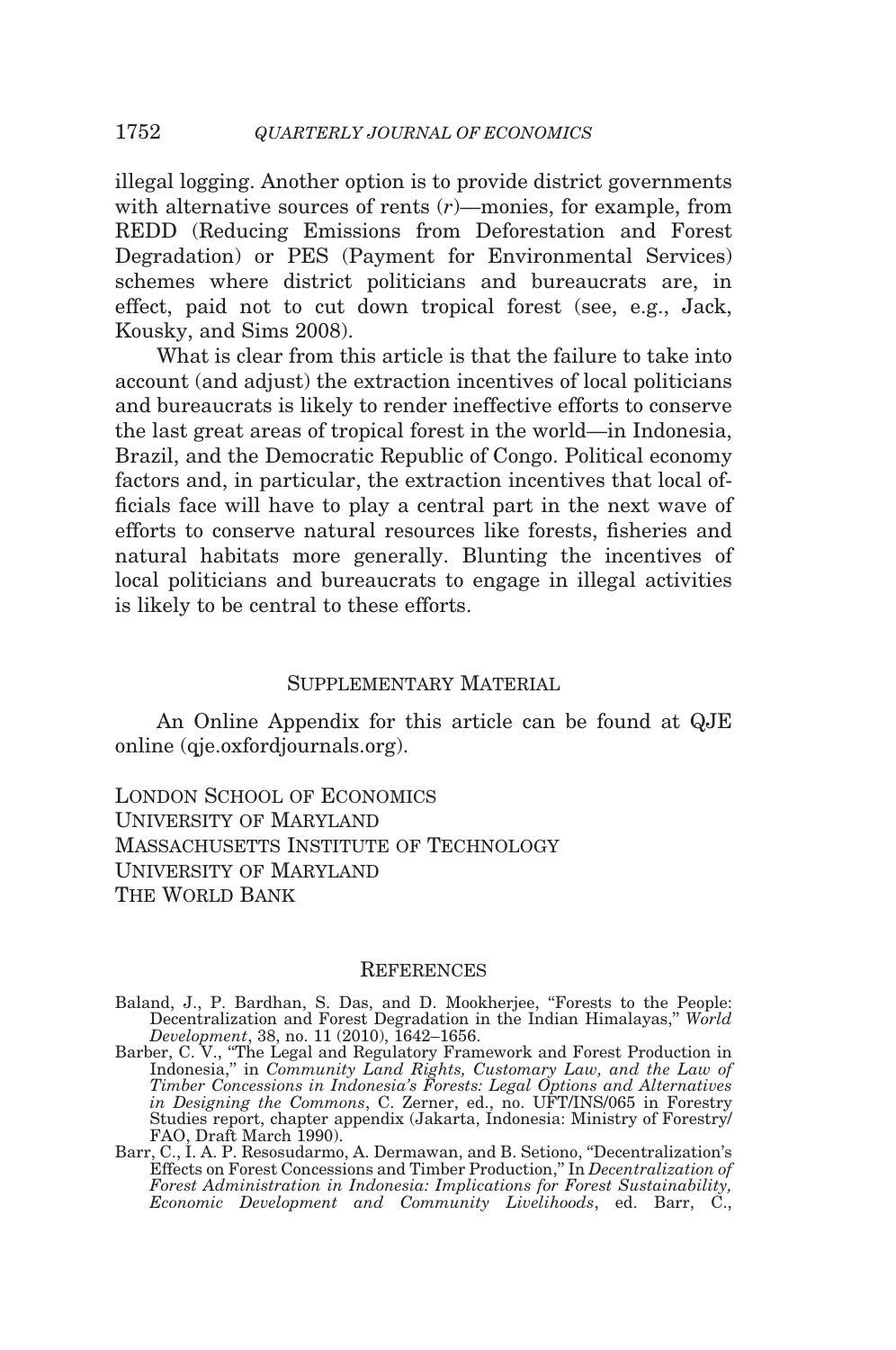<span id="page-46-0"></span>Resosudarmo, I. A. P., Dermawan, A., and McCarthy, J. (Bogor, Indonesia: Center for International Forestry Research, 2006), 87–107.

Becker, G., and G. Stigler, ''Law Enforcement, Malfeasance, and Compensation of

- Enforcers," Journal of Legal Studies, 3, no. 1 (1974), 1–18.<br>Breiman, L., "Bagging Predictors," Machine Learning, 26 (1996), 123–140.<br>Brollo, F., T. Nannicini, R. Perotti, and G. Tabellini, "Federal Transfers, Corruption, and Political Selection: Evidence from Brazil,'' Working Paper, Bocconi University, 2009.
- Burgess, R., M. Hansen, B. Olken, P. Potapov, and S. Sieber, ''The Political Economy of Deforestation in the Tropics,'' NBER Working Paper 17417, 2011.
- Caselli, F., and G. Michaels, ''Do Oil Windfalls Improve Living Standards? Evidence from Brazil,'' NBER Working Paper 15550, 2009.
- Casson, A. Decentralisation of Policies Affecting Forests and Estate Crops in Kotawaringin Timur District, Central Kalimantan, Case Studies on Decentralisation and Forests in Indonesia 5. (Bogor, Indonesia: Center for International Forestry Research, 2001).
- Casson, A., and K. Obidzinski, ''From New Order to Regional Autonomy: Shifting Dynamics of 'Illegal' Logging in Kalimantan, Indonesia,'' World Development, 30, no. 12 (2002), 2133–2151.
- CIFOR, Generating Economic Growth, Rural Livelihoods, and Environmental Benefits from Indonesia's Forests: A Summary of Issues and Policy Options. Center for International Forestry Research, report prepared for the World Bank, 2004.
- Fitrani, F., B. Hofman, and K. Kaiser, ''Unity in Diversity? The Creation of New Local Governments in a Decentralising Indonesia,'' Bulletin of Indonesian
- Economic Studies, 41, no. 1 (2005), 57–79. Foster, A. D., and M. R. Rosenzweig, ''Economic Growth and the Rise of Forests,'' Quarterly Journal of Economics, 118 (2003), 601–637.
- Hansen, M. C., and R. S. DeFries, "Detecting Long-term Global Forest Change Using Continuous Fields of Tree-Cover Maps from 8-km Advanced Very High Resolution Radiometer (AVHRR) Data for the Years 1982–99,'' Ecosystems, 7 (2004), 695–716.
- Hansen, M. C., R. S. DeFries, J. R. G. Townshend, M. Carroll, C. DiMiceli, and R. A. Sohlberg, ''Global Percent Tree Cover at a Spatial Resolution of 500 Meters: First Results of the MODIS Vegetation Continuous Fields
- Algorithm," *Earth Interactions*, 7, no. 10 (2003), 1–15.<br>Hansen, M. C., S. V. Stehman, P. V. Potapov, B. Arunarwati, F. Stolle, and K. Pittman, ''Quantifying Changes in the Rates of Forest Clearing in Indonesia from 1990 to 2005 using Remotely Sensed Data Sets,'' Environmental Research Letters, 4, no.  $\frac{3}{2}(2009)$ .
- Hansen, M., J. Townshend, R. DeFries, and M. Carroll, "Estimation of Tree Cover Using MODIS Data at Global, Continental and Regional/Local Scales,''
- International Journal of Remote Sensing, 26, no. 19 (2005), 4359–4380. Hofman, B., and K. Kaiser, ''The Making of the Big Bang and its Aftermath: A Political Economy Perspective," In Reforming Intergovernmental Fiscal Relations and the Rebuilding of Indonesia, ed. Alm, J., Jorge, M. V., and Indrawati, S. M.(Cheltenham, U.K.: Edward Elgar, 2004).
- IPCC, Climate Change 2007: Synthesis Report, Contribution of Working Groups I, II, and III to the Fourth Assessment Report of the Intergovernmental Panel on Climate Change. (Geneva: IPCC, 2007).
- Jack, B., C. Kousky, and K. Sims, ''Designing Payments for Ecosystem Services: Lessons from Previous Experience with Incentive-Based Mechanisms,'' Proceedings of the National Academy of Sciences USA, 105, no. 28 (2008), 9465.
- Jensen, J. Introductory Digital Image Processing. (New York: Prentice-Hall, 1995).

Kaltim Post, ''Muspida Kukar Tak Kembalikan'' (Conference of District Leaders Funds for Kutai Kartanegara Not Returned),'' Kaltim Post, July 22, 2009. ———, ''Anggota Dewan Juga Dapat Insentif Migas'' (Local Parliament Members

Also Received Oil and Gas Incentive),'' Kaltim Post, July 23, 2009. Kindermann, G., M. Obersteiner, B. Sohngen, J. Sathaye, K. Andrasko,

E. Rametsteiner, B. Schlamadinger, S. Wunder, and R. Beach, ''Global Cost